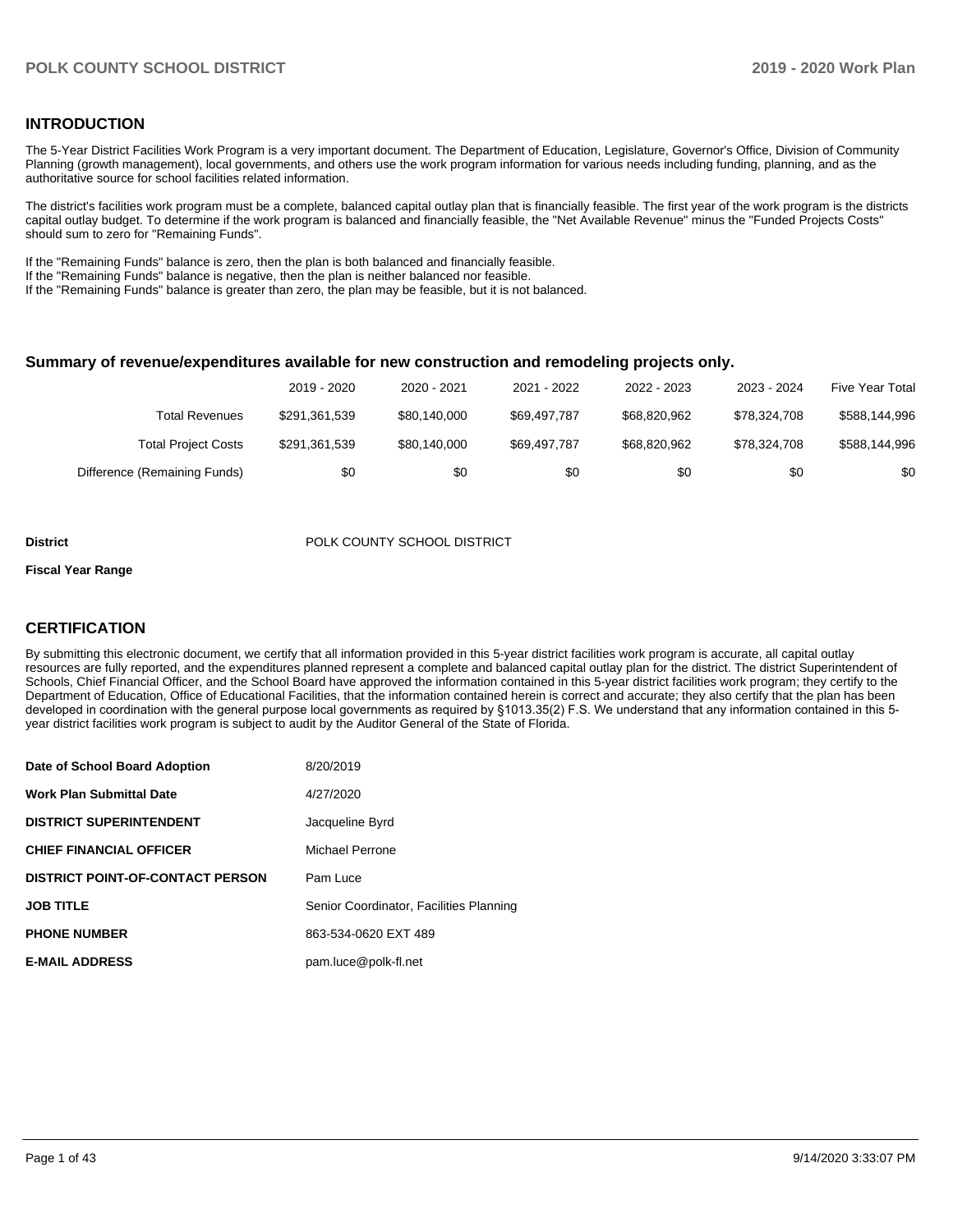# **Expenditures**

### **Expenditure for Maintenance, Repair and Renovation from 1.50-Mills and PECO**

Annually, prior to the adoption of the district school budget, each school board must prepare a tentative district facilities work program that includes a schedule of major repair and renovation projects necessary to maintain the educational and ancillary facilities of the district.

|                                                                                                                                                                                                                                                                                                                                                                                                                                                                                                                                                                                                                                                                                                                                                                                                                                                                                                                                                                                                                                                                                                                                                                                                                                                                                                                                                                                                                                                                                                                                                                                                                                                                                                                                                                                                                                                                                                                                                                                                                                                                                                                                                                                                                                                                                                                                                                                                                                                                                                                                                                                                                                                                                                                                                                                                                                                                                                                                                                                                                                                                                                                                                                                                                                                                                                                                                                                                                                                                                                                                                                                                                                                                                                                                                                                                                                                                                                                                                                                                                                                                                                                                                                                                                                                                                                                                           | Item                                          | 2019 - 2020<br><b>Actual Budget</b> | 2020 - 2021<br>Projected | 2021 - 2022<br>Projected | 2022 - 2023<br>Projected | 2023 - 2024<br>Projected | <b>Total</b> |  |  |
|-------------------------------------------------------------------------------------------------------------------------------------------------------------------------------------------------------------------------------------------------------------------------------------------------------------------------------------------------------------------------------------------------------------------------------------------------------------------------------------------------------------------------------------------------------------------------------------------------------------------------------------------------------------------------------------------------------------------------------------------------------------------------------------------------------------------------------------------------------------------------------------------------------------------------------------------------------------------------------------------------------------------------------------------------------------------------------------------------------------------------------------------------------------------------------------------------------------------------------------------------------------------------------------------------------------------------------------------------------------------------------------------------------------------------------------------------------------------------------------------------------------------------------------------------------------------------------------------------------------------------------------------------------------------------------------------------------------------------------------------------------------------------------------------------------------------------------------------------------------------------------------------------------------------------------------------------------------------------------------------------------------------------------------------------------------------------------------------------------------------------------------------------------------------------------------------------------------------------------------------------------------------------------------------------------------------------------------------------------------------------------------------------------------------------------------------------------------------------------------------------------------------------------------------------------------------------------------------------------------------------------------------------------------------------------------------------------------------------------------------------------------------------------------------------------------------------------------------------------------------------------------------------------------------------------------------------------------------------------------------------------------------------------------------------------------------------------------------------------------------------------------------------------------------------------------------------------------------------------------------------------------------------------------------------------------------------------------------------------------------------------------------------------------------------------------------------------------------------------------------------------------------------------------------------------------------------------------------------------------------------------------------------------------------------------------------------------------------------------------------------------------------------------------------------------------------------------------------------------------------------------------------------------------------------------------------------------------------------------------------------------------------------------------------------------------------------------------------------------------------------------------------------------------------------------------------------------------------------------------------------------------------------------------------------------------------------------------------|-----------------------------------------------|-------------------------------------|--------------------------|--------------------------|--------------------------|--------------------------|--------------|--|--|
| <b>HVAC</b>                                                                                                                                                                                                                                                                                                                                                                                                                                                                                                                                                                                                                                                                                                                                                                                                                                                                                                                                                                                                                                                                                                                                                                                                                                                                                                                                                                                                                                                                                                                                                                                                                                                                                                                                                                                                                                                                                                                                                                                                                                                                                                                                                                                                                                                                                                                                                                                                                                                                                                                                                                                                                                                                                                                                                                                                                                                                                                                                                                                                                                                                                                                                                                                                                                                                                                                                                                                                                                                                                                                                                                                                                                                                                                                                                                                                                                                                                                                                                                                                                                                                                                                                                                                                                                                                                                                               |                                               | \$3.800.000                         | \$3,800,000              | \$3.800.000              |                          |                          | \$19,000,000 |  |  |
| \$3.800.000<br>\$3,800,000<br>Locations: ALTA VISTA ELEMENTARY, ALTURAS ELEMENTARY, ANNA WOODBURY ELEMENTARY, AUBURNDALE CENTRAL ELEMENTARY,<br>AUBURNDALE SENIOR HIGH, BABSON PARK ELEMENTARY, BARTOW ACADEMY, BARTOW MIDDLE, BARTOW SENIOR HIGH,<br>BARTOW SERVICE FACILITY (TRANSPORTATION), BEN HILL GRIFFIN ELEMENTARY, BERKLEY ELEMENTARY, BETHUNE ACADEMY,<br>BILL DUNCAN OPPORTUNITY CENTER, BRIGHAM ACADEMY, CARLTON PALMORE ELEMENTARY, CENTRAL WAREHOUSE/B-1, B-2,<br>B-3 & B-4 MAINT SHOPS, CHAIN OF LAKES ELEMENTARY, CITRUS RIDGE: A CIVICS ACADEMY, CLARENCE BOSWELL ELEMENTARY,<br>CLEVELAND COURT ELEMENTARY, COMBEE ELEMENTARY, CRYSTAL LAKE ELEMENTARY, CRYSTAL LAKE MIDDLE, DANIEL JENKIN<br>ACADEMY OF TECHNOLOGY, DAVENPORT COMMUNITY CAMPUS, Davenport School of the Arts (New), DENISON MIDDLE, DISCOVERY<br>ACADEMY. DIXIELAND ELEMENTARY. DONALD E WOODS CENTER. DORIS A SANDERS LEARNING CENTER. DR N E ROBERTS<br>ELEMENTARY, DUNDEE ELEMENTARY ACADEMY, DUNDEE RIDGE MIDDLE, DWIGHT C SMITH CENTER, EAGLE LAKE ELEMENTARY,<br>EAST AREA ADULT & COMMUNITY SCHOOL, EASTSIDE ELEMENTARY, EDGAR L PADGETT ELEMENTARY, ELBERT ELEMENTARY,<br>FLORAL AVENUE ELEMENTARY, FORT MEADE MIDDLE SENIOR HIGH, FRED G GARNER ELEMENTARY, FROSTPROOF<br>ELEMENTARY, FROSTPROOF MIDDLE SENIOR HIGH, GARDEN GROVE ELEMENTARY, GAUSE ACADEMY OF APPLIED TECHNOLOGY<br>GAUSE RIVERSIDE ACADEMY, GEORGE JENKINS SENIOR HIGH, GIBBONS STREET PRE-K CENTER, GRIFFIN ELEMENTARY, Haines<br>City Fueling Facility, HAINES CITY SENIOR HIGH, High School CCC, Highland City Baseball Park, HIGHLAND CITY ELEMENTARY,<br>HIGHLANDS GROVE ELEMENTARY, HILLCREST ELEMENTARY, HORIZONS ELEMENTARY SCHOOL, INWOOD ELEMENTARY, JAMES<br>E STEPHENS ELEMENTARY, JAMES W SIKES ELEMENTARY, JANIE HOWARD WILSON ELEMENTARY, JEAN O'DELL LIFE AND<br>LEARNING CENTER, JERE L STAMBAUGH MIDDLE, JESSE KEEN ELEMENTARY, JEWETT MIDDLE ACADEMY, JEWETT SCHOOL OF<br>THE ARTS, JIM MILES PROFESSIONAL DEVELOPMENT CENTER, JOHN SNIVELY ELEMENTARY, KAREN M SIEGEL CENTER,<br>KATHLEEN ELEMENTARY, KATHLEEN MIDDLE, KATHLEEN SENIOR HIGH, KINGSFORD ELEMENTARY, LAKE ALFRED BEST AT<br>FRUITLAND PARK, LAKE ALFRED ELEMENTARY, LAKE ALFRED FUELING FACILITY, LAKE ALFRED POLYTECH ACADEMY, LAKE<br>GIBSON MIDDLE, LAKE GIBSON SENIOR HIGH, Lake Hamilton Drive Warehouse, LAKE MARION CREEK SCHOOL, LAKE REGION<br>SENIOR HIGH, LAKE SHIPP ELEMENTARY, LAKE WALES SENIOR HIGH, LAKE WALES SERVICE FACILITY/LW-9 MAINT SHOP,<br>LAKELAND ALTERNATIVE ED CTR & L-7 MAINT SHOP, LAKELAND HIGHLANDS MIDDLE, LAKELAND SENIOR HIGH, LAKELAND<br>SERVICE FACILITY/TRANSPORTATION, LAUREL ELEMENTARY, LAWTON CHILES MIDDLE ACADEMY, LENA VISTA ELEMENTARY,<br>LEWIS ELEMENTARY, LINCOLN ACADEMY, LOUGHMAN OAKS ELEMENTARY, MARK WILCOX CENTER, MAYNARD E TRAVISS<br>TECHNICAL COLLEGE, MCKEEL ACADEMY FOR APPLIED TECHNOLOGY, MCLAUGHLIN MIDDLE SCHOOL AND FINE ARTS<br>ACADEMY, MEDULLA ELEMENTARY, MULBERRY MIDDLE, MULBERRY SENIOR HIGH, NORTH CENTRAL SUPPORT SERVICES, NORTH<br>LAKELAND ELEMENTARY, NORTH LAKELAND MAINTENANCE SHOP, L-4, OSCAR J POPE ELEMENTARY, PALMETTO ELEMENTARY<br>SCHOOL, PEER CENTER, PHILIP O'BRIEN ELEMENTARY, PINEWOOD ELEMENTARY, POLK AVENUE ELEMENTARY, POLK CITY<br>IELEMENTARY. POLK SUPERINTENDENT'S OFFICE. POLK SUPERINTENDENT'S OFFICE - FOOD SERVICES. PURCELL ELEMENTARY.<br>R BRUCE WAGNER ELEMENTARY, R CLEM CHURCHWELL ELEMENTARY, RIDGE COMMUNITY HIGH SCHOOL, RIDGE TECHNICAL<br>COLLEGE, RIDGEVIEW GLOBAL STUDIES ACADEMY, ROCHELLE SCHOOL OF THE ARTS, ROOSEVELT ACADEMY, ROSABELLE W<br>BLAKE ACADEMY, SANDHILL ELEMENTARY, SCOTT LAKE ELEMENTARY, SHELLEY S BOONE MIDDLE, SLEEPY HILL ELEMENTARY,<br>SLEEPY HILL MIDDLE, SOCRUM ELEMENTARY, SOUTH CENTRAL ADULT & COMMUNITY SCHOOL, SOUTH LAKELAND<br>MAINTENANCE SHOP, L-6, SOUTHWEST ELEMENTARY, SOUTHWEST MIDDLE, SPESSARD HOLLAND ELEMENTARY, SPOOK HILL<br>ELEMENTARY, TENOROC SENIOR, Tenoroc Service Facility, UA-1 SHOP/SC AREA, UNION ACADEMY, VALLEYVIEW ELEMENTARY,<br>WAHNETA ELEMENTARY, WALTER CALDWELL ELEMENTARY, WENDELL H WATSON ELEMENTARY, WEST AREA ADULT SCHOOL,<br>WESTWOOD MIDDLE, WH-5 MAINTENANCE SHOP, WINSTON ELEMENTARY, WINTER HAVEN SENIOR HIGH, WOODLAKE CENTER<br>\$0<br>\$0<br>\$0<br>\$0<br>\$0<br>\$0<br>Flooring |                                               |                                     |                          |                          |                          |                          |              |  |  |
|                                                                                                                                                                                                                                                                                                                                                                                                                                                                                                                                                                                                                                                                                                                                                                                                                                                                                                                                                                                                                                                                                                                                                                                                                                                                                                                                                                                                                                                                                                                                                                                                                                                                                                                                                                                                                                                                                                                                                                                                                                                                                                                                                                                                                                                                                                                                                                                                                                                                                                                                                                                                                                                                                                                                                                                                                                                                                                                                                                                                                                                                                                                                                                                                                                                                                                                                                                                                                                                                                                                                                                                                                                                                                                                                                                                                                                                                                                                                                                                                                                                                                                                                                                                                                                                                                                                                           | Locations: No Locations for this expenditure. |                                     |                          |                          |                          |                          |              |  |  |
| Roofing                                                                                                                                                                                                                                                                                                                                                                                                                                                                                                                                                                                                                                                                                                                                                                                                                                                                                                                                                                                                                                                                                                                                                                                                                                                                                                                                                                                                                                                                                                                                                                                                                                                                                                                                                                                                                                                                                                                                                                                                                                                                                                                                                                                                                                                                                                                                                                                                                                                                                                                                                                                                                                                                                                                                                                                                                                                                                                                                                                                                                                                                                                                                                                                                                                                                                                                                                                                                                                                                                                                                                                                                                                                                                                                                                                                                                                                                                                                                                                                                                                                                                                                                                                                                                                                                                                                                   |                                               | \$3,500,000                         | \$3,500,000              | \$4,500,000              | \$4,800,000              | \$5,500,000              | \$21,800,000 |  |  |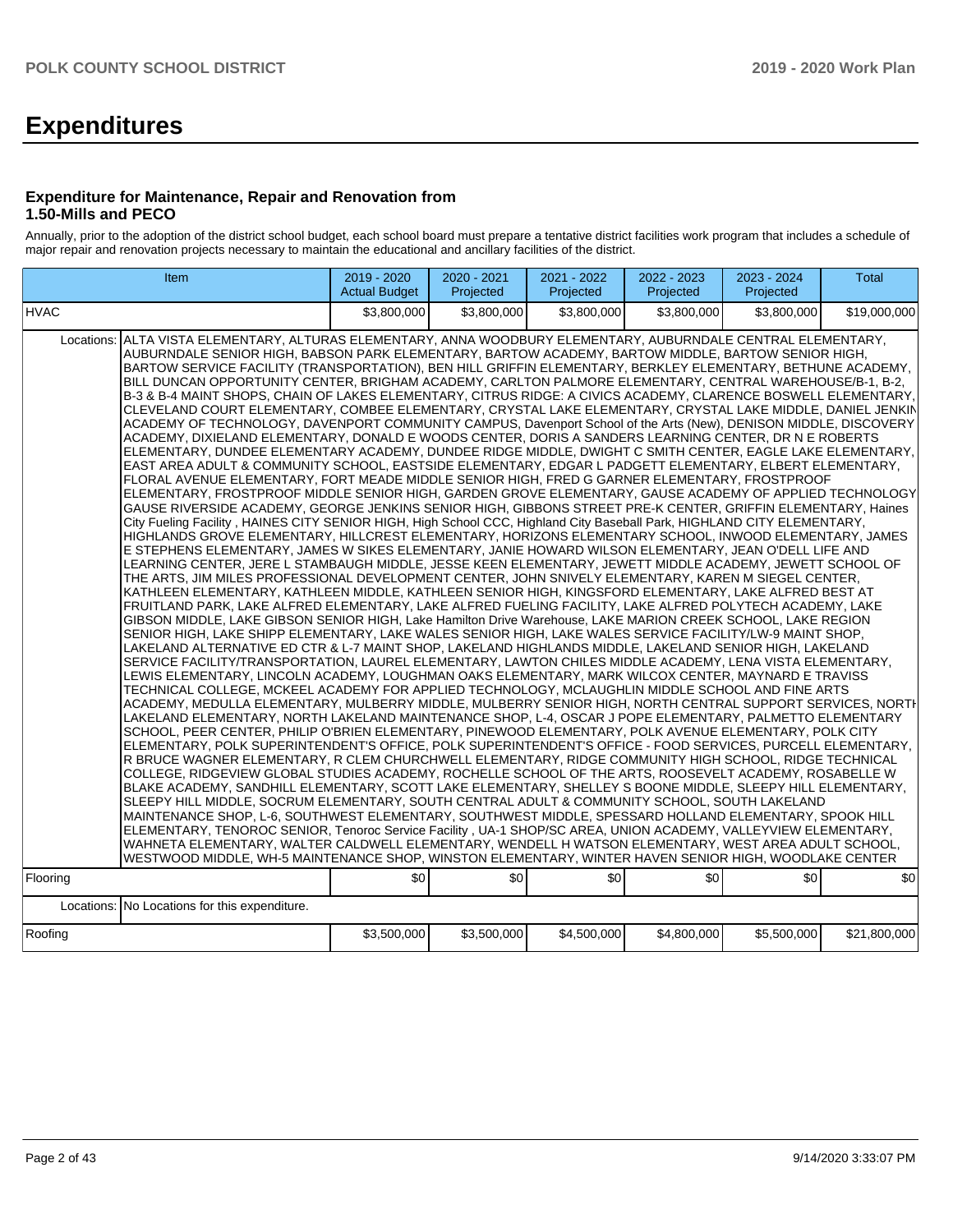|                | Locations: ALTA VISTA ELEMENTARY, ALTURAS ELEMENTARY, ANNA WOODBURY ELEMENTARY, AUBURNDALE CENTRAL ELEMENTARY,<br>AUBURNDALE SENIOR HIGH, BABSON PARK ELEMENTARY, BARTOW ACADEMY, BARTOW MIDDLE, BARTOW SENIOR HIGH,<br>BARTOW SERVICE FACILITY (TRANSPORTATION), BEN HILL GRIFFIN ELEMENTARY, BERKLEY ELEMENTARY, BETHUNE ACADEMY,<br>BILL DUNCAN OPPORTUNITY CENTER, BRIGHAM ACADEMY, CARLTON PALMORE ELEMENTARY, CENTRAL WAREHOUSE/B-1, B-2,<br>B-3 & B-4 MAINT SHOPS, CHAIN OF LAKES ELEMENTARY, CITRUS RIDGE: A CIVICS ACADEMY, CLARENCE BOSWELL ELEMENTARY,<br>CLEVELAND COURT ELEMENTARY, COMBEE ELEMENTARY, CRYSTAL LAKE ELEMENTARY, CRYSTAL LAKE MIDDLE, DANIEL JENKIN<br>ACADEMY OF TECHNOLOGY, DAVENPORT COMMUNITY CAMPUS, Davenport School of the Arts (New), DENISON MIDDLE, DISCOVERY<br>ACADEMY, DIXIELAND ELEMENTARY, DONALD E WOODS CENTER, DORIS A SANDERS LEARNING CENTER, DR N E ROBERTS<br>ELEMENTARY, DUNDEE ELEMENTARY ACADEMY, DUNDEE RIDGE MIDDLE, DWIGHT C SMITH CENTER, EAGLE LAKE ELEMENTARY,<br>EAST AREA ADULT & COMMUNITY SCHOOL, EASTSIDE ELEMENTARY, EDGAR L PADGETT ELEMENTARY, ELBERT ELEMENTARY,<br>FLORAL AVENUE ELEMENTARY, FORT MEADE MIDDLE SENIOR HIGH, FRED G GARNER ELEMENTARY, FROSTPROOF<br>ELEMENTARY, FROSTPROOF MIDDLE SENIOR HIGH, GARDEN GROVE ELEMENTARY, GAUSE ACADEMY OF APPLIED TECHNOLOGY<br>GAUSE RIVERSIDE ACADEMY, GEORGE JENKINS SENIOR HIGH, GIBBONS STREET PRE-K CENTER, GRIFFIN ELEMENTARY, Haines<br>City Fueling Facility, HAINES CITY SENIOR HIGH, High School CCC, Highland City Baseball Park, HIGHLAND CITY ELEMENTARY,<br>HIGHLANDS GROVE ELEMENTARY, HILLCREST ELEMENTARY, HORIZONS ELEMENTARY SCHOOL, INWOOD ELEMENTARY, JAMES<br>E STEPHENS ELEMENTARY, JAMES W SIKES ELEMENTARY, JANIE HOWARD WILSON ELEMENTARY, JEAN O'DELL LIFE AND<br>LEARNING CENTER, JERE L STAMBAUGH MIDDLE, JESSE KEEN ELEMENTARY, JEWETT MIDDLE ACADEMY, JEWETT SCHOOL OF<br>THE ARTS, JIM MILES PROFESSIONAL DEVELOPMENT CENTER, JOHN SNIVELY ELEMENTARY, KAREN M SIEGEL CENTER,<br>KATHLEEN ELEMENTARY, KATHLEEN MIDDLE, KATHLEEN SENIOR HIGH, KINGSFORD ELEMENTARY, LAKE ALFRED BEST AT<br>FRUITLAND PARK, LAKE ALFRED ELEMENTARY, LAKE ALFRED FUELING FACILITY, LAKE ALFRED POLYTECH ACADEMY, LAKE<br>GIBSON MIDDLE, LAKE GIBSON SENIOR HIGH, Lake Hamilton Drive Warehouse, LAKE MARION CREEK SCHOOL, LAKE REGION<br>SENIOR HIGH, LAKE SHIPP ELEMENTARY, LAKE WALES SENIOR HIGH, LAKE WALES SERVICE FACILITY/LW-9 MAINT SHOP,<br>LAKELAND ALTERNATIVE ED CTR & L-7 MAINT SHOP, LAKELAND HIGHLANDS MIDDLE, LAKELAND SENIOR HIGH, LAKELAND<br>SERVICE FACILITY/TRANSPORTATION, LAUREL ELEMENTARY, LAWTON CHILES MIDDLE ACADEMY, LENA VISTA ELEMENTARY,<br>LEWIS ELEMENTARY, LINCOLN ACADEMY, LOUGHMAN OAKS ELEMENTARY, MARK WILCOX CENTER, MAYNARD E TRAVISS<br>TECHNICAL COLLEGE, MCKEEL ACADEMY FOR APPLIED TECHNOLOGY, MCLAUGHLIN MIDDLE SCHOOL AND FINE ARTS<br>ACADEMY, MEDULLA ELEMENTARY, MULBERRY MIDDLE, MULBERRY SENIOR HIGH, NORTH CENTRAL SUPPORT SERVICES, NORTH<br>LAKELAND ELEMENTARY, NORTH LAKELAND MAINTENANCE SHOP, L-4, OSCAR J POPE ELEMENTARY, PALMETTO ELEMENTARY<br>SCHOOL, PEER CENTER, PHILIP O'BRIEN ELEMENTARY, PINEWOOD ELEMENTARY, POLK AVENUE ELEMENTARY, POLK CITY<br>ELEMENTARY, POLK SUPERINTENDENT'S OFFICE, POLK SUPERINTENDENT'S OFFICE - FOOD SERVICES, PURCELL ELEMENTARY,<br>R BRUCE WAGNER ELEMENTARY, R CLEM CHURCHWELL ELEMENTARY, RIDGE COMMUNITY HIGH SCHOOL, RIDGE TECHNICAL<br>COLLEGE, RIDGEVIEW GLOBAL STUDIES ACADEMY, ROCHELLE SCHOOL OF THE ARTS, ROOSEVELT ACADEMY, ROSABELLE W<br>BLAKE ACADEMY, SANDHILL ELEMENTARY, SCOTT LAKE ELEMENTARY, SHELLEY S BOONE MIDDLE, SLEEPY HILL ELEMENTARY,<br>SLEEPY HILL MIDDLE, SOCRUM ELEMENTARY, SOUTH CENTRAL ADULT & COMMUNITY SCHOOL, SOUTH LAKELAND<br>MAINTENANCE SHOP, L-6, SOUTHWEST ELEMENTARY, SOUTHWEST MIDDLE, SPESSARD HOLLAND ELEMENTARY, SPOOK HILL<br>ELEMENTARY, TENOROC SENIOR, Tenoroc Service Facility, UA-1 SHOP/SC AREA, UNION ACADEMY, VALLEYVIEW ELEMENTARY,<br>WAHNETA ELEMENTARY, WALTER CALDWELL ELEMENTARY, WENDELL H WATSON ELEMENTARY, WEST AREA ADULT SCHOOL,<br>WESTWOOD MIDDLE, WH-5 MAINTENANCE SHOP, WINSTON ELEMENTARY, WINTER HAVEN SENIOR HIGH, WOODLAKE CENTER |             |             |             |             |             |              |
|----------------|------------------------------------------------------------------------------------------------------------------------------------------------------------------------------------------------------------------------------------------------------------------------------------------------------------------------------------------------------------------------------------------------------------------------------------------------------------------------------------------------------------------------------------------------------------------------------------------------------------------------------------------------------------------------------------------------------------------------------------------------------------------------------------------------------------------------------------------------------------------------------------------------------------------------------------------------------------------------------------------------------------------------------------------------------------------------------------------------------------------------------------------------------------------------------------------------------------------------------------------------------------------------------------------------------------------------------------------------------------------------------------------------------------------------------------------------------------------------------------------------------------------------------------------------------------------------------------------------------------------------------------------------------------------------------------------------------------------------------------------------------------------------------------------------------------------------------------------------------------------------------------------------------------------------------------------------------------------------------------------------------------------------------------------------------------------------------------------------------------------------------------------------------------------------------------------------------------------------------------------------------------------------------------------------------------------------------------------------------------------------------------------------------------------------------------------------------------------------------------------------------------------------------------------------------------------------------------------------------------------------------------------------------------------------------------------------------------------------------------------------------------------------------------------------------------------------------------------------------------------------------------------------------------------------------------------------------------------------------------------------------------------------------------------------------------------------------------------------------------------------------------------------------------------------------------------------------------------------------------------------------------------------------------------------------------------------------------------------------------------------------------------------------------------------------------------------------------------------------------------------------------------------------------------------------------------------------------------------------------------------------------------------------------------------------------------------------------------------------------------------------------------------------------------------------------------------------------------------------------------------------------------------------------------------------------------------------------------------------------------------------------------------------------------------------------------------------------------------------------------------------------------------------------------------------------------------------------------------------------------------------|-------------|-------------|-------------|-------------|-------------|--------------|
| Safety to Life |                                                                                                                                                                                                                                                                                                                                                                                                                                                                                                                                                                                                                                                                                                                                                                                                                                                                                                                                                                                                                                                                                                                                                                                                                                                                                                                                                                                                                                                                                                                                                                                                                                                                                                                                                                                                                                                                                                                                                                                                                                                                                                                                                                                                                                                                                                                                                                                                                                                                                                                                                                                                                                                                                                                                                                                                                                                                                                                                                                                                                                                                                                                                                                                                                                                                                                                                                                                                                                                                                                                                                                                                                                                                                                                                                                                                                                                                                                                                                                                                                                                                                                                                                                                                                                                      | \$1,600,000 | \$2,000,000 | \$2,500,000 | \$2,500,000 | \$3,000,000 | \$11,600,000 |
|                |                                                                                                                                                                                                                                                                                                                                                                                                                                                                                                                                                                                                                                                                                                                                                                                                                                                                                                                                                                                                                                                                                                                                                                                                                                                                                                                                                                                                                                                                                                                                                                                                                                                                                                                                                                                                                                                                                                                                                                                                                                                                                                                                                                                                                                                                                                                                                                                                                                                                                                                                                                                                                                                                                                                                                                                                                                                                                                                                                                                                                                                                                                                                                                                                                                                                                                                                                                                                                                                                                                                                                                                                                                                                                                                                                                                                                                                                                                                                                                                                                                                                                                                                                                                                                                                      |             |             |             |             |             |              |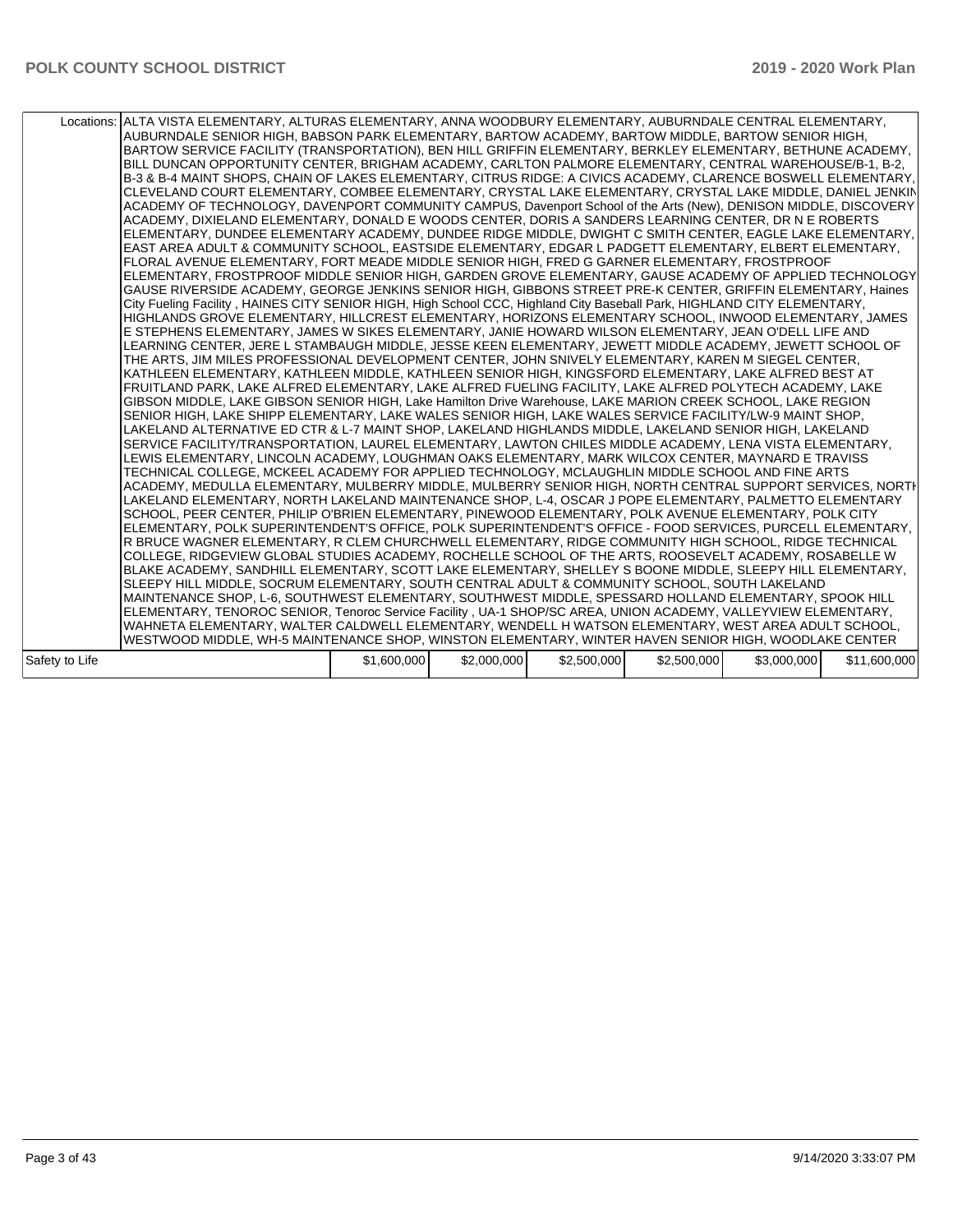|         | Locations: ALTA VISTA ELEMENTARY, ALTURAS ELEMENTARY, ANNA WOODBURY ELEMENTARY, AUBURNDALE CENTRAL ELEMENTARY,<br>AUBURNDALE SENIOR HIGH, BABSON PARK ELEMENTARY, BARTOW ACADEMY, BARTOW MIDDLE, BARTOW SENIOR HIGH,<br>BARTOW SERVICE FACILITY (TRANSPORTATION), BEN HILL GRIFFIN ELEMENTARY, BERKLEY ELEMENTARY, BETHUNE ACADEMY,<br>BILL DUNCAN OPPORTUNITY CENTER, BRIGHAM ACADEMY, CARLTON PALMORE ELEMENTARY, CENTRAL WAREHOUSE/B-1, B-2,<br>B-3 & B-4 MAINT SHOPS, CHAIN OF LAKES ELEMENTARY, CITRUS RIDGE: A CIVICS ACADEMY, CLARENCE BOSWELL ELEMENTARY,<br>CLEVELAND COURT ELEMENTARY, COMBEE ELEMENTARY, CRYSTAL LAKE ELEMENTARY, CRYSTAL LAKE MIDDLE, DANIEL JENKIN<br>ACADEMY OF TECHNOLOGY, DAVENPORT COMMUNITY CAMPUS, Davenport School of the Arts (New), DENISON MIDDLE, DISCOVERY<br>ACADEMY, DIXIELAND ELEMENTARY, DONALD E WOODS CENTER, DORIS A SANDERS LEARNING CENTER, DR N E ROBERTS<br>ELEMENTARY, DUNDEE ELEMENTARY ACADEMY, DUNDEE RIDGE MIDDLE, DWIGHT C SMITH CENTER, EAGLE LAKE ELEMENTARY,<br>EAST AREA ADULT & COMMUNITY SCHOOL, EASTSIDE ELEMENTARY, EDGAR L PADGETT ELEMENTARY, ELBERT ELEMENTARY,<br>FLORAL AVENUE ELEMENTARY, FORT MEADE MIDDLE SENIOR HIGH, FRED G GARNER ELEMENTARY, FROSTPROOF<br>ELEMENTARY, FROSTPROOF MIDDLE SENIOR HIGH, GARDEN GROVE ELEMENTARY, GAUSE ACADEMY OF APPLIED TECHNOLOGY<br>GAUSE RIVERSIDE ACADEMY, GEORGE JENKINS SENIOR HIGH, GIBBONS STREET PRE-K CENTER, GRIFFIN ELEMENTARY, Haines<br>City Fueling Facility, HAINES CITY SENIOR HIGH, High School CCC, Highland City Baseball Park, HIGHLAND CITY ELEMENTARY,<br>HIGHLANDS GROVE ELEMENTARY, HILLCREST ELEMENTARY, HORIZONS ELEMENTARY SCHOOL, INWOOD ELEMENTARY, JAMES<br>E STEPHENS ELEMENTARY, JAMES W SIKES ELEMENTARY, JANIE HOWARD WILSON ELEMENTARY, JEAN O'DELL LIFE AND<br>LEARNING CENTER. JERE L STAMBAUGH MIDDLE. JESSE KEEN ELEMENTARY. JEWETT MIDDLE ACADEMY. JEWETT SCHOOL OF<br>THE ARTS, JIM MILES PROFESSIONAL DEVELOPMENT CENTER, JOHN SNIVELY ELEMENTARY, KAREN M SIEGEL CENTER,<br>KATHLEEN ELEMENTARY, KATHLEEN MIDDLE, KATHLEEN SENIOR HIGH, KINGSFORD ELEMENTARY, LAKE ALFRED BEST AT<br>FRUITLAND PARK, LAKE ALFRED ELEMENTARY, LAKE ALFRED FUELING FACILITY, LAKE ALFRED POLYTECH ACADEMY, LAKE<br>GIBSON MIDDLE, LAKE GIBSON SENIOR HIGH, Lake Hamilton Drive Warehouse, LAKE MARION CREEK SCHOOL, LAKE REGION<br>SENIOR HIGH, LAKE SHIPP ELEMENTARY, LAKE WALES SENIOR HIGH, LAKE WALES SERVICE FACILITY/LW-9 MAINT SHOP,<br>LAKELAND ALTERNATIVE ED CTR & L-7 MAINT SHOP, LAKELAND HIGHLANDS MIDDLE, LAKELAND SENIOR HIGH, LAKELAND<br>SERVICE FACILITY/TRANSPORTATION, LAUREL ELEMENTARY, LAWTON CHILES MIDDLE ACADEMY, LENA VISTA ELEMENTARY,<br>LEWIS ELEMENTARY, LINCOLN ACADEMY, LOUGHMAN OAKS ELEMENTARY, MARK WILCOX CENTER, MAYNARD E TRAVISS<br>TECHNICAL COLLEGE, MCKEEL ACADEMY FOR APPLIED TECHNOLOGY, MCLAUGHLIN MIDDLE SCHOOL AND FINE ARTS<br>ACADEMY, MEDULLA ELEMENTARY, MULBERRY MIDDLE, MULBERRY SENIOR HIGH, NORTH CENTRAL SUPPORT SERVICES, NORTH<br>LAKELAND ELEMENTARY, NORTH LAKELAND MAINTENANCE SHOP, L-4, OSCAR J POPE ELEMENTARY, PALMETTO ELEMENTARY<br>SCHOOL, PEER CENTER, PHILIP O'BRIEN ELEMENTARY, PINEWOOD ELEMENTARY, POLK AVENUE ELEMENTARY, POLK CITY<br>ELEMENTARY, POLK SUPERINTENDENT'S OFFICE, POLK SUPERINTENDENT'S OFFICE - FOOD SERVICES, PURCELL ELEMENTARY,<br>R BRUCE WAGNER ELEMENTARY, R CLEM CHURCHWELL ELEMENTARY, RIDGE COMMUNITY HIGH SCHOOL, RIDGE TECHNICAL<br>COLLEGE, RIDGEVIEW GLOBAL STUDIES ACADEMY, ROCHELLE SCHOOL OF THE ARTS, ROOSEVELT ACADEMY, ROSABELLE W<br>BLAKE ACADEMY, SANDHILL ELEMENTARY, SCOTT LAKE ELEMENTARY, SHELLEY S BOONE MIDDLE, SLEEPY HILL ELEMENTARY,<br>SLEEPY HILL MIDDLE, SOCRUM ELEMENTARY, SOUTH CENTRAL ADULT & COMMUNITY SCHOOL, SOUTH LAKELAND<br>MAINTENANCE SHOP, L-6, SOUTHWEST ELEMENTARY, SOUTHWEST MIDDLE, SPESSARD HOLLAND ELEMENTARY, SPOOK HILL<br>ELEMENTARY, TENOROC SENIOR, Tenoroc Service Facility, UA-1 SHOP/SC AREA, UNION ACADEMY, VALLEYVIEW ELEMENTARY,<br>WAHNETA ELEMENTARY, WALTER CALDWELL ELEMENTARY, WENDELL H WATSON ELEMENTARY, WEST AREA ADULT SCHOOL,<br>WESTWOOD MIDDLE, WH-5 MAINTENANCE SHOP, WINSTON ELEMENTARY, WINTER HAVEN SENIOR HIGH, WOODLAKE CENTER |     |           |           |           |           |             |
|---------|------------------------------------------------------------------------------------------------------------------------------------------------------------------------------------------------------------------------------------------------------------------------------------------------------------------------------------------------------------------------------------------------------------------------------------------------------------------------------------------------------------------------------------------------------------------------------------------------------------------------------------------------------------------------------------------------------------------------------------------------------------------------------------------------------------------------------------------------------------------------------------------------------------------------------------------------------------------------------------------------------------------------------------------------------------------------------------------------------------------------------------------------------------------------------------------------------------------------------------------------------------------------------------------------------------------------------------------------------------------------------------------------------------------------------------------------------------------------------------------------------------------------------------------------------------------------------------------------------------------------------------------------------------------------------------------------------------------------------------------------------------------------------------------------------------------------------------------------------------------------------------------------------------------------------------------------------------------------------------------------------------------------------------------------------------------------------------------------------------------------------------------------------------------------------------------------------------------------------------------------------------------------------------------------------------------------------------------------------------------------------------------------------------------------------------------------------------------------------------------------------------------------------------------------------------------------------------------------------------------------------------------------------------------------------------------------------------------------------------------------------------------------------------------------------------------------------------------------------------------------------------------------------------------------------------------------------------------------------------------------------------------------------------------------------------------------------------------------------------------------------------------------------------------------------------------------------------------------------------------------------------------------------------------------------------------------------------------------------------------------------------------------------------------------------------------------------------------------------------------------------------------------------------------------------------------------------------------------------------------------------------------------------------------------------------------------------------------------------------------------------------------------------------------------------------------------------------------------------------------------------------------------------------------------------------------------------------------------------------------------------------------------------------------------------------------------------------------------------------------------------------------------------------------------------------------------------------------------------------------------------|-----|-----------|-----------|-----------|-----------|-------------|
| Fencing |                                                                                                                                                                                                                                                                                                                                                                                                                                                                                                                                                                                                                                                                                                                                                                                                                                                                                                                                                                                                                                                                                                                                                                                                                                                                                                                                                                                                                                                                                                                                                                                                                                                                                                                                                                                                                                                                                                                                                                                                                                                                                                                                                                                                                                                                                                                                                                                                                                                                                                                                                                                                                                                                                                                                                                                                                                                                                                                                                                                                                                                                                                                                                                                                                                                                                                                                                                                                                                                                                                                                                                                                                                                                                                                                                                                                                                                                                                                                                                                                                                                                                                                                                                                                                                                      | \$0 | \$500,000 | \$500,000 | \$500,000 | \$600,000 | \$2,100,000 |
|         |                                                                                                                                                                                                                                                                                                                                                                                                                                                                                                                                                                                                                                                                                                                                                                                                                                                                                                                                                                                                                                                                                                                                                                                                                                                                                                                                                                                                                                                                                                                                                                                                                                                                                                                                                                                                                                                                                                                                                                                                                                                                                                                                                                                                                                                                                                                                                                                                                                                                                                                                                                                                                                                                                                                                                                                                                                                                                                                                                                                                                                                                                                                                                                                                                                                                                                                                                                                                                                                                                                                                                                                                                                                                                                                                                                                                                                                                                                                                                                                                                                                                                                                                                                                                                                                      |     |           |           |           |           |             |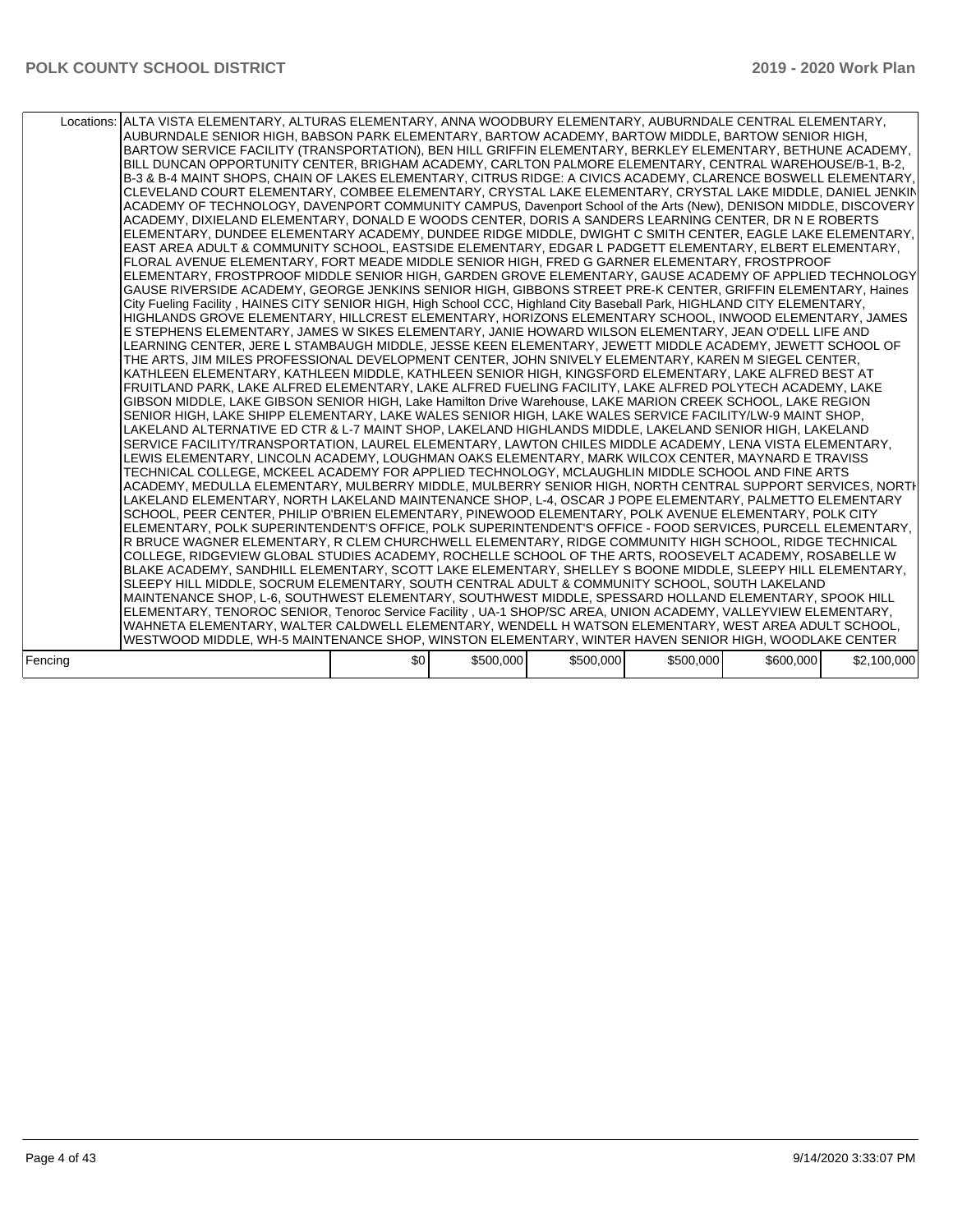| Locations: ALTA VISTA ELEMENTARY, ALTURAS ELEMENTARY, ANNA WOODBURY ELEMENTARY, AUBURNDALE CENTRAL ELEMENTARY,<br>AUBURNDALE SENIOR HIGH, BABSON PARK ELEMENTARY, BARTOW ACADEMY, BARTOW MIDDLE, BARTOW SENIOR HIGH,<br>BARTOW SERVICE FACILITY (TRANSPORTATION), BEN HILL GRIFFIN ELEMENTARY, BERKLEY ELEMENTARY, BETHUNE ACADEMY,<br>BILL DUNCAN OPPORTUNITY CENTER, BRIGHAM ACADEMY, CARLTON PALMORE ELEMENTARY, CENTRAL WAREHOUSE/B-1, B-2,<br>B-3 & B-4 MAINT SHOPS, CHAIN OF LAKES ELEMENTARY, CITRUS RIDGE: A CIVICS ACADEMY, CLARENCE BOSWELL ELEMENTARY,<br>CLEVELAND COURT ELEMENTARY, COMBEE ELEMENTARY, CRYSTAL LAKE ELEMENTARY, CRYSTAL LAKE MIDDLE, DANIEL JENKIN<br>ACADEMY OF TECHNOLOGY, DAVENPORT COMMUNITY CAMPUS, Davenport School of the Arts (New), DENISON MIDDLE, DISCOVERY<br>ACADEMY, DIXIELAND ELEMENTARY, DONALD E WOODS CENTER, DORIS A SANDERS LEARNING CENTER, DR N E ROBERTS<br>ELEMENTARY, DUNDEE ELEMENTARY ACADEMY, DUNDEE RIDGE MIDDLE, DWIGHT C SMITH CENTER, EAGLE LAKE ELEMENTARY,<br>EAST AREA ADULT & COMMUNITY SCHOOL, EASTSIDE ELEMENTARY, EDGAR L PADGETT ELEMENTARY, ELBERT ELEMENTARY,<br>FLORAL AVENUE ELEMENTARY, FORT MEADE MIDDLE SENIOR HIGH, FRED G GARNER ELEMENTARY, FROSTPROOF<br>ELEMENTARY, FROSTPROOF MIDDLE SENIOR HIGH, GARDEN GROVE ELEMENTARY, GAUSE ACADEMY OF APPLIED TECHNOLOGY<br>GAUSE RIVERSIDE ACADEMY, GEORGE JENKINS SENIOR HIGH, GIBBONS STREET PRE-K CENTER, GRIFFIN ELEMENTARY, Haines<br>City Fueling Facility, HAINES CITY SENIOR HIGH, High School CCC, Highland City Baseball Park, HIGHLAND CITY ELEMENTARY,<br>HIGHLANDS GROVE ELEMENTARY, HILLCREST ELEMENTARY, HORIZONS ELEMENTARY SCHOOL, INWOOD ELEMENTARY, JAMES<br>E STEPHENS ELEMENTARY, JAMES W SIKES ELEMENTARY, JANIE HOWARD WILSON ELEMENTARY, JEAN O'DELL LIFE AND<br>LEARNING CENTER, JERE L STAMBAUGH MIDDLE, JESSE KEEN ELEMENTARY, JEWETT MIDDLE ACADEMY, JEWETT SCHOOL OF<br>THE ARTS, JIM MILES PROFESSIONAL DEVELOPMENT CENTER, JOHN SNIVELY ELEMENTARY, KAREN M SIEGEL CENTER,<br>KATHLEEN ELEMENTARY, KATHLEEN MIDDLE, KATHLEEN SENIOR HIGH, KINGSFORD ELEMENTARY, LAKE ALFRED BEST AT<br>FRUITLAND PARK, LAKE ALFRED ELEMENTARY, LAKE ALFRED FUELING FACILITY, LAKE ALFRED POLYTECH ACADEMY, LAKE<br>GIBSON MIDDLE, LAKE GIBSON SENIOR HIGH, Lake Hamilton Drive Warehouse, LAKE MARION CREEK SCHOOL, LAKE REGION<br>SENIOR HIGH, LAKE SHIPP ELEMENTARY, LAKE WALES SENIOR HIGH, LAKE WALES SERVICE FACILITY/LW-9 MAINT SHOP,<br>LAKELAND ALTERNATIVE ED CTR & L-7 MAINT SHOP, LAKELAND HIGHLANDS MIDDLE, LAKELAND SENIOR HIGH, LAKELAND<br>SERVICE FACILITY/TRANSPORTATION, LAUREL ELEMENTARY, LAWTON CHILES MIDDLE ACADEMY, LENA VISTA ELEMENTARY,<br>LEWIS ELEMENTARY, LINCOLN ACADEMY, LOUGHMAN OAKS ELEMENTARY, MARK WILCOX CENTER, MAYNARD E TRAVISS<br>TECHNICAL COLLEGE, MCKEEL ACADEMY FOR APPLIED TECHNOLOGY, MCLAUGHLIN MIDDLE SCHOOL AND FINE ARTS<br>ACADEMY, MEDULLA ELEMENTARY, MULBERRY MIDDLE, MULBERRY SENIOR HIGH, NORTH CENTRAL SUPPORT SERVICES, NORTH<br>LAKELAND ELEMENTARY, NORTH LAKELAND MAINTENANCE SHOP, L-4, OSCAR J POPE ELEMENTARY, PALMETTO ELEMENTARY<br>SCHOOL, PEER CENTER, PHILIP O'BRIEN ELEMENTARY, PINEWOOD ELEMENTARY, POLK AVENUE ELEMENTARY, POLK CITY<br>ELEMENTARY, POLK SUPERINTENDENT'S OFFICE, POLK SUPERINTENDENT'S OFFICE - FOOD SERVICES, PURCELL ELEMENTARY,<br>R BRUCE WAGNER ELEMENTARY, R CLEM CHURCHWELL ELEMENTARY, RIDGE COMMUNITY HIGH SCHOOL, RIDGE TECHNICAL<br>COLLEGE, RIDGEVIEW GLOBAL STUDIES ACADEMY, ROCHELLE SCHOOL OF THE ARTS, ROOSEVELT ACADEMY, ROSABELLE W<br>BLAKE ACADEMY, SANDHILL ELEMENTARY, SCOTT LAKE ELEMENTARY, SHELLEY S BOONE MIDDLE, SLEEPY HILL ELEMENTARY,<br>SLEEPY HILL MIDDLE, SOCRUM ELEMENTARY, SOUTH CENTRAL ADULT & COMMUNITY SCHOOL, SOUTH LAKELAND<br>MAINTENANCE SHOP, L-6, SOUTHWEST ELEMENTARY, SOUTHWEST MIDDLE, SPESSARD HOLLAND ELEMENTARY, SPOOK HILL<br>ELEMENTARY, TENOROC SENIOR, Tenoroc Service Facility, UA-1 SHOP/SC AREA, UNION ACADEMY, VALLEYVIEW ELEMENTARY,<br>WAHNETA ELEMENTARY, WALTER CALDWELL ELEMENTARY, WENDELL H WATSON ELEMENTARY, WEST AREA ADULT SCHOOL,<br>WESTWOOD MIDDLE, WH-5 MAINTENANCE SHOP, WINSTON ELEMENTARY, WINTER HAVEN SENIOR HIGH, WOODLAKE CENTER |           |           |           |           |           |             |
|------------------------------------------------------------------------------------------------------------------------------------------------------------------------------------------------------------------------------------------------------------------------------------------------------------------------------------------------------------------------------------------------------------------------------------------------------------------------------------------------------------------------------------------------------------------------------------------------------------------------------------------------------------------------------------------------------------------------------------------------------------------------------------------------------------------------------------------------------------------------------------------------------------------------------------------------------------------------------------------------------------------------------------------------------------------------------------------------------------------------------------------------------------------------------------------------------------------------------------------------------------------------------------------------------------------------------------------------------------------------------------------------------------------------------------------------------------------------------------------------------------------------------------------------------------------------------------------------------------------------------------------------------------------------------------------------------------------------------------------------------------------------------------------------------------------------------------------------------------------------------------------------------------------------------------------------------------------------------------------------------------------------------------------------------------------------------------------------------------------------------------------------------------------------------------------------------------------------------------------------------------------------------------------------------------------------------------------------------------------------------------------------------------------------------------------------------------------------------------------------------------------------------------------------------------------------------------------------------------------------------------------------------------------------------------------------------------------------------------------------------------------------------------------------------------------------------------------------------------------------------------------------------------------------------------------------------------------------------------------------------------------------------------------------------------------------------------------------------------------------------------------------------------------------------------------------------------------------------------------------------------------------------------------------------------------------------------------------------------------------------------------------------------------------------------------------------------------------------------------------------------------------------------------------------------------------------------------------------------------------------------------------------------------------------------------------------------------------------------------------------------------------------------------------------------------------------------------------------------------------------------------------------------------------------------------------------------------------------------------------------------------------------------------------------------------------------------------------------------------------------------------------------------------------------------------------------------------------------------------------------|-----------|-----------|-----------|-----------|-----------|-------------|
| Parking                                                                                                                                                                                                                                                                                                                                                                                                                                                                                                                                                                                                                                                                                                                                                                                                                                                                                                                                                                                                                                                                                                                                                                                                                                                                                                                                                                                                                                                                                                                                                                                                                                                                                                                                                                                                                                                                                                                                                                                                                                                                                                                                                                                                                                                                                                                                                                                                                                                                                                                                                                                                                                                                                                                                                                                                                                                                                                                                                                                                                                                                                                                                                                                                                                                                                                                                                                                                                                                                                                                                                                                                                                                                                                                                                                                                                                                                                                                                                                                                                                                                                                                                                                                                                                              | \$100,000 | \$100,000 | \$500,000 | \$500,000 | \$800,000 | \$2,000,000 |
|                                                                                                                                                                                                                                                                                                                                                                                                                                                                                                                                                                                                                                                                                                                                                                                                                                                                                                                                                                                                                                                                                                                                                                                                                                                                                                                                                                                                                                                                                                                                                                                                                                                                                                                                                                                                                                                                                                                                                                                                                                                                                                                                                                                                                                                                                                                                                                                                                                                                                                                                                                                                                                                                                                                                                                                                                                                                                                                                                                                                                                                                                                                                                                                                                                                                                                                                                                                                                                                                                                                                                                                                                                                                                                                                                                                                                                                                                                                                                                                                                                                                                                                                                                                                                                                      |           |           |           |           |           |             |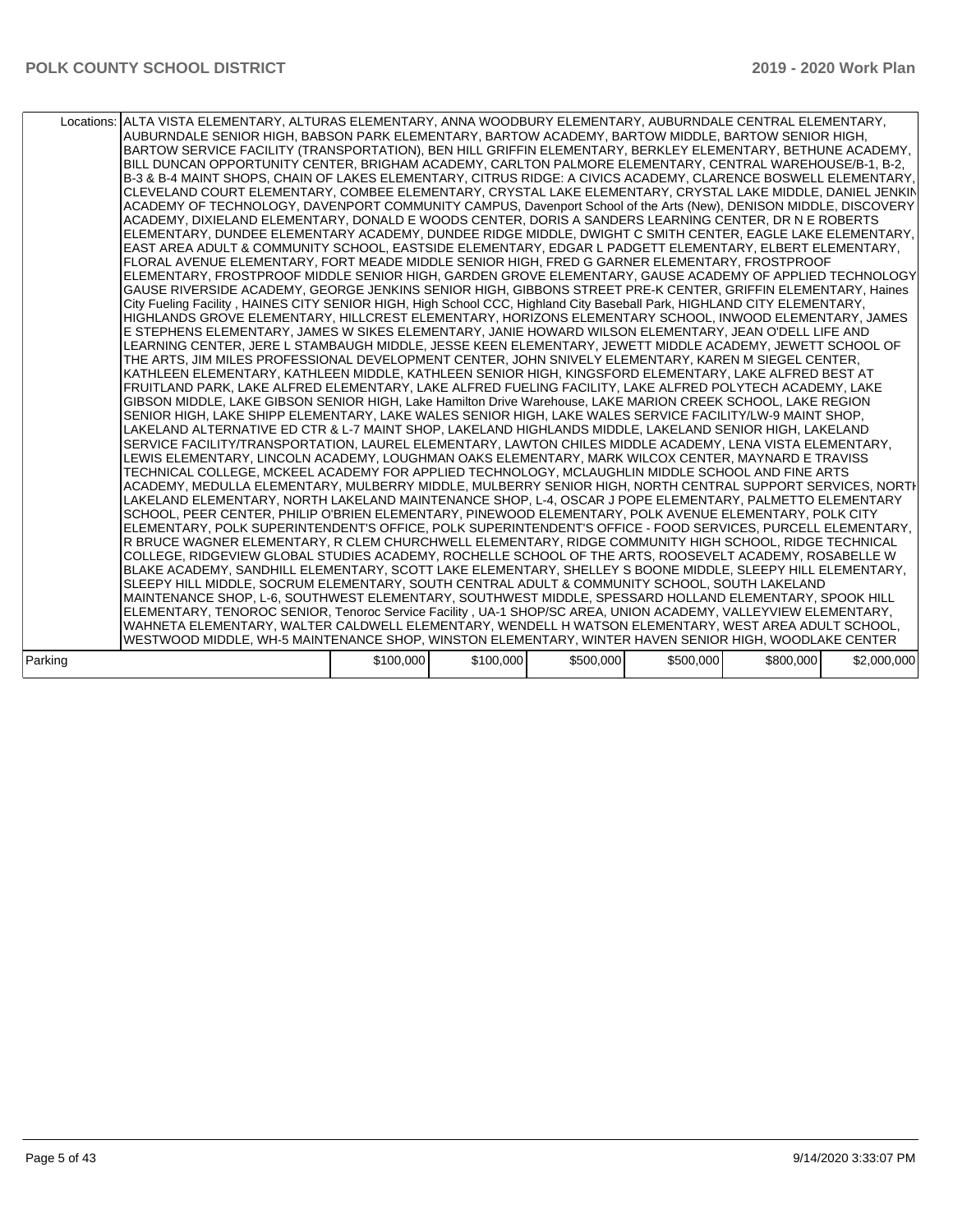|            | Locations: ALTA VISTA ELEMENTARY, ALTURAS ELEMENTARY, ANNA WOODBURY ELEMENTARY, AUBURNDALE CENTRAL ELEMENTARY,<br>AUBURNDALE SENIOR HIGH, BABSON PARK ELEMENTARY, BARTOW ACADEMY, BARTOW MIDDLE, BARTOW SENIOR HIGH,<br>BARTOW SERVICE FACILITY (TRANSPORTATION), BEN HILL GRIFFIN ELEMENTARY, BERKLEY ELEMENTARY, BETHUNE ACADEMY,<br>BILL DUNCAN OPPORTUNITY CENTER, BRIGHAM ACADEMY, CARLTON PALMORE ELEMENTARY, CENTRAL WAREHOUSE/B-1, B-2,<br>B-3 & B-4 MAINT SHOPS, CHAIN OF LAKES ELEMENTARY, CITRUS RIDGE: A CIVICS ACADEMY, CLARENCE BOSWELL ELEMENTARY,<br>CLEVELAND COURT ELEMENTARY, COMBEE ELEMENTARY, CRYSTAL LAKE ELEMENTARY, CRYSTAL LAKE MIDDLE, DANIEL JENKIN<br>ACADEMY OF TECHNOLOGY, DAVENPORT COMMUNITY CAMPUS, Davenport School of the Arts (New), DENISON MIDDLE, DISCOVERY<br>ACADEMY. DIXIELAND ELEMENTARY. DONALD E WOODS CENTER. DORIS A SANDERS LEARNING CENTER. DR N E ROBERTS<br>ELEMENTARY, DUNDEE ELEMENTARY ACADEMY, DUNDEE RIDGE MIDDLE, DWIGHT C SMITH CENTER, EAGLE LAKE ELEMENTARY,<br>EAST AREA ADULT & COMMUNITY SCHOOL, EASTSIDE ELEMENTARY, EDGAR L PADGETT ELEMENTARY, ELBERT ELEMENTARY,<br>FLORAL AVENUE ELEMENTARY, FORT MEADE MIDDLE SENIOR HIGH, FRED G GARNER ELEMENTARY, FROSTPROOF<br>ELEMENTARY, FROSTPROOF MIDDLE SENIOR HIGH, GARDEN GROVE ELEMENTARY, GAUSE ACADEMY OF APPLIED TECHNOLOGY<br>GAUSE RIVERSIDE ACADEMY, GEORGE JENKINS SENIOR HIGH, GIBBONS STREET PRE-K CENTER, GRIFFIN ELEMENTARY, Haines<br>City Fueling Facility, HAINES CITY SENIOR HIGH, High School CCC, Highland City Baseball Park, HIGHLAND CITY ELEMENTARY,<br>HIGHLANDS GROVE ELEMENTARY, HILLCREST ELEMENTARY, HORIZONS ELEMENTARY SCHOOL, INWOOD ELEMENTARY, JAMES<br>E STEPHENS ELEMENTARY, JAMES W SIKES ELEMENTARY, JANIE HOWARD WILSON ELEMENTARY, JEAN O'DELL LIFE AND<br>LEARNING CENTER, JERE L STAMBAUGH MIDDLE, JESSE KEEN ELEMENTARY, JEWETT MIDDLE ACADEMY, JEWETT SCHOOL OF<br>THE ARTS, JIM MILES PROFESSIONAL DEVELOPMENT CENTER, JOHN SNIVELY ELEMENTARY, KAREN M SIEGEL CENTER,<br>KATHLEEN ELEMENTARY, KATHLEEN MIDDLE, KATHLEEN SENIOR HIGH, KINGSFORD ELEMENTARY, LAKE ALFRED BEST AT<br> FRUITLAND PARK, LAKE ALFRED ELEMENTARY, LAKE ALFRED FUELING FACILITY, LAKE ALFRED POLYTECH ACADEMY, LAKE<br>GIBSON MIDDLE, LAKE GIBSON SENIOR HIGH, Lake Hamilton Drive Warehouse, LAKE MARION CREEK SCHOOL, LAKE REGION<br>SENIOR HIGH, LAKE SHIPP ELEMENTARY, LAKE WALES SENIOR HIGH, LAKE WALES SERVICE FACILITY/LW-9 MAINT SHOP,<br>LAKELAND ALTERNATIVE ED CTR & L-7 MAINT SHOP, LAKELAND HIGHLANDS MIDDLE, LAKELAND SENIOR HIGH, LAKELAND<br>SERVICE FACILITY/TRANSPORTATION, LAUREL ELEMENTARY, LAWTON CHILES MIDDLE ACADEMY, LENA VISTA ELEMENTARY,<br>LEWIS ELEMENTARY, LINCOLN ACADEMY, LOUGHMAN OAKS ELEMENTARY, MARK WILCOX CENTER, MAYNARD E TRAVISS<br>TECHNICAL COLLEGE, MCKEEL ACADEMY FOR APPLIED TECHNOLOGY, MCLAUGHLIN MIDDLE SCHOOL AND FINE ARTS<br>ACADEMY, MEDULLA ELEMENTARY, MULBERRY MIDDLE, MULBERRY SENIOR HIGH, NORTH CENTRAL SUPPORT SERVICES, NORTH<br>LAKELAND ELEMENTARY, NORTH LAKELAND MAINTENANCE SHOP, L-4, OSCAR J POPE ELEMENTARY, PALMETTO ELEMENTARY<br>SCHOOL, PEER CENTER, PHILIP O'BRIEN ELEMENTARY, PINEWOOD ELEMENTARY, POLK AVENUE ELEMENTARY, POLK CITY<br>ELEMENTARY, POLK SUPERINTENDENT'S OFFICE, POLK SUPERINTENDENT'S OFFICE - FOOD SERVICES, PURCELL ELEMENTARY,<br>R BRUCE WAGNER ELEMENTARY, R CLEM CHURCHWELL ELEMENTARY, RIDGE COMMUNITY HIGH SCHOOL, RIDGE TECHNICAL<br>COLLEGE, RIDGEVIEW GLOBAL STUDIES ACADEMY, ROCHELLE SCHOOL OF THE ARTS, ROOSEVELT ACADEMY, ROSABELLE W<br>BLAKE ACADEMY, SANDHILL ELEMENTARY, SCOTT LAKE ELEMENTARY, SHELLEY S BOONE MIDDLE, SLEEPY HILL ELEMENTARY,<br>SLEEPY HILL MIDDLE, SOCRUM ELEMENTARY, SOUTH CENTRAL ADULT & COMMUNITY SCHOOL, SOUTH LAKELAND<br>MAINTENANCE SHOP, L-6, SOUTHWEST ELEMENTARY, SOUTHWEST MIDDLE, SPESSARD HOLLAND ELEMENTARY, SPOOK HILL<br>ELEMENTARY, TENOROC SENIOR, Tenoroc Service Facility, UA-1 SHOP/SC AREA, UNION ACADEMY, VALLEYVIEW ELEMENTARY,<br>WAHNETA ELEMENTARY, WALTER CALDWELL ELEMENTARY, WENDELL H WATSON ELEMENTARY, WEST AREA ADULT SCHOOL,<br>WESTWOOD MIDDLE, WH-5 MAINTENANCE SHOP, WINSTON ELEMENTARY, WINTER HAVEN SENIOR HIGH, WOODLAKE CENTER |           |           |           |           |           |           |
|------------|-------------------------------------------------------------------------------------------------------------------------------------------------------------------------------------------------------------------------------------------------------------------------------------------------------------------------------------------------------------------------------------------------------------------------------------------------------------------------------------------------------------------------------------------------------------------------------------------------------------------------------------------------------------------------------------------------------------------------------------------------------------------------------------------------------------------------------------------------------------------------------------------------------------------------------------------------------------------------------------------------------------------------------------------------------------------------------------------------------------------------------------------------------------------------------------------------------------------------------------------------------------------------------------------------------------------------------------------------------------------------------------------------------------------------------------------------------------------------------------------------------------------------------------------------------------------------------------------------------------------------------------------------------------------------------------------------------------------------------------------------------------------------------------------------------------------------------------------------------------------------------------------------------------------------------------------------------------------------------------------------------------------------------------------------------------------------------------------------------------------------------------------------------------------------------------------------------------------------------------------------------------------------------------------------------------------------------------------------------------------------------------------------------------------------------------------------------------------------------------------------------------------------------------------------------------------------------------------------------------------------------------------------------------------------------------------------------------------------------------------------------------------------------------------------------------------------------------------------------------------------------------------------------------------------------------------------------------------------------------------------------------------------------------------------------------------------------------------------------------------------------------------------------------------------------------------------------------------------------------------------------------------------------------------------------------------------------------------------------------------------------------------------------------------------------------------------------------------------------------------------------------------------------------------------------------------------------------------------------------------------------------------------------------------------------------------------------------------------------------------------------------------------------------------------------------------------------------------------------------------------------------------------------------------------------------------------------------------------------------------------------------------------------------------------------------------------------------------------------------------------------------------------------------------------------------------------------------------------------------------------------|-----------|-----------|-----------|-----------|-----------|-----------|
| Electrical |                                                                                                                                                                                                                                                                                                                                                                                                                                                                                                                                                                                                                                                                                                                                                                                                                                                                                                                                                                                                                                                                                                                                                                                                                                                                                                                                                                                                                                                                                                                                                                                                                                                                                                                                                                                                                                                                                                                                                                                                                                                                                                                                                                                                                                                                                                                                                                                                                                                                                                                                                                                                                                                                                                                                                                                                                                                                                                                                                                                                                                                                                                                                                                                                                                                                                                                                                                                                                                                                                                                                                                                                                                                                                                                                                                                                                                                                                                                                                                                                                                                                                                                                                                                                                                                       | \$0       | \$0       | \$0       | \$0       | \$0       | \$0       |
|            | Locations: No Locations for this expenditure.                                                                                                                                                                                                                                                                                                                                                                                                                                                                                                                                                                                                                                                                                                                                                                                                                                                                                                                                                                                                                                                                                                                                                                                                                                                                                                                                                                                                                                                                                                                                                                                                                                                                                                                                                                                                                                                                                                                                                                                                                                                                                                                                                                                                                                                                                                                                                                                                                                                                                                                                                                                                                                                                                                                                                                                                                                                                                                                                                                                                                                                                                                                                                                                                                                                                                                                                                                                                                                                                                                                                                                                                                                                                                                                                                                                                                                                                                                                                                                                                                                                                                                                                                                                                         |           |           |           |           |           |           |
|            |                                                                                                                                                                                                                                                                                                                                                                                                                                                                                                                                                                                                                                                                                                                                                                                                                                                                                                                                                                                                                                                                                                                                                                                                                                                                                                                                                                                                                                                                                                                                                                                                                                                                                                                                                                                                                                                                                                                                                                                                                                                                                                                                                                                                                                                                                                                                                                                                                                                                                                                                                                                                                                                                                                                                                                                                                                                                                                                                                                                                                                                                                                                                                                                                                                                                                                                                                                                                                                                                                                                                                                                                                                                                                                                                                                                                                                                                                                                                                                                                                                                                                                                                                                                                                                                       |           |           |           |           |           |           |
| Fire Alarm |                                                                                                                                                                                                                                                                                                                                                                                                                                                                                                                                                                                                                                                                                                                                                                                                                                                                                                                                                                                                                                                                                                                                                                                                                                                                                                                                                                                                                                                                                                                                                                                                                                                                                                                                                                                                                                                                                                                                                                                                                                                                                                                                                                                                                                                                                                                                                                                                                                                                                                                                                                                                                                                                                                                                                                                                                                                                                                                                                                                                                                                                                                                                                                                                                                                                                                                                                                                                                                                                                                                                                                                                                                                                                                                                                                                                                                                                                                                                                                                                                                                                                                                                                                                                                                                       | \$100,000 | \$100,000 | \$200,000 | \$200,000 | \$200,000 | \$800,000 |
|            |                                                                                                                                                                                                                                                                                                                                                                                                                                                                                                                                                                                                                                                                                                                                                                                                                                                                                                                                                                                                                                                                                                                                                                                                                                                                                                                                                                                                                                                                                                                                                                                                                                                                                                                                                                                                                                                                                                                                                                                                                                                                                                                                                                                                                                                                                                                                                                                                                                                                                                                                                                                                                                                                                                                                                                                                                                                                                                                                                                                                                                                                                                                                                                                                                                                                                                                                                                                                                                                                                                                                                                                                                                                                                                                                                                                                                                                                                                                                                                                                                                                                                                                                                                                                                                                       |           |           |           |           |           |           |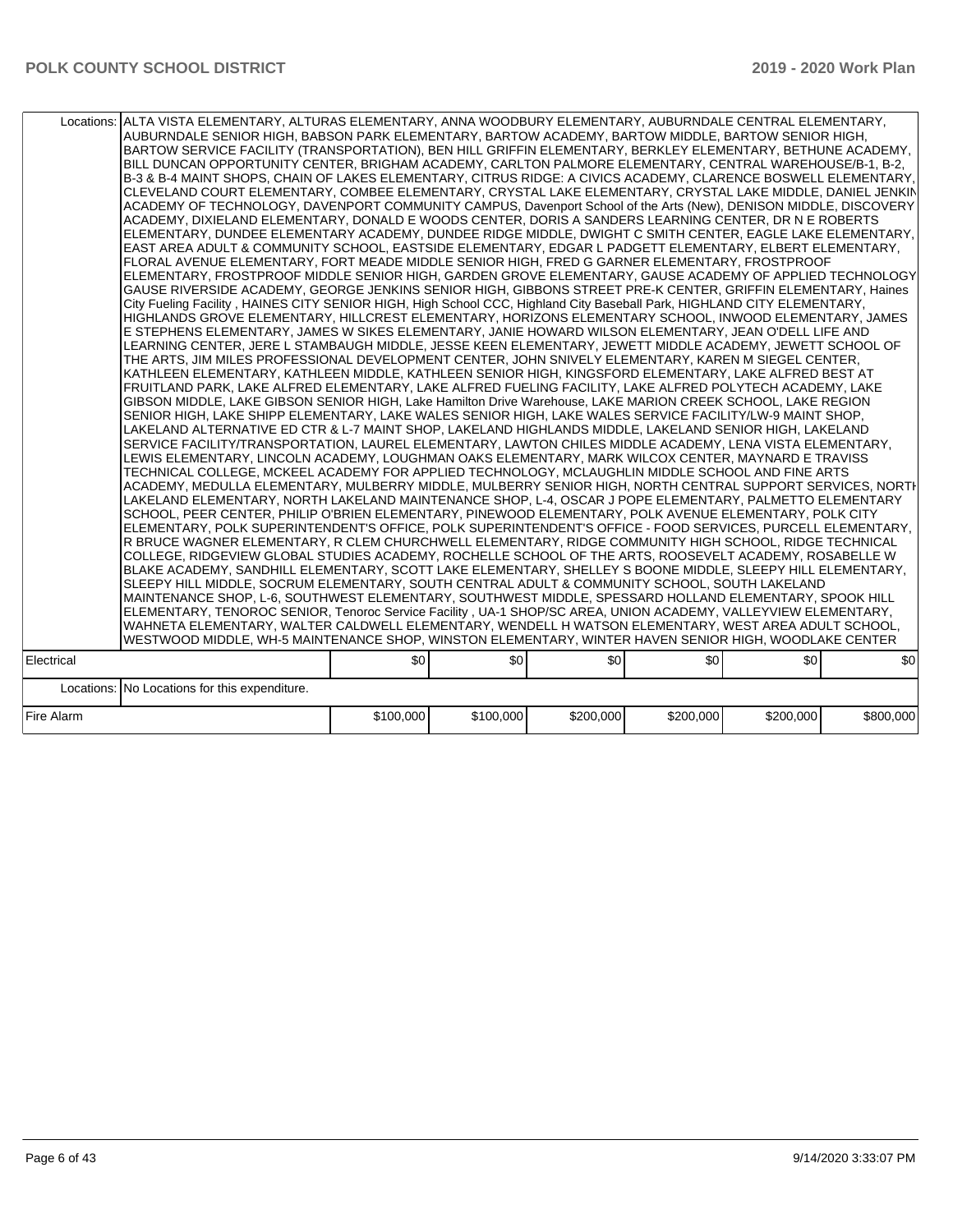| Locations: ALTA VISTA ELEMENTARY, ALTURAS ELEMENTARY, ANNA WOODBURY ELEMENTARY, AUBURNDALE CENTRAL ELEMENTARY,          |           |           |           |           |           |             |
|-------------------------------------------------------------------------------------------------------------------------|-----------|-----------|-----------|-----------|-----------|-------------|
| AUBURNDALE SENIOR HIGH, BABSON PARK ELEMENTARY, BARTOW ACADEMY, BARTOW MIDDLE, BARTOW SENIOR HIGH,                      |           |           |           |           |           |             |
| BARTOW SERVICE FACILITY (TRANSPORTATION), BEN HILL GRIFFIN ELEMENTARY, BERKLEY ELEMENTARY, BETHUNE ACADEMY,             |           |           |           |           |           |             |
| BILL DUNCAN OPPORTUNITY CENTER, BRIGHAM ACADEMY, CARLTON PALMORE ELEMENTARY, CENTRAL WAREHOUSE/B-1, B-2,                |           |           |           |           |           |             |
| B-3 & B-4 MAINT SHOPS, CHAIN OF LAKES ELEMENTARY, CITRUS RIDGE: A CIVICS ACADEMY, CLARENCE BOSWELL ELEMENTARY,          |           |           |           |           |           |             |
| CLEVELAND COURT ELEMENTARY, COMBEE ELEMENTARY, CRYSTAL LAKE ELEMENTARY, CRYSTAL LAKE MIDDLE, DANIEL JENKIN              |           |           |           |           |           |             |
| ACADEMY OF TECHNOLOGY, DAVENPORT COMMUNITY CAMPUS, Davenport School of the Arts (New), DENISON MIDDLE, DISCOVERY        |           |           |           |           |           |             |
| ACADEMY, DIXIELAND ELEMENTARY, DONALD E WOODS CENTER, DORIS A SANDERS LEARNING CENTER, DR N E ROBERTS                   |           |           |           |           |           |             |
| ELEMENTARY, DUNDEE ELEMENTARY ACADEMY, DUNDEE RIDGE MIDDLE, DWIGHT C SMITH CENTER, EAGLE LAKE ELEMENTARY,               |           |           |           |           |           |             |
| EAST AREA ADULT & COMMUNITY SCHOOL, EASTSIDE ELEMENTARY, EDGAR L PADGETT ELEMENTARY, ELBERT ELEMENTARY,                 |           |           |           |           |           |             |
| FLORAL AVENUE ELEMENTARY, FORT MEADE MIDDLE SENIOR HIGH, FRED G GARNER ELEMENTARY, FROSTPROOF                           |           |           |           |           |           |             |
| ELEMENTARY, FROSTPROOF MIDDLE SENIOR HIGH, GARDEN GROVE ELEMENTARY, GAUSE ACADEMY OF APPLIED TECHNOLOGY                 |           |           |           |           |           |             |
| GAUSE RIVERSIDE ACADEMY, GEORGE JENKINS SENIOR HIGH, GIBBONS STREET PRE-K CENTER, GRIFFIN ELEMENTARY, Haines            |           |           |           |           |           |             |
| City Fueling Facility, HAINES CITY SENIOR HIGH, High School CCC, Highland City Baseball Park, HIGHLAND CITY ELEMENTARY, |           |           |           |           |           |             |
| HIGHLANDS GROVE ELEMENTARY, HILLCREST ELEMENTARY, HORIZONS ELEMENTARY SCHOOL, INWOOD ELEMENTARY, JAMES                  |           |           |           |           |           |             |
| E STEPHENS ELEMENTARY, JAMES W SIKES ELEMENTARY, JANIE HOWARD WILSON ELEMENTARY, JEAN O'DELL LIFE AND                   |           |           |           |           |           |             |
| LEARNING CENTER, JERE L STAMBAUGH MIDDLE, JESSE KEEN ELEMENTARY, JEWETT MIDDLE ACADEMY, JEWETT SCHOOL OF                |           |           |           |           |           |             |
| THE ARTS, JIM MILES PROFESSIONAL DEVELOPMENT CENTER, JOHN SNIVELY ELEMENTARY, KAREN M SIEGEL CENTER,                    |           |           |           |           |           |             |
| KATHLEEN ELEMENTARY, KATHLEEN MIDDLE, KATHLEEN SENIOR HIGH, KINGSFORD ELEMENTARY, LAKE ALFRED BEST AT                   |           |           |           |           |           |             |
| FRUITLAND PARK. LAKE ALFRED ELEMENTARY. LAKE ALFRED FUELING FACILITY. LAKE ALFRED POLYTECH ACADEMY. LAKE                |           |           |           |           |           |             |
| GIBSON MIDDLE, LAKE GIBSON SENIOR HIGH, Lake Hamilton Drive Warehouse, LAKE MARION CREEK SCHOOL, LAKE REGION            |           |           |           |           |           |             |
| SENIOR HIGH, LAKE SHIPP ELEMENTARY, LAKE WALES SENIOR HIGH, LAKE WALES SERVICE FACILITY/LW-9 MAINT SHOP,                |           |           |           |           |           |             |
| LAKELAND ALTERNATIVE ED CTR & L-7 MAINT SHOP, LAKELAND HIGHLANDS MIDDLE, LAKELAND SENIOR HIGH, LAKELAND                 |           |           |           |           |           |             |
| SERVICE FACILITY/TRANSPORTATION, LAUREL ELEMENTARY, LAWTON CHILES MIDDLE ACADEMY, LENA VISTA ELEMENTARY,                |           |           |           |           |           |             |
| LEWIS ELEMENTARY, LINCOLN ACADEMY, LOUGHMAN OAKS ELEMENTARY, MARK WILCOX CENTER, MAYNARD E TRAVISS                      |           |           |           |           |           |             |
| TECHNICAL COLLEGE, MCKEEL ACADEMY FOR APPLIED TECHNOLOGY, MCLAUGHLIN MIDDLE SCHOOL AND FINE ARTS                        |           |           |           |           |           |             |
| ACADEMY, MEDULLA ELEMENTARY, MULBERRY MIDDLE, MULBERRY SENIOR HIGH, NORTH CENTRAL SUPPORT SERVICES, NORTH               |           |           |           |           |           |             |
| LAKELAND ELEMENTARY, NORTH LAKELAND MAINTENANCE SHOP, L-4, OSCAR J POPE ELEMENTARY, PALMETTO ELEMENTARY                 |           |           |           |           |           |             |
| SCHOOL, PEER CENTER, PHILIP O'BRIEN ELEMENTARY, PINEWOOD ELEMENTARY, POLK AVENUE ELEMENTARY, POLK CITY                  |           |           |           |           |           |             |
| ELEMENTARY, POLK SUPERINTENDENT'S OFFICE, POLK SUPERINTENDENT'S OFFICE - FOOD SERVICES, PURCELL ELEMENTARY,             |           |           |           |           |           |             |
| R BRUCE WAGNER ELEMENTARY, R CLEM CHURCHWELL ELEMENTARY, RIDGE COMMUNITY HIGH SCHOOL, RIDGE TECHNICAL                   |           |           |           |           |           |             |
| COLLEGE, RIDGEVIEW GLOBAL STUDIES ACADEMY, ROCHELLE SCHOOL OF THE ARTS, ROOSEVELT ACADEMY, ROSABELLE W                  |           |           |           |           |           |             |
| BLAKE ACADEMY, SANDHILL ELEMENTARY, SCOTT LAKE ELEMENTARY, SHELLEY S BOONE MIDDLE, SLEEPY HILL ELEMENTARY,              |           |           |           |           |           |             |
| SLEEPY HILL MIDDLE, SOCRUM ELEMENTARY, SOUTH CENTRAL ADULT & COMMUNITY SCHOOL, SOUTH LAKELAND                           |           |           |           |           |           |             |
| MAINTENANCE SHOP, L-6, SOUTHWEST ELEMENTARY, SOUTHWEST MIDDLE, SPESSARD HOLLAND ELEMENTARY, SPOOK HILL                  |           |           |           |           |           |             |
| ELEMENTARY, TENOROC SENIOR, Tenoroc Service Facility, UA-1 SHOP/SC AREA, UNION ACADEMY, VALLEYVIEW ELEMENTARY,          |           |           |           |           |           |             |
| WAHNETA ELEMENTARY, WALTER CALDWELL ELEMENTARY, WENDELL H WATSON ELEMENTARY, WEST AREA ADULT SCHOOL,                    |           |           |           |           |           |             |
| WESTWOOD MIDDLE, WH-5 MAINTENANCE SHOP, WINSTON ELEMENTARY, WINTER HAVEN SENIOR HIGH, WOODLAKE CENTER                   |           |           |           |           |           |             |
|                                                                                                                         |           |           |           |           |           |             |
| Telephone/Intercom System                                                                                               | \$300,000 | \$300,000 | \$300,000 | \$300,000 | \$300,000 | \$1,500,000 |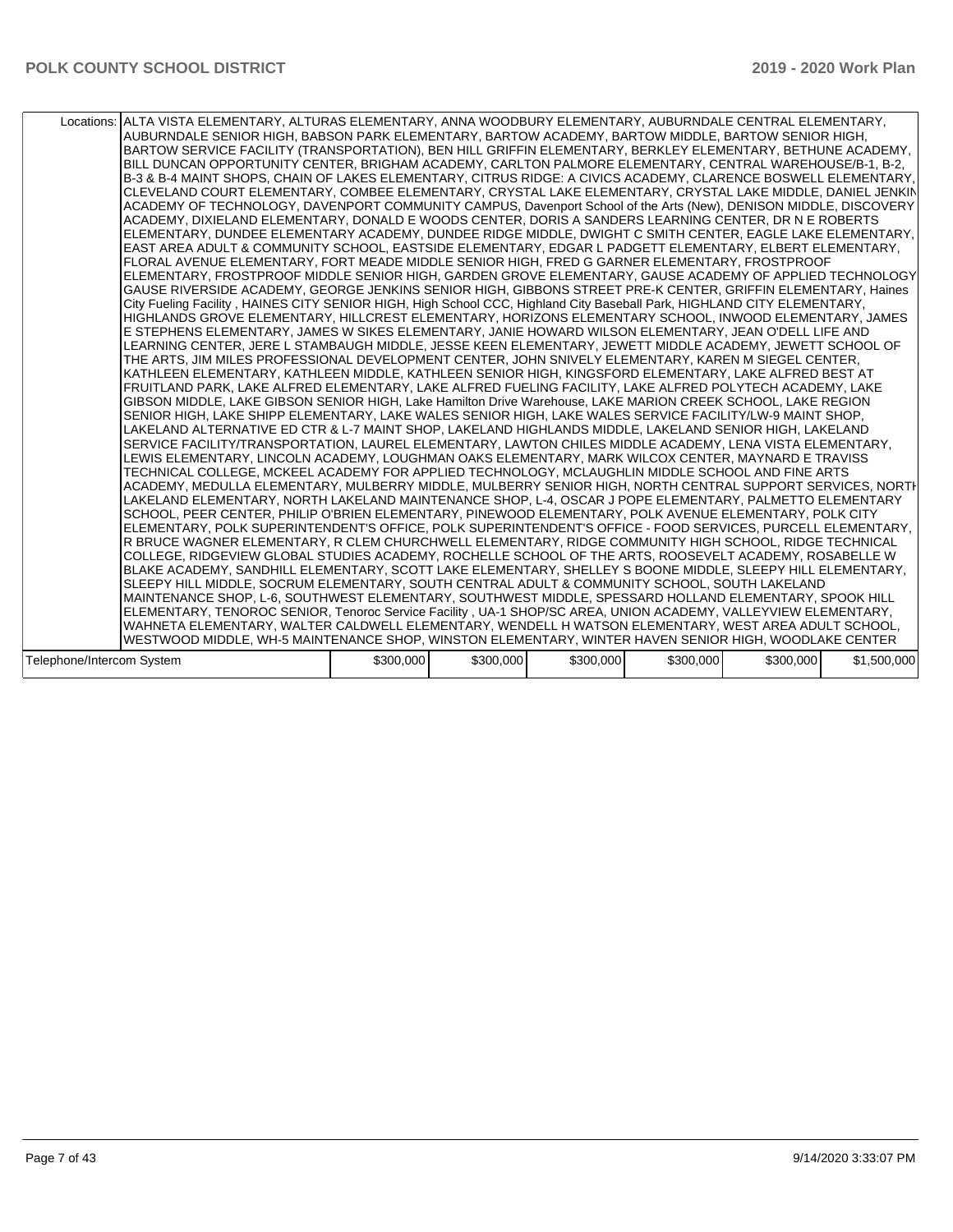| Locations: ALTA VISTA ELEMENTARY, ALTURAS ELEMENTARY, ANNA WOODBURY ELEMENTARY, AUBURNDALE CENTRAL ELEMENTARY, | AUBURNDALE SENIOR HIGH, BABSON PARK ELEMENTARY, BARTOW ACADEMY, BARTOW MIDDLE, BARTOW SENIOR HIGH,<br>BARTOW SERVICE FACILITY (TRANSPORTATION), BEN HILL GRIFFIN ELEMENTARY, BERKLEY ELEMENTARY, BETHUNE ACADEMY,<br>BILL DUNCAN OPPORTUNITY CENTER, BRIGHAM ACADEMY, CARLTON PALMORE ELEMENTARY, CENTRAL WAREHOUSE/B-1, B-2,<br>B-3 & B-4 MAINT SHOPS, CHAIN OF LAKES ELEMENTARY, CITRUS RIDGE: A CIVICS ACADEMY, CLARENCE BOSWELL ELEMENTARY,<br>CLEVELAND COURT ELEMENTARY, COMBEE ELEMENTARY, CRYSTAL LAKE ELEMENTARY, CRYSTAL LAKE MIDDLE, DANIEL JENKIN<br>ACADEMY OF TECHNOLOGY, DAVENPORT COMMUNITY CAMPUS, Davenport School of the Arts (New), DENISON MIDDLE, DISCOVERY<br>ACADEMY, DIXIELAND ELEMENTARY, DONALD E WOODS CENTER, DORIS A SANDERS LEARNING CENTER, DR N E ROBERTS<br>ELEMENTARY, DUNDEE ELEMENTARY ACADEMY, DUNDEE RIDGE MIDDLE, DWIGHT C SMITH CENTER, EAGLE LAKE ELEMENTARY,<br>IEAST AREA ADULT & COMMUNITY SCHOOL, EASTSIDE ELEMENTARY, EDGAR L PADGETT ELEMENTARY, ELBERT ELEMENTARY,<br>FLORAL AVENUE ELEMENTARY, FORT MEADE MIDDLE SENIOR HIGH, FRED G GARNER ELEMENTARY, FROSTPROOF<br>ELEMENTARY, FROSTPROOF MIDDLE SENIOR HIGH, GARDEN GROVE ELEMENTARY, GAUSE ACADEMY OF APPLIED TECHNOLOGY<br>GAUSE RIVERSIDE ACADEMY, GEORGE JENKINS SENIOR HIGH, GIBBONS STREET PRE-K CENTER, GRIFFIN ELEMENTARY, Haines<br>City Fueling Facility, HAINES CITY SENIOR HIGH, High School CCC, Highland City Baseball Park, HIGHLAND CITY ELEMENTARY,<br>HIGHLANDS GROVE ELEMENTARY, HILLCREST ELEMENTARY, HORIZONS ELEMENTARY SCHOOL, INWOOD ELEMENTARY, JAMES<br>E STEPHENS ELEMENTARY, JAMES W SIKES ELEMENTARY, JANIE HOWARD WILSON ELEMENTARY, JEAN O'DELL LIFE AND<br>LEARNING CENTER, JERE L STAMBAUGH MIDDLE, JESSE KEEN ELEMENTARY, JEWETT MIDDLE ACADEMY, JEWETT SCHOOL OF<br>THE ARTS, JIM MILES PROFESSIONAL DEVELOPMENT CENTER, JOHN SNIVELY ELEMENTARY, KAREN M SIEGEL CENTER,<br>KATHLEEN ELEMENTARY, KATHLEEN MIDDLE, KATHLEEN SENIOR HIGH, KINGSFORD ELEMENTARY, LAKE ALFRED BEST AT<br>FRUITLAND PARK, LAKE ALFRED ELEMENTARY, LAKE ALFRED FUELING FACILITY, LAKE ALFRED POLYTECH ACADEMY, LAKE<br>GIBSON MIDDLE, LAKE GIBSON SENIOR HIGH, Lake Hamilton Drive Warehouse, LAKE MARION CREEK SCHOOL, LAKE REGION<br>SENIOR HIGH, LAKE SHIPP ELEMENTARY, LAKE WALES SENIOR HIGH, LAKE WALES SERVICE FACILITY/LW-9 MAINT SHOP,<br>LAKELAND ALTERNATIVE ED CTR & L-7 MAINT SHOP, LAKELAND HIGHLANDS MIDDLE, LAKELAND SENIOR HIGH, LAKELAND<br>SERVICE FACILITY/TRANSPORTATION, LAUREL ELEMENTARY, LAWTON CHILES MIDDLE ACADEMY, LENA VISTA ELEMENTARY,<br>LEWIS ELEMENTARY. LINCOLN ACADEMY. LOUGHMAN OAKS ELEMENTARY. MARK WILCOX CENTER. MAYNARD E TRAVISS<br>TECHNICAL COLLEGE, MCKEEL ACADEMY FOR APPLIED TECHNOLOGY, MCLAUGHLIN MIDDLE SCHOOL AND FINE ARTS<br>ACADEMY, MEDULLA ELEMENTARY, MULBERRY MIDDLE, MULBERRY SENIOR HIGH, NORTH CENTRAL SUPPORT SERVICES, NORTI-<br>LAKELAND ELEMENTARY, NORTH LAKELAND MAINTENANCE SHOP, L-4, OSCAR J POPE ELEMENTARY, PALMETTO ELEMENTARY<br>SCHOOL, PEER CENTER, PHILIP O'BRIEN ELEMENTARY, PINEWOOD ELEMENTARY, POLK AVENUE ELEMENTARY, POLK CITY<br>ELEMENTARY, POLK SUPERINTENDENT'S OFFICE, POLK SUPERINTENDENT'S OFFICE - FOOD SERVICES, PURCELL ELEMENTARY,<br>R BRUCE WAGNER ELEMENTARY, R CLEM CHURCHWELL ELEMENTARY, RIDGE COMMUNITY HIGH SCHOOL, RIDGE TECHNICAL<br>COLLEGE, RIDGEVIEW GLOBAL STUDIES ACADEMY, ROCHELLE SCHOOL OF THE ARTS, ROOSEVELT ACADEMY, ROSABELLE W<br>BLAKE ACADEMY, SANDHILL ELEMENTARY, SCOTT LAKE ELEMENTARY, SHELLEY S BOONE MIDDLE, SLEEPY HILL ELEMENTARY,<br>SLEEPY HILL MIDDLE. SOCRUM ELEMENTARY, SOUTH CENTRAL ADULT & COMMUNITY SCHOOL. SOUTH LAKELAND<br>MAINTENANCE SHOP, L-6, SOUTHWEST ELEMENTARY, SOUTHWEST MIDDLE, SPESSARD HOLLAND ELEMENTARY, SPOOK HILL<br>ELEMENTARY, TENOROC SENIOR, Tenoroc Service Facility, UA-1 SHOP/SC AREA, UNION ACADEMY, VALLEYVIEW ELEMENTARY,<br>WAHNETA ELEMENTARY, WALTER CALDWELL ELEMENTARY, WENDELL H WATSON ELEMENTARY, WEST AREA ADULT SCHOOL,<br>WESTWOOD MIDDLE, WH-5 MAINTENANCE SHOP, WINSTON ELEMENTARY, WINTER HAVEN SENIOR HIGH, WOODLAKE CENTER |           |           |             |             |             |             |  |  |  |
|----------------------------------------------------------------------------------------------------------------|--------------------------------------------------------------------------------------------------------------------------------------------------------------------------------------------------------------------------------------------------------------------------------------------------------------------------------------------------------------------------------------------------------------------------------------------------------------------------------------------------------------------------------------------------------------------------------------------------------------------------------------------------------------------------------------------------------------------------------------------------------------------------------------------------------------------------------------------------------------------------------------------------------------------------------------------------------------------------------------------------------------------------------------------------------------------------------------------------------------------------------------------------------------------------------------------------------------------------------------------------------------------------------------------------------------------------------------------------------------------------------------------------------------------------------------------------------------------------------------------------------------------------------------------------------------------------------------------------------------------------------------------------------------------------------------------------------------------------------------------------------------------------------------------------------------------------------------------------------------------------------------------------------------------------------------------------------------------------------------------------------------------------------------------------------------------------------------------------------------------------------------------------------------------------------------------------------------------------------------------------------------------------------------------------------------------------------------------------------------------------------------------------------------------------------------------------------------------------------------------------------------------------------------------------------------------------------------------------------------------------------------------------------------------------------------------------------------------------------------------------------------------------------------------------------------------------------------------------------------------------------------------------------------------------------------------------------------------------------------------------------------------------------------------------------------------------------------------------------------------------------------------------------------------------------------------------------------------------------------------------------------------------------------------------------------------------------------------------------------------------------------------------------------------------------------------------------------------------------------------------------------------------------------------------------------------------------------------------------------------------------------------------------------------------------------------------------------------------------------------------------------------------------------------------------------------------------------------------------------------------------------------------------------------------------------------------------------------------------------------------------------------------------------------------------------------------------------------------------------------------------------|-----------|-----------|-------------|-------------|-------------|-------------|--|--|--|
| <b>Closed Circuit Television</b>                                                                               |                                                                                                                                                                                                                                                                                                                                                                                                                                                                                                                                                                                                                                                                                                                                                                                                                                                                                                                                                                                                                                                                                                                                                                                                                                                                                                                                                                                                                                                                                                                                                                                                                                                                                                                                                                                                                                                                                                                                                                                                                                                                                                                                                                                                                                                                                                                                                                                                                                                                                                                                                                                                                                                                                                                                                                                                                                                                                                                                                                                                                                                                                                                                                                                                                                                                                                                                                                                                                                                                                                                                                                                                                                                                                                                                                                                                                                                                                                                                                                                                                                                                                                                                      | \$0       | \$0       | \$0         | \$0         | \$0         | \$0         |  |  |  |
|                                                                                                                | Locations: No Locations for this expenditure.                                                                                                                                                                                                                                                                                                                                                                                                                                                                                                                                                                                                                                                                                                                                                                                                                                                                                                                                                                                                                                                                                                                                                                                                                                                                                                                                                                                                                                                                                                                                                                                                                                                                                                                                                                                                                                                                                                                                                                                                                                                                                                                                                                                                                                                                                                                                                                                                                                                                                                                                                                                                                                                                                                                                                                                                                                                                                                                                                                                                                                                                                                                                                                                                                                                                                                                                                                                                                                                                                                                                                                                                                                                                                                                                                                                                                                                                                                                                                                                                                                                                                        |           |           |             |             |             |             |  |  |  |
| Paint                                                                                                          |                                                                                                                                                                                                                                                                                                                                                                                                                                                                                                                                                                                                                                                                                                                                                                                                                                                                                                                                                                                                                                                                                                                                                                                                                                                                                                                                                                                                                                                                                                                                                                                                                                                                                                                                                                                                                                                                                                                                                                                                                                                                                                                                                                                                                                                                                                                                                                                                                                                                                                                                                                                                                                                                                                                                                                                                                                                                                                                                                                                                                                                                                                                                                                                                                                                                                                                                                                                                                                                                                                                                                                                                                                                                                                                                                                                                                                                                                                                                                                                                                                                                                                                                      | \$0       | \$0       | \$0         | \$0         | \$0         | \$0         |  |  |  |
|                                                                                                                | Locations: No Locations for this expenditure.                                                                                                                                                                                                                                                                                                                                                                                                                                                                                                                                                                                                                                                                                                                                                                                                                                                                                                                                                                                                                                                                                                                                                                                                                                                                                                                                                                                                                                                                                                                                                                                                                                                                                                                                                                                                                                                                                                                                                                                                                                                                                                                                                                                                                                                                                                                                                                                                                                                                                                                                                                                                                                                                                                                                                                                                                                                                                                                                                                                                                                                                                                                                                                                                                                                                                                                                                                                                                                                                                                                                                                                                                                                                                                                                                                                                                                                                                                                                                                                                                                                                                        |           |           |             |             |             |             |  |  |  |
| Maintenance/Repair                                                                                             |                                                                                                                                                                                                                                                                                                                                                                                                                                                                                                                                                                                                                                                                                                                                                                                                                                                                                                                                                                                                                                                                                                                                                                                                                                                                                                                                                                                                                                                                                                                                                                                                                                                                                                                                                                                                                                                                                                                                                                                                                                                                                                                                                                                                                                                                                                                                                                                                                                                                                                                                                                                                                                                                                                                                                                                                                                                                                                                                                                                                                                                                                                                                                                                                                                                                                                                                                                                                                                                                                                                                                                                                                                                                                                                                                                                                                                                                                                                                                                                                                                                                                                                                      | \$500,000 | \$725,972 | \$1,066,974 | \$1,567,765 | \$1,939,614 | \$5,800,325 |  |  |  |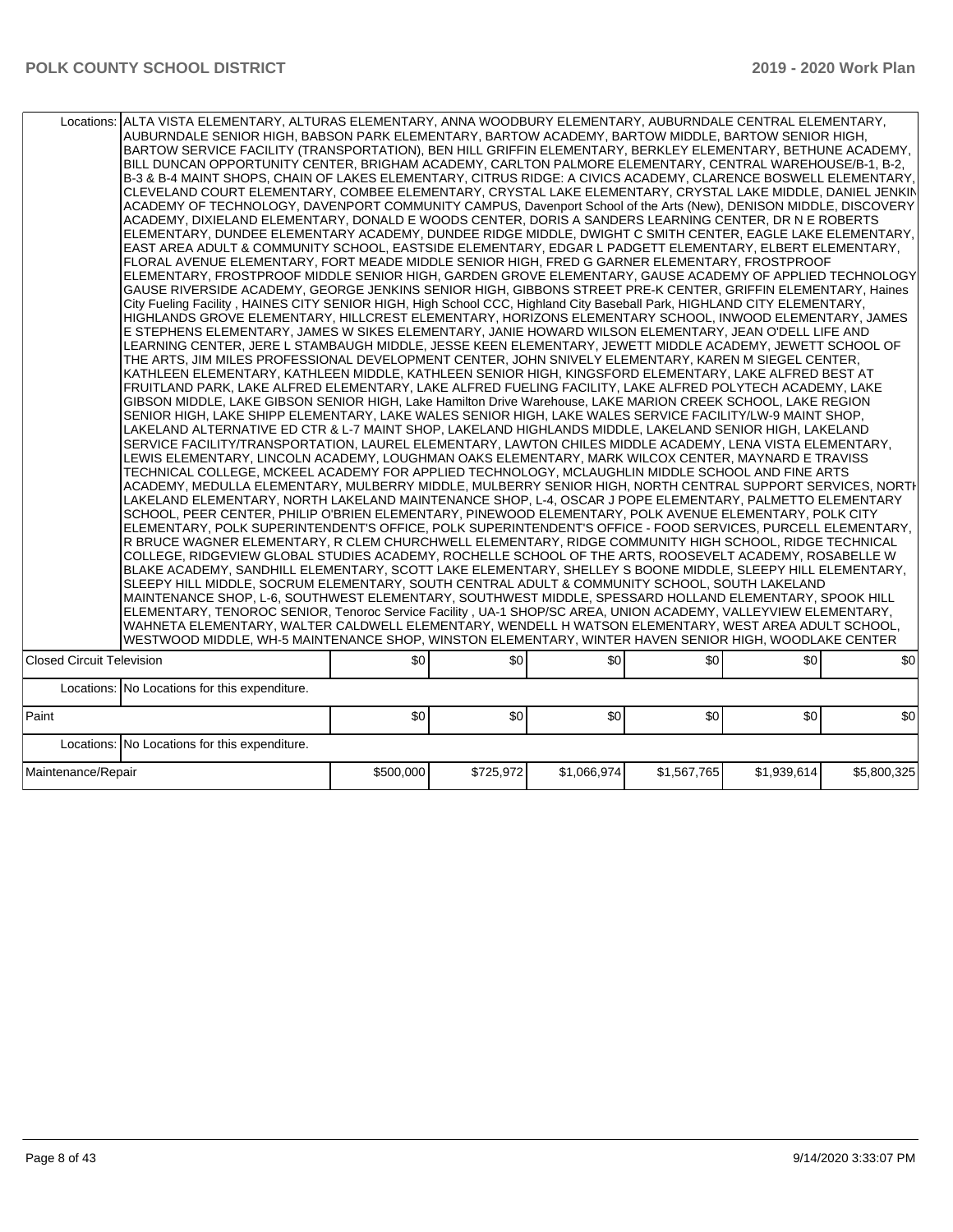| Locations: ALTA VISTA ELEMENTARY, ALTURAS ELEMENTARY, ANNA WOODBURY ELEMENTARY, AUBURNDALE CENTRAL ELEMENTARY,                                                                                         |             |              |              |              |              |              |
|--------------------------------------------------------------------------------------------------------------------------------------------------------------------------------------------------------|-------------|--------------|--------------|--------------|--------------|--------------|
| AUBURNDALE SENIOR HIGH, BABSON PARK ELEMENTARY, BARTOW ACADEMY, BARTOW MIDDLE, BARTOW SENIOR HIGH,                                                                                                     |             |              |              |              |              |              |
| BARTOW SERVICE FACILITY (TRANSPORTATION), BEN HILL GRIFFIN ELEMENTARY, BERKLEY ELEMENTARY, BETHUNE ACADEMY,                                                                                            |             |              |              |              |              |              |
| BILL DUNCAN OPPORTUNITY CENTER, BRIGHAM ACADEMY, CARLTON PALMORE ELEMENTARY, CENTRAL WAREHOUSE/B-1, B-2,                                                                                               |             |              |              |              |              |              |
| B-3 & B-4 MAINT SHOPS, CHAIN OF LAKES ELEMENTARY, CITRUS RIDGE: A CIVICS ACADEMY, CLARENCE BOSWELL ELEMENTARY,                                                                                         |             |              |              |              |              |              |
| CLEVELAND COURT ELEMENTARY, COMBEE ELEMENTARY, CRYSTAL LAKE ELEMENTARY, CRYSTAL LAKE MIDDLE, DANIEL JENKIN                                                                                             |             |              |              |              |              |              |
| ACADEMY OF TECHNOLOGY, DAVENPORT COMMUNITY CAMPUS, Davenport School of the Arts (New), DENISON MIDDLE, DISCOVERY                                                                                       |             |              |              |              |              |              |
| ACADEMY, DIXIELAND ELEMENTARY, DONALD E WOODS CENTER, DORIS A SANDERS LEARNING CENTER, DR N E ROBERTS                                                                                                  |             |              |              |              |              |              |
| ELEMENTARY, DUNDEE ELEMENTARY ACADEMY, DUNDEE RIDGE MIDDLE, DWIGHT C SMITH CENTER, EAGLE LAKE ELEMENTARY,                                                                                              |             |              |              |              |              |              |
| EAST AREA ADULT & COMMUNITY SCHOOL, EASTSIDE ELEMENTARY, EDGAR L PADGETT ELEMENTARY, ELBERT ELEMENTARY,                                                                                                |             |              |              |              |              |              |
| FLORAL AVENUE ELEMENTARY, FORT MEADE MIDDLE SENIOR HIGH, FRED G GARNER ELEMENTARY, FROSTPROOF                                                                                                          |             |              |              |              |              |              |
| ELEMENTARY, FROSTPROOF MIDDLE SENIOR HIGH, GARDEN GROVE ELEMENTARY, GAUSE ACADEMY OF APPLIED TECHNOLOGY                                                                                                |             |              |              |              |              |              |
| GAUSE RIVERSIDE ACADEMY, GEORGE JENKINS SENIOR HIGH, GIBBONS STREET PRE-K CENTER, GRIFFIN ELEMENTARY, Haines                                                                                           |             |              |              |              |              |              |
| City Fueling Facility, HAINES CITY SENIOR HIGH, High School CCC, Highland City Baseball Park, HIGHLAND CITY ELEMENTARY,                                                                                |             |              |              |              |              |              |
| HIGHLANDS GROVE ELEMENTARY, HILLCREST ELEMENTARY, HORIZONS ELEMENTARY SCHOOL, INWOOD ELEMENTARY, JAMES                                                                                                 |             |              |              |              |              |              |
| E STEPHENS ELEMENTARY, JAMES W SIKES ELEMENTARY, JANIE HOWARD WILSON ELEMENTARY, JEAN O'DELL LIFE AND                                                                                                  |             |              |              |              |              |              |
| LEARNING CENTER, JERE L STAMBAUGH MIDDLE, JESSE KEEN ELEMENTARY, JEWETT MIDDLE ACADEMY, JEWETT SCHOOL OF                                                                                               |             |              |              |              |              |              |
| THE ARTS, JIM MILES PROFESSIONAL DEVELOPMENT CENTER, JOHN SNIVELY ELEMENTARY, KAREN M SIEGEL CENTER,                                                                                                   |             |              |              |              |              |              |
| KATHLEEN ELEMENTARY. KATHLEEN MIDDLE. KATHLEEN SENIOR HIGH. KINGSFORD ELEMENTARY. LAKE ALFRED BEST AT                                                                                                  |             |              |              |              |              |              |
| FRUITLAND PARK, LAKE ALFRED ELEMENTARY, LAKE ALFRED FUELING FACILITY, LAKE ALFRED POLYTECH ACADEMY, LAKE                                                                                               |             |              |              |              |              |              |
| GIBSON MIDDLE, LAKE GIBSON SENIOR HIGH, Lake Hamilton Drive Warehouse, LAKE MARION CREEK SCHOOL, LAKE REGION                                                                                           |             |              |              |              |              |              |
| SENIOR HIGH, LAKE SHIPP ELEMENTARY, LAKE WALES SENIOR HIGH, LAKE WALES SERVICE FACILITY/LW-9 MAINT SHOP,                                                                                               |             |              |              |              |              |              |
| LAKELAND ALTERNATIVE ED CTR & L-7 MAINT SHOP, LAKELAND HIGHLANDS MIDDLE, LAKELAND SENIOR HIGH, LAKELAND                                                                                                |             |              |              |              |              |              |
| SERVICE FACILITY/TRANSPORTATION, LAUREL ELEMENTARY, LAWTON CHILES MIDDLE ACADEMY, LENA VISTA ELEMENTARY,                                                                                               |             |              |              |              |              |              |
| LEWIS ELEMENTARY, LINCOLN ACADEMY, LOUGHMAN OAKS ELEMENTARY, MARK WILCOX CENTER, MAYNARD E TRAVISS<br>TECHNICAL COLLEGE, MCKEEL ACADEMY FOR APPLIED TECHNOLOGY, MCLAUGHLIN MIDDLE SCHOOL AND FINE ARTS |             |              |              |              |              |              |
| ACADEMY, MEDULLA ELEMENTARY, MULBERRY MIDDLE, MULBERRY SENIOR HIGH, NORTH CENTRAL SUPPORT SERVICES, NORTH                                                                                              |             |              |              |              |              |              |
| LAKELAND ELEMENTARY, NORTH LAKELAND MAINTENANCE SHOP, L-4, OSCAR J POPE ELEMENTARY, PALMETTO ELEMENTARY                                                                                                |             |              |              |              |              |              |
| SCHOOL, PEER CENTER, PHILIP O'BRIEN ELEMENTARY, PINEWOOD ELEMENTARY, POLK AVENUE ELEMENTARY, POLK CITY                                                                                                 |             |              |              |              |              |              |
| ELEMENTARY, POLK SUPERINTENDENT'S OFFICE, POLK SUPERINTENDENT'S OFFICE - FOOD SERVICES, PURCELL ELEMENTARY,                                                                                            |             |              |              |              |              |              |
| R BRUCE WAGNER ELEMENTARY, R CLEM CHURCHWELL ELEMENTARY, RIDGE COMMUNITY HIGH SCHOOL, RIDGE TECHNICAL                                                                                                  |             |              |              |              |              |              |
| COLLEGE, RIDGEVIEW GLOBAL STUDIES ACADEMY, ROCHELLE SCHOOL OF THE ARTS, ROOSEVELT ACADEMY, ROSABELLE W                                                                                                 |             |              |              |              |              |              |
| BLAKE ACADEMY, SANDHILL ELEMENTARY, SCOTT LAKE ELEMENTARY, SHELLEY S BOONE MIDDLE, SLEEPY HILL ELEMENTARY,                                                                                             |             |              |              |              |              |              |
| SLEEPY HILL MIDDLE, SOCRUM ELEMENTARY, SOUTH CENTRAL ADULT & COMMUNITY SCHOOL, SOUTH LAKELAND                                                                                                          |             |              |              |              |              |              |
| MAINTENANCE SHOP, L-6, SOUTHWEST ELEMENTARY, SOUTHWEST MIDDLE, SPESSARD HOLLAND ELEMENTARY, SPOOK HILL                                                                                                 |             |              |              |              |              |              |
| ELEMENTARY, TENOROC SENIOR, Tenoroc Service Facility, UA-1 SHOP/SC AREA, UNION ACADEMY, VALLEYVIEW ELEMENTARY,                                                                                         |             |              |              |              |              |              |
| WAHNETA ELEMENTARY, WALTER CALDWELL ELEMENTARY, WENDELL H WATSON ELEMENTARY, WEST AREA ADULT SCHOOL,                                                                                                   |             |              |              |              |              |              |
| WESTWOOD MIDDLE, WH-5 MAINTENANCE SHOP, WINSTON ELEMENTARY, WINTER HAVEN SENIOR HIGH, WOODLAKE CENTER                                                                                                  |             |              |              |              |              |              |
| <b>Sub Total:</b>                                                                                                                                                                                      | \$9,900,000 | \$11,025,972 | \$13,366,974 | \$14,167,765 | \$16,139,614 | \$64,600,325 |
|                                                                                                                                                                                                        |             |              |              |              |              |              |

| <b>PECO Maintenance Expenditures</b> | \$0          | ሶሳ<br>ΦU     | <b>SOI</b>   | \$0          | \$0          | \$0          |
|--------------------------------------|--------------|--------------|--------------|--------------|--------------|--------------|
| 1.50 Mill Sub Total: İ               | \$14,200,000 | \$15,325,972 | \$16,866,974 | \$17,667,765 | \$19.339.614 | \$83,400,325 |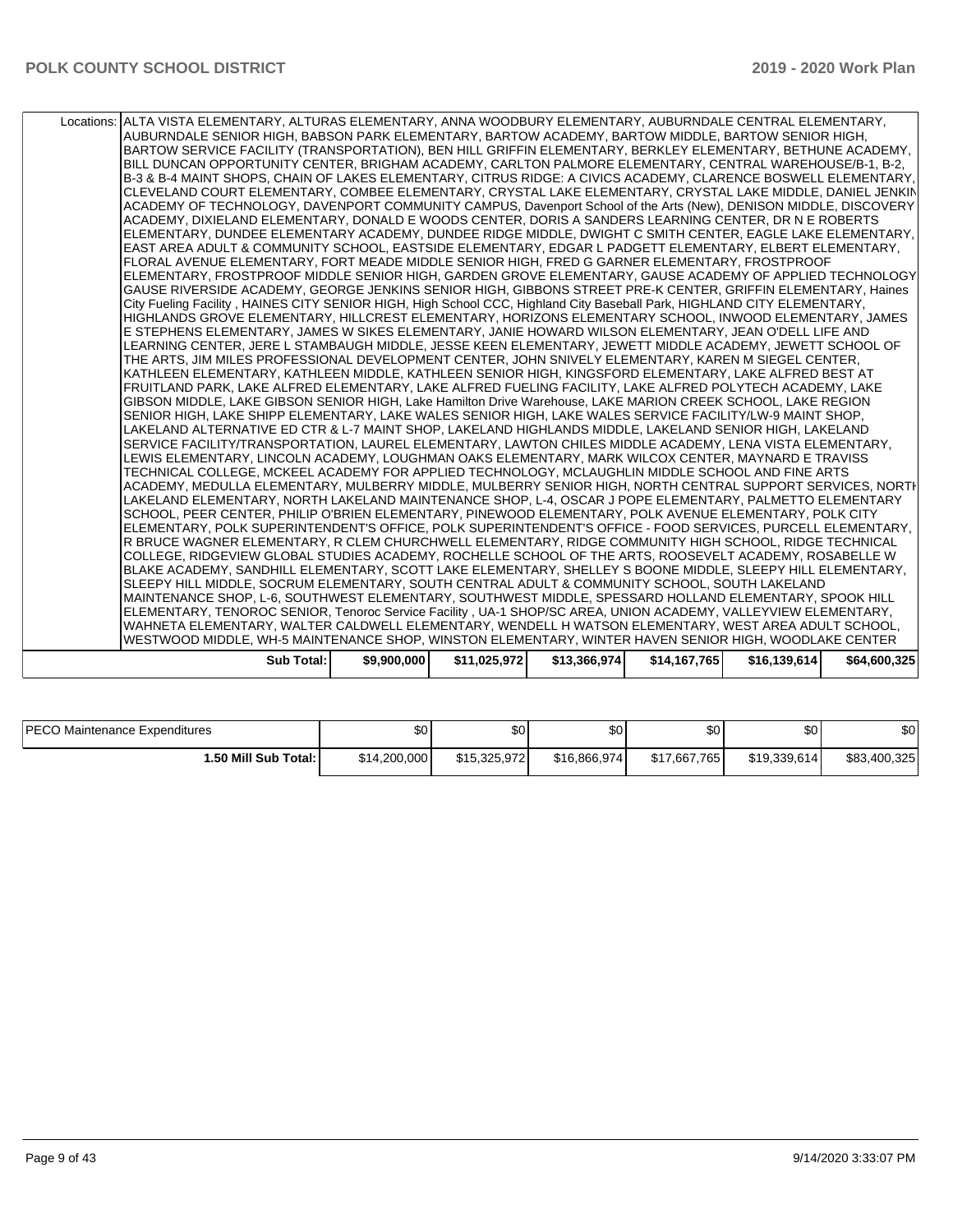| Other Items                                                                                                                                                                                                                                                                                                                                                                                                                                                                                                                                                                                                                                                                                                                                                                                                                                                                                                                                                                                                                                                                                                                                                                                                                                                                                                                                                                                                                                                                                                                                                                                                                                                                                                                                                                                                                                                                                                                                                                                                                                                                                                                                                                                                                                                                                                                                                                                                                                                                                                                                                                                                                                                                                                                                                                                                                                                                                                                                                                                                                                                                                                                                                                                                                                                                                                                                                                                                                                                                                                                                                                                                                                                                                                                                                                                                                                                                                                                                                                                                                                                                                                                                                                                                                                           | 2019 - 2020<br><b>Actual Budget</b> | 2020 - 2021<br>Projected | 2021 - 2022<br>Projected | 2022 - 2023<br>Projected | 2023 - 2024<br>Projected | Total       |
|-------------------------------------------------------------------------------------------------------------------------------------------------------------------------------------------------------------------------------------------------------------------------------------------------------------------------------------------------------------------------------------------------------------------------------------------------------------------------------------------------------------------------------------------------------------------------------------------------------------------------------------------------------------------------------------------------------------------------------------------------------------------------------------------------------------------------------------------------------------------------------------------------------------------------------------------------------------------------------------------------------------------------------------------------------------------------------------------------------------------------------------------------------------------------------------------------------------------------------------------------------------------------------------------------------------------------------------------------------------------------------------------------------------------------------------------------------------------------------------------------------------------------------------------------------------------------------------------------------------------------------------------------------------------------------------------------------------------------------------------------------------------------------------------------------------------------------------------------------------------------------------------------------------------------------------------------------------------------------------------------------------------------------------------------------------------------------------------------------------------------------------------------------------------------------------------------------------------------------------------------------------------------------------------------------------------------------------------------------------------------------------------------------------------------------------------------------------------------------------------------------------------------------------------------------------------------------------------------------------------------------------------------------------------------------------------------------------------------------------------------------------------------------------------------------------------------------------------------------------------------------------------------------------------------------------------------------------------------------------------------------------------------------------------------------------------------------------------------------------------------------------------------------------------------------------------------------------------------------------------------------------------------------------------------------------------------------------------------------------------------------------------------------------------------------------------------------------------------------------------------------------------------------------------------------------------------------------------------------------------------------------------------------------------------------------------------------------------------------------------------------------------------------------------------------------------------------------------------------------------------------------------------------------------------------------------------------------------------------------------------------------------------------------------------------------------------------------------------------------------------------------------------------------------------------------------------------------------------------------------------------|-------------------------------------|--------------------------|--------------------------|--------------------------|--------------------------|-------------|
| ADA                                                                                                                                                                                                                                                                                                                                                                                                                                                                                                                                                                                                                                                                                                                                                                                                                                                                                                                                                                                                                                                                                                                                                                                                                                                                                                                                                                                                                                                                                                                                                                                                                                                                                                                                                                                                                                                                                                                                                                                                                                                                                                                                                                                                                                                                                                                                                                                                                                                                                                                                                                                                                                                                                                                                                                                                                                                                                                                                                                                                                                                                                                                                                                                                                                                                                                                                                                                                                                                                                                                                                                                                                                                                                                                                                                                                                                                                                                                                                                                                                                                                                                                                                                                                                                                   | \$300,000                           | \$300,000                | \$500,000                | \$500,000                | \$200,000                | \$1,800,000 |
| Locations ALTA VISTA ELEMENTARY, ALTURAS ELEMENTARY, ANNA WOODBURY ELEMENTARY, AUBURNDALE CENTRAL ELEMENTARY,<br>AUBURNDALE SENIOR HIGH, BABSON PARK ELEMENTARY, BARTOW ACADEMY, BARTOW MIDDLE, BARTOW SENIOR HIGH,<br>BARTOW SERVICE FACILITY (TRANSPORTATION), BEN HILL GRIFFIN ELEMENTARY, BERKLEY ELEMENTARY, BETHUNE ACADEM<br>BILL DUNCAN OPPORTUNITY CENTER, BRIGHAM ACADEMY, CARLTON PALMORE ELEMENTARY, CENTRAL WAREHOUSE/B-1, B-<br>2, B-3 & B-4 MAINT SHOPS, CHAIN OF LAKES ELEMENTARY, CITRUS RIDGE: A CIVICS ACADEMY, CLARENCE BOSWELL<br>ELEMENTARY, CLEVELAND COURT ELEMENTARY, COMBEE ELEMENTARY, CRYSTAL LAKE ELEMENTARY, CRYSTAL LAKE MIDDL<br>DANIEL JENKINS ACADEMY OF TECHNOLOGY, DAVENPORT COMMUNITY CAMPUS, Davenport School of the Arts (New), DENISON<br>MIDDLE, DISCOVERY ACADEMY, DIXIELAND ELEMENTARY, DONALD E WOODS CENTER, DORIS A SANDERS LEARNING CENTER,<br>DR N E ROBERTS ELEMENTARY. DUNDEE ELEMENTARY ACADEMY. DUNDEE RIDGE MIDDLE. DWIGHT C SMITH CENTER. EAGLE<br>LAKE ELEMENTARY, EAST AREA ADULT & COMMUNITY SCHOOL, EASTSIDE ELEMENTARY, EDGAR L PADGETT ELEMENTARY,<br>ELBERT ELEMENTARY, FLORAL AVENUE ELEMENTARY, FORT MEADE MIDDLE SENIOR HIGH, FRED G GARNER ELEMENTARY,<br>FROSTPROOF ELEMENTARY, FROSTPROOF MIDDLE SENIOR HIGH, GARDEN GROVE ELEMENTARY, GAUSE ACADEMY OF<br>APPLIED TECHNOLOGY, GAUSE RIVERSIDE ACADEMY, GEORGE JENKINS SENIOR HIGH, GIBBONS STREET PRE-K CENTER,<br>GRIFFIN ELEMENTARY, Haines City Fueling Facility, HAINES CITY SENIOR HIGH, High School CCC, Highland City Baseball Park,<br>HIGHLAND CITY ELEMENTARY, HIGHLANDS GROVE ELEMENTARY, HILLCREST ELEMENTARY, HORIZONS ELEMENTARY<br>SCHOOL, INWOOD ELEMENTARY, JAMES E STEPHENS ELEMENTARY, JAMES W SIKES ELEMENTARY, JANIE HOWARD WILSON<br>ELEMENTARY, JEAN O'DELL LIFE AND LEARNING CENTER, JERE L STAMBAUGH MIDDLE, JESSE KEEN ELEMENTARY, JEWETT<br>MIDDLE ACADEMY, JEWETT SCHOOL OF THE ARTS, JIM MILES PROFESSIONAL DEVELOPMENT CENTER, JOHN SNIVELY<br>ELEMENTARY, KAREN M SIEGEL CENTER, KATHLEEN ELEMENTARY, KATHLEEN MIDDLE, KATHLEEN SENIOR HIGH, KINGSFORD<br>ELEMENTARY, LAKE ALFRED BEST AT FRUITLAND PARK, LAKE ALFRED ELEMENTARY, LAKE ALFRED FUELING FACILITY, LAKE<br>ALFRED POLYTECH ACADEMY, LAKE GIBSON MIDDLE, LAKE GIBSON SENIOR HIGH, Lake Hamilton Drive Warehouse, LAKE<br>MARION CREEK SCHOOL, LAKE REGION SENIOR HIGH, LAKE SHIPP ELEMENTARY, LAKE WALES SENIOR HIGH, LAKE WALES<br>SERVICE FACILITY/LW-9 MAINT SHOP, LAKELAND ALTERNATIVE ED CTR & L-7 MAINT SHOP, LAKELAND HIGHLANDS MIDDLE,<br>LAKELAND SENIOR HIGH, LAKELAND SERVICE FACILITY/TRANSPORTATION, LAUREL ELEMENTARY, LAWTON CHILES MIDDLE<br>ACADEMY, LENA VISTA ELEMENTARY, LEWIS ELEMENTARY, LINCOLN ACADEMY, LOUGHMAN OAKS ELEMENTARY, MARK<br>WILCOX CENTER, MAYNARD E TRAVISS TECHNICAL COLLEGE, MCKEEL ACADEMY FOR APPLIED TECHNOLOGY, MCLAUGHLIN<br>MIDDLE SCHOOL AND FINE ARTS ACADEMY, MEDULLA ELEMENTARY, MULBERRY MIDDLE, MULBERRY SENIOR HIGH, NORTH<br>CENTRAL SUPPORT SERVICES, NORTH LAKELAND ELEMENTARY, NORTH LAKELAND MAINTENANCE SHOP, L-4, OSCAR J POPE<br>ELEMENTARY, PALMETTO ELEMENTARY SCHOOL, PEER CENTER, PHILIP O'BRIEN ELEMENTARY, PINEWOOD ELEMENTARY,<br>POLK AVENUE ELEMENTARY. POLK CITY ELEMENTARY. POLK SUPERINTENDENT'S OFFICE. POLK SUPERINTENDENT'S OFFICE<br>- FOOD SERVICES, PURCELL ELEMENTARY, R BRUCE WAGNER ELEMENTARY, R CLEM CHURCHWELL ELEMENTARY, RIDGE<br>COMMUNITY HIGH SCHOOL, RIDGE TECHNICAL COLLEGE, RIDGEVIEW GLOBAL STUDIES ACADEMY, ROCHELLE SCHOOL OF<br>THE ARTS, ROOSEVELT ACADEMY, ROSABELLE W BLAKE ACADEMY, SANDHILL ELEMENTARY, SCOTT LAKE ELEMENTARY,<br>SHELLEY S BOONE MIDDLE, SLEEPY HILL ELEMENTARY, SLEEPY HILL MIDDLE, SOCRUM ELEMENTARY, SOUTH CENTRAL<br>ADULT & COMMUNITY SCHOOL, SOUTH LAKELAND MAINTENANCE SHOP, L-6, SOUTHWEST ELEMENTARY, SOUTHWEST<br>MIDDLE, SPESSARD HOLLAND ELEMENTARY, SPOOK HILL ELEMENTARY, TENOROC SENIOR, Tenoroc Service Facility, UA-1<br>SHOP/SC AREA, UNION ACADEMY, VALLEYVIEW ELEMENTARY, WAHNETA ELEMENTARY, WALTER CALDWELL ELEMENTARY,<br>WENDELL H WATSON ELEMENTARY, WEST AREA ADULT SCHOOL, WESTWOOD MIDDLE, WH-5 MAINTENANCE SHOP, WINSTON<br>ELEMENTARY, WINTER HAVEN SENIOR HIGH, WOODLAKE CENTER |                                     |                          |                          |                          |                          |             |
| Interior Upgrades                                                                                                                                                                                                                                                                                                                                                                                                                                                                                                                                                                                                                                                                                                                                                                                                                                                                                                                                                                                                                                                                                                                                                                                                                                                                                                                                                                                                                                                                                                                                                                                                                                                                                                                                                                                                                                                                                                                                                                                                                                                                                                                                                                                                                                                                                                                                                                                                                                                                                                                                                                                                                                                                                                                                                                                                                                                                                                                                                                                                                                                                                                                                                                                                                                                                                                                                                                                                                                                                                                                                                                                                                                                                                                                                                                                                                                                                                                                                                                                                                                                                                                                                                                                                                                     | \$500,000                           | \$500,000                | \$500,000                | \$500,000                | \$500,000                | \$2,500,000 |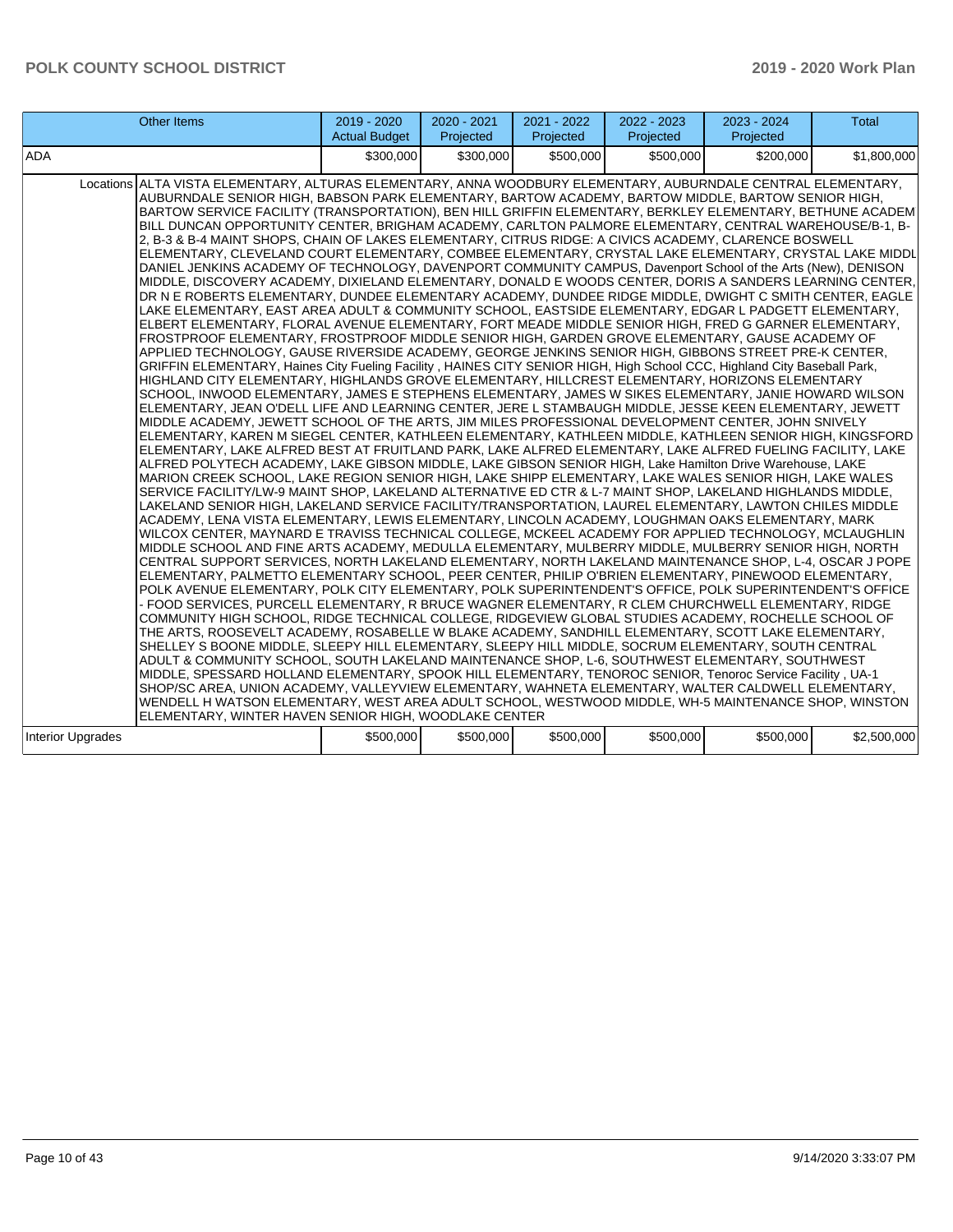|                     | Locations ALTA VISTA ELEMENTARY, ALTURAS ELEMENTARY, ANNA WOODBURY ELEMENTARY, AUBURNDALE CENTRAL ELEMENTARY,<br>AUBURNDALE SENIOR HIGH, BABSON PARK ELEMENTARY, BARTOW ACADEMY, BARTOW MIDDLE, BARTOW SENIOR HIGH,<br>BARTOW SERVICE FACILITY (TRANSPORTATION), BEN HILL GRIFFIN ELEMENTARY, BERKLEY ELEMENTARY, BETHUNE ACADEMI<br>BILL DUNCAN OPPORTUNITY CENTER, BRIGHAM ACADEMY, CARLTON PALMORE ELEMENTARY, CENTRAL WAREHOUSE/B-1, B-<br>2, B-3 & B-4 MAINT SHOPS, CHAIN OF LAKES ELEMENTARY, CITRUS RIDGE: A CIVICS ACADEMY, CLARENCE BOSWELL<br>ELEMENTARY, CLEVELAND COURT ELEMENTARY, COMBEE ELEMENTARY, CRYSTAL LAKE ELEMENTARY, CRYSTAL LAKE MIDDL<br>DANIEL JENKINS ACADEMY OF TECHNOLOGY, DAVENPORT COMMUNITY CAMPUS, Davenport School of the Arts (New), DENISON<br>MIDDLE, DISCOVERY ACADEMY, DIXIELAND ELEMENTARY, DONALD E WOODS CENTER, DORIS A SANDERS LEARNING CENTER,<br>DR N E ROBERTS ELEMENTARY, DUNDEE ELEMENTARY ACADEMY, DUNDEE RIDGE MIDDLE, DWIGHT C SMITH CENTER, EAGLE<br>LAKE ELEMENTARY, EAST AREA ADULT & COMMUNITY SCHOOL, EASTSIDE ELEMENTARY, EDGAR L PADGETT ELEMENTARY,<br>ELBERT ELEMENTARY, FLORAL AVENUE ELEMENTARY, FORT MEADE MIDDLE SENIOR HIGH, FRED G GARNER ELEMENTARY,<br>FROSTPROOF ELEMENTARY, FROSTPROOF MIDDLE SENIOR HIGH, GARDEN GROVE ELEMENTARY, GAUSE ACADEMY OF<br>APPLIED TECHNOLOGY, GAUSE RIVERSIDE ACADEMY, GEORGE JENKINS SENIOR HIGH, GIBBONS STREET PRE-K CENTER,<br>GRIFFIN ELEMENTARY, Haines City Fueling Facility, HAINES CITY SENIOR HIGH, High School CCC, Highland City Baseball Park,<br>HIGHLAND CITY ELEMENTARY, HIGHLANDS GROVE ELEMENTARY, HILLCREST ELEMENTARY, HORIZONS ELEMENTARY<br>SCHOOL, INWOOD ELEMENTARY, JAMES E STEPHENS ELEMENTARY, JAMES W SIKES ELEMENTARY, JANIE HOWARD WILSON<br>ELEMENTARY, JEAN O'DELL LIFE AND LEARNING CENTER, JERE L STAMBAUGH MIDDLE, JESSE KEEN ELEMENTARY, JEWETT<br>MIDDLE ACADEMY, JEWETT SCHOOL OF THE ARTS, JIM MILES PROFESSIONAL DEVELOPMENT CENTER, JOHN SNIVELY<br>ELEMENTARY, KAREN M SIEGEL CENTER, KATHLEEN ELEMENTARY, KATHLEEN MIDDLE, KATHLEEN SENIOR HIGH, KINGSFORD<br>ELEMENTARY, LAKE ALFRED BEST AT FRUITLAND PARK, LAKE ALFRED ELEMENTARY, LAKE ALFRED FUELING FACILITY, LAKE<br>ALFRED POLYTECH ACADEMY, LAKE GIBSON MIDDLE, LAKE GIBSON SENIOR HIGH, Lake Hamilton Drive Warehouse, LAKE<br>MARION CREEK SCHOOL, LAKE REGION SENIOR HIGH, LAKE SHIPP ELEMENTARY, LAKE WALES SENIOR HIGH, LAKE WALES<br>SERVICE FACILITY/LW-9 MAINT SHOP, LAKELAND ALTERNATIVE ED CTR & L-7 MAINT SHOP, LAKELAND HIGHLANDS MIDDLE,<br>LAKELAND SENIOR HIGH, LAKELAND SERVICE FACILITY/TRANSPORTATION, LAUREL ELEMENTARY, LAWTON CHILES MIDDLE<br>ACADEMY, LENA VISTA ELEMENTARY, LEWIS ELEMENTARY, LINCOLN ACADEMY, LOUGHMAN OAKS ELEMENTARY, MARK<br>WILCOX CENTER, MAYNARD E TRAVISS TECHNICAL COLLEGE, MCKEEL ACADEMY FOR APPLIED TECHNOLOGY, MCLAUGHLIN<br>MIDDLE SCHOOL AND FINE ARTS ACADEMY, MEDULLA ELEMENTARY, MULBERRY MIDDLE, MULBERRY SENIOR HIGH, NORTH<br>CENTRAL SUPPORT SERVICES, NORTH LAKELAND ELEMENTARY, NORTH LAKELAND MAINTENANCE SHOP, L-4, OSCAR J POPE<br>ELEMENTARY, PALMETTO ELEMENTARY SCHOOL, PEER CENTER, PHILIP O'BRIEN ELEMENTARY, PINEWOOD ELEMENTARY,<br>POLK AVENUE ELEMENTARY, POLK CITY ELEMENTARY, POLK SUPERINTENDENT'S OFFICE, POLK SUPERINTENDENT'S OFFICE<br>- FOOD SERVICES, PURCELL ELEMENTARY, R BRUCE WAGNER ELEMENTARY, R CLEM CHURCHWELL ELEMENTARY, RIDGE<br>COMMUNITY HIGH SCHOOL, RIDGE TECHNICAL COLLEGE, RIDGEVIEW GLOBAL STUDIES ACADEMY, ROCHELLE SCHOOL OF<br>THE ARTS, ROOSEVELT ACADEMY, ROSABELLE W BLAKE ACADEMY, SANDHILL ELEMENTARY, SCOTT LAKE ELEMENTARY,<br>SHELLEY S BOONE MIDDLE, SLEEPY HILL ELEMENTARY, SLEEPY HILL MIDDLE, SOCRUM ELEMENTARY, SOUTH CENTRAL<br>ADULT & COMMUNITY SCHOOL, SOUTH LAKELAND MAINTENANCE SHOP, L-6, SOUTHWEST ELEMENTARY, SOUTHWEST<br>MIDDLE, SPESSARD HOLLAND ELEMENTARY, SPOOK HILL ELEMENTARY, TENOROC SENIOR, Tenoroc Service Facility, UA-1<br>SHOP/SC AREA, UNION ACADEMY, VALLEYVIEW ELEMENTARY, WAHNETA ELEMENTARY, WALTER CALDWELL ELEMENTARY,<br>WENDELL H WATSON ELEMENTARY, WEST AREA ADULT SCHOOL, WESTWOOD MIDDLE, WH-5 MAINTENANCE SHOP, WINSTON<br>ELEMENTARY, WINTER HAVEN SENIOR HIGH, WOODLAKE CENTER |             |             |             |             |             |              |
|---------------------|--------------------------------------------------------------------------------------------------------------------------------------------------------------------------------------------------------------------------------------------------------------------------------------------------------------------------------------------------------------------------------------------------------------------------------------------------------------------------------------------------------------------------------------------------------------------------------------------------------------------------------------------------------------------------------------------------------------------------------------------------------------------------------------------------------------------------------------------------------------------------------------------------------------------------------------------------------------------------------------------------------------------------------------------------------------------------------------------------------------------------------------------------------------------------------------------------------------------------------------------------------------------------------------------------------------------------------------------------------------------------------------------------------------------------------------------------------------------------------------------------------------------------------------------------------------------------------------------------------------------------------------------------------------------------------------------------------------------------------------------------------------------------------------------------------------------------------------------------------------------------------------------------------------------------------------------------------------------------------------------------------------------------------------------------------------------------------------------------------------------------------------------------------------------------------------------------------------------------------------------------------------------------------------------------------------------------------------------------------------------------------------------------------------------------------------------------------------------------------------------------------------------------------------------------------------------------------------------------------------------------------------------------------------------------------------------------------------------------------------------------------------------------------------------------------------------------------------------------------------------------------------------------------------------------------------------------------------------------------------------------------------------------------------------------------------------------------------------------------------------------------------------------------------------------------------------------------------------------------------------------------------------------------------------------------------------------------------------------------------------------------------------------------------------------------------------------------------------------------------------------------------------------------------------------------------------------------------------------------------------------------------------------------------------------------------------------------------------------------------------------------------------------------------------------------------------------------------------------------------------------------------------------------------------------------------------------------------------------------------------------------------------------------------------------------------------------------------------------------------------------------------------------------------------------------------------------------------------------------------------------------|-------------|-------------|-------------|-------------|-------------|--------------|
| Safety and Security |                                                                                                                                                                                                                                                                                                                                                                                                                                                                                                                                                                                                                                                                                                                                                                                                                                                                                                                                                                                                                                                                                                                                                                                                                                                                                                                                                                                                                                                                                                                                                                                                                                                                                                                                                                                                                                                                                                                                                                                                                                                                                                                                                                                                                                                                                                                                                                                                                                                                                                                                                                                                                                                                                                                                                                                                                                                                                                                                                                                                                                                                                                                                                                                                                                                                                                                                                                                                                                                                                                                                                                                                                                                                                                                                                                                                                                                                                                                                                                                                                                                                                                                                                                                                                                                        | \$3,000,000 | \$3,000,000 | \$2,000,000 | \$2,000,000 | \$2,000,000 | \$12,000,000 |
|                     |                                                                                                                                                                                                                                                                                                                                                                                                                                                                                                                                                                                                                                                                                                                                                                                                                                                                                                                                                                                                                                                                                                                                                                                                                                                                                                                                                                                                                                                                                                                                                                                                                                                                                                                                                                                                                                                                                                                                                                                                                                                                                                                                                                                                                                                                                                                                                                                                                                                                                                                                                                                                                                                                                                                                                                                                                                                                                                                                                                                                                                                                                                                                                                                                                                                                                                                                                                                                                                                                                                                                                                                                                                                                                                                                                                                                                                                                                                                                                                                                                                                                                                                                                                                                                                                        |             |             |             |             |             |              |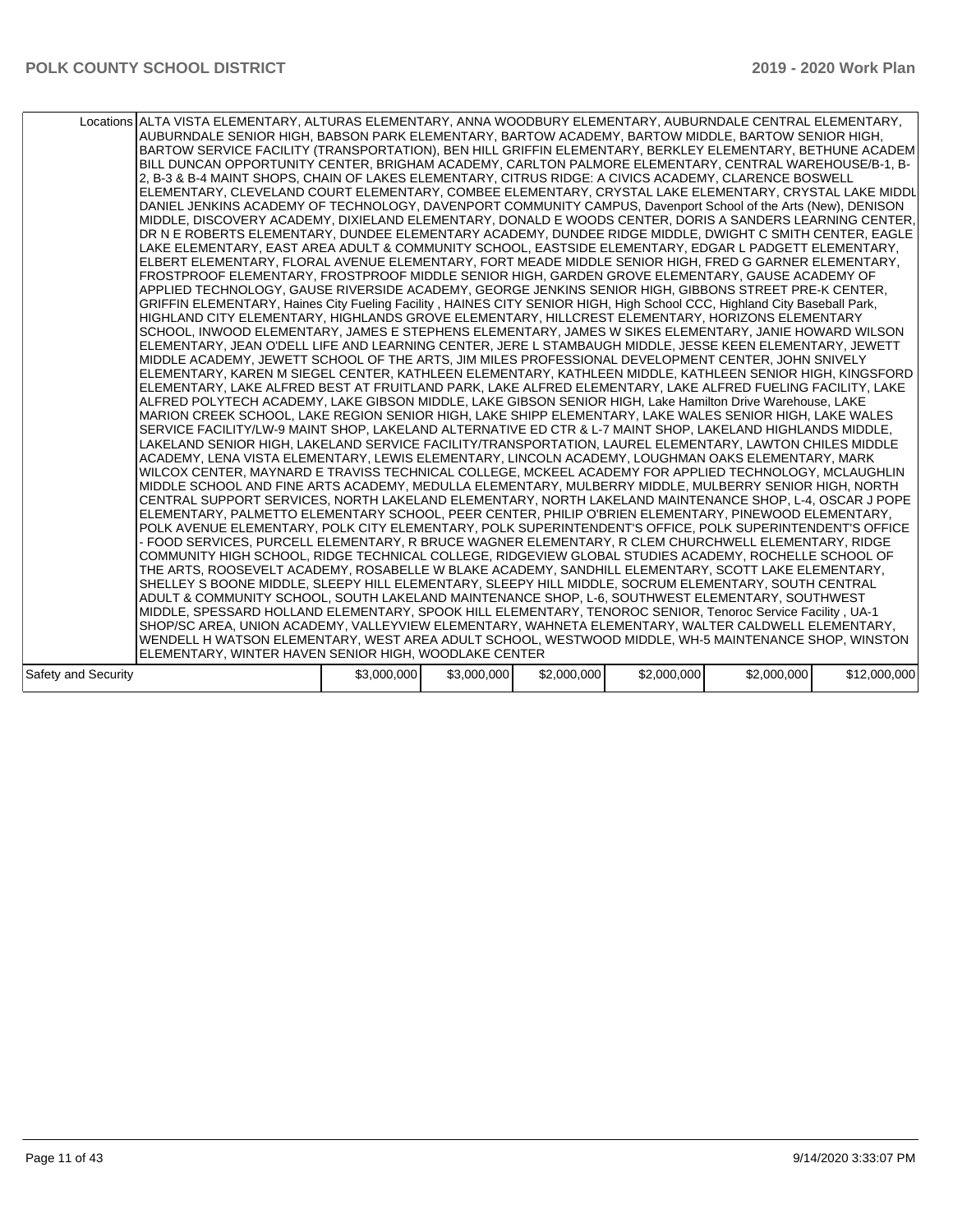|                   | Locations ALTA VISTA ELEMENTARY, ALTURAS ELEMENTARY, ANNA WOODBURY ELEMENTARY, AUBURNDALE CENTRAL ELEMENTARY,<br>AUBURNDALE SENIOR HIGH, BABSON PARK ELEMENTARY, BARTOW ACADEMY, BARTOW MIDDLE, BARTOW SENIOR HIGH,<br>BARTOW SERVICE FACILITY (TRANSPORTATION), BEN HILL GRIFFIN ELEMENTARY, BERKLEY ELEMENTARY, BETHUNE ACADEM<br>BILL DUNCAN OPPORTUNITY CENTER, BRIGHAM ACADEMY, CARLTON PALMORE ELEMENTARY, CENTRAL WAREHOUSE/B-1, B-<br>2, B-3 & B-4 MAINT SHOPS, CHAIN OF LAKES ELEMENTARY, CITRUS RIDGE: A CIVICS ACADEMY, CLARENCE BOSWELL<br>ELEMENTARY, CLEVELAND COURT ELEMENTARY, COMBEE ELEMENTARY, CRYSTAL LAKE ELEMENTARY, CRYSTAL LAKE MIDDL<br>DANIEL JENKINS ACADEMY OF TECHNOLOGY, DAVENPORT COMMUNITY CAMPUS, Davenport School of the Arts (New), DENISON<br>MIDDLE, DISCOVERY ACADEMY, DIXIELAND ELEMENTARY, DONALD E WOODS CENTER, DORIS A SANDERS LEARNING CENTER,<br>DR N E ROBERTS ELEMENTARY, DUNDEE ELEMENTARY ACADEMY, DUNDEE RIDGE MIDDLE, DWIGHT C SMITH CENTER, EAGLE<br>LAKE ELEMENTARY, EAST AREA ADULT & COMMUNITY SCHOOL, EASTSIDE ELEMENTARY, EDGAR L PADGETT ELEMENTARY,<br>ELBERT ELEMENTARY, FLORAL AVENUE ELEMENTARY, FORT MEADE MIDDLE SENIOR HIGH, FRED G GARNER ELEMENTARY,<br>FROSTPROOF ELEMENTARY, FROSTPROOF MIDDLE SENIOR HIGH, GARDEN GROVE ELEMENTARY, GAUSE ACADEMY OF<br>APPLIED TECHNOLOGY, GAUSE RIVERSIDE ACADEMY, GEORGE JENKINS SENIOR HIGH, GIBBONS STREET PRE-K CENTER,<br>GRIFFIN ELEMENTARY, Haines City Fueling Facility, HAINES CITY SENIOR HIGH, High School CCC, Highland City Baseball Park,<br>HIGHLAND CITY ELEMENTARY, HIGHLANDS GROVE ELEMENTARY, HILLCREST ELEMENTARY, HORIZONS ELEMENTARY<br>SCHOOL, INWOOD ELEMENTARY, JAMES E STEPHENS ELEMENTARY, JAMES W SIKES ELEMENTARY, JANIE HOWARD WILSON<br>ELEMENTARY, JEAN O'DELL LIFE AND LEARNING CENTER, JERE L STAMBAUGH MIDDLE, JESSE KEEN ELEMENTARY, JEWETT<br>MIDDLE ACADEMY, JEWETT SCHOOL OF THE ARTS, JIM MILES PROFESSIONAL DEVELOPMENT CENTER, JOHN SNIVELY<br>ELEMENTARY, KAREN M SIEGEL CENTER, KATHLEEN ELEMENTARY, KATHLEEN MIDDLE, KATHLEEN SENIOR HIGH, KINGSFORD<br>ELEMENTARY, LAKE ALFRED BEST AT FRUITLAND PARK, LAKE ALFRED ELEMENTARY, LAKE ALFRED FUELING FACILITY, LAKE<br>ALFRED POLYTECH ACADEMY, LAKE GIBSON MIDDLE, LAKE GIBSON SENIOR HIGH, Lake Hamilton Drive Warehouse, LAKE<br>MARION CREEK SCHOOL, LAKE REGION SENIOR HIGH, LAKE SHIPP ELEMENTARY, LAKE WALES SENIOR HIGH, LAKE WALES<br>SERVICE FACILITY/LW-9 MAINT SHOP. LAKELAND ALTERNATIVE ED CTR & L-7 MAINT SHOP. LAKELAND HIGHLANDS MIDDLE.<br>LAKELAND SENIOR HIGH, LAKELAND SERVICE FACILITY/TRANSPORTATION, LAUREL ELEMENTARY, LAWTON CHILES MIDDLE<br>ACADEMY, LENA VISTA ELEMENTARY, LEWIS ELEMENTARY, LINCOLN ACADEMY, LOUGHMAN OAKS ELEMENTARY, MARK<br>WILCOX CENTER, MAYNARD E TRAVISS TECHNICAL COLLEGE, MCKEEL ACADEMY FOR APPLIED TECHNOLOGY, MCLAUGHLIN<br>MIDDLE SCHOOL AND FINE ARTS ACADEMY, MEDULLA ELEMENTARY, MULBERRY MIDDLE, MULBERRY SENIOR HIGH, NORTH<br>CENTRAL SUPPORT SERVICES, NORTH LAKELAND ELEMENTARY, NORTH LAKELAND MAINTENANCE SHOP, L-4, OSCAR J POPE<br>ELEMENTARY, PALMETTO ELEMENTARY SCHOOL, PEER CENTER, PHILIP O'BRIEN ELEMENTARY, PINEWOOD ELEMENTARY,<br>POLK AVENUE ELEMENTARY, POLK CITY ELEMENTARY, POLK SUPERINTENDENT'S OFFICE, POLK SUPERINTENDENT'S OFFICE<br>- FOOD SERVICES. PURCELL ELEMENTARY, R BRUCE WAGNER ELEMENTARY, R CLEM CHURCHWELL ELEMENTARY, RIDGE<br>COMMUNITY HIGH SCHOOL, RIDGE TECHNICAL COLLEGE, RIDGEVIEW GLOBAL STUDIES ACADEMY, ROCHELLE SCHOOL OF<br>THE ARTS, ROOSEVELT ACADEMY, ROSABELLE W BLAKE ACADEMY, SANDHILL ELEMENTARY, SCOTT LAKE ELEMENTARY,<br>SHELLEY S BOONE MIDDLE, SLEEPY HILL ELEMENTARY, SLEEPY HILL MIDDLE, SOCRUM ELEMENTARY, SOUTH CENTRAL<br>ADULT & COMMUNITY SCHOOL, SOUTH LAKELAND MAINTENANCE SHOP, L-6, SOUTHWEST ELEMENTARY, SOUTHWEST<br>MIDDLE, SPESSARD HOLLAND ELEMENTARY, SPOOK HILL ELEMENTARY, TENOROC SENIOR, Tenoroc Service Facility, UA-1<br>SHOP/SC AREA, UNION ACADEMY, VALLEYVIEW ELEMENTARY, WAHNETA ELEMENTARY, WALTER CALDWELL ELEMENTARY,<br>WENDELL H WATSON ELEMENTARY, WEST AREA ADULT SCHOOL, WESTWOOD MIDDLE, WH-5 MAINTENANCE SHOP, WINSTON<br>ELEMENTARY, WINTER HAVEN SENIOR HIGH, WOODLAKE CENTER |           |           |           |           |           |             |
|-------------------|-------------------------------------------------------------------------------------------------------------------------------------------------------------------------------------------------------------------------------------------------------------------------------------------------------------------------------------------------------------------------------------------------------------------------------------------------------------------------------------------------------------------------------------------------------------------------------------------------------------------------------------------------------------------------------------------------------------------------------------------------------------------------------------------------------------------------------------------------------------------------------------------------------------------------------------------------------------------------------------------------------------------------------------------------------------------------------------------------------------------------------------------------------------------------------------------------------------------------------------------------------------------------------------------------------------------------------------------------------------------------------------------------------------------------------------------------------------------------------------------------------------------------------------------------------------------------------------------------------------------------------------------------------------------------------------------------------------------------------------------------------------------------------------------------------------------------------------------------------------------------------------------------------------------------------------------------------------------------------------------------------------------------------------------------------------------------------------------------------------------------------------------------------------------------------------------------------------------------------------------------------------------------------------------------------------------------------------------------------------------------------------------------------------------------------------------------------------------------------------------------------------------------------------------------------------------------------------------------------------------------------------------------------------------------------------------------------------------------------------------------------------------------------------------------------------------------------------------------------------------------------------------------------------------------------------------------------------------------------------------------------------------------------------------------------------------------------------------------------------------------------------------------------------------------------------------------------------------------------------------------------------------------------------------------------------------------------------------------------------------------------------------------------------------------------------------------------------------------------------------------------------------------------------------------------------------------------------------------------------------------------------------------------------------------------------------------------------------------------------------------------------------------------------------------------------------------------------------------------------------------------------------------------------------------------------------------------------------------------------------------------------------------------------------------------------------------------------------------------------------------------------------------------------------------------------------------------------------------------------------------------|-----------|-----------|-----------|-----------|-----------|-------------|
| Site Improvements |                                                                                                                                                                                                                                                                                                                                                                                                                                                                                                                                                                                                                                                                                                                                                                                                                                                                                                                                                                                                                                                                                                                                                                                                                                                                                                                                                                                                                                                                                                                                                                                                                                                                                                                                                                                                                                                                                                                                                                                                                                                                                                                                                                                                                                                                                                                                                                                                                                                                                                                                                                                                                                                                                                                                                                                                                                                                                                                                                                                                                                                                                                                                                                                                                                                                                                                                                                                                                                                                                                                                                                                                                                                                                                                                                                                                                                                                                                                                                                                                                                                                                                                                                                                                                                                       | \$500,000 | \$500,000 | \$500,000 | \$500,000 | \$500,000 | \$2,500,000 |
|                   |                                                                                                                                                                                                                                                                                                                                                                                                                                                                                                                                                                                                                                                                                                                                                                                                                                                                                                                                                                                                                                                                                                                                                                                                                                                                                                                                                                                                                                                                                                                                                                                                                                                                                                                                                                                                                                                                                                                                                                                                                                                                                                                                                                                                                                                                                                                                                                                                                                                                                                                                                                                                                                                                                                                                                                                                                                                                                                                                                                                                                                                                                                                                                                                                                                                                                                                                                                                                                                                                                                                                                                                                                                                                                                                                                                                                                                                                                                                                                                                                                                                                                                                                                                                                                                                       |           |           |           |           |           |             |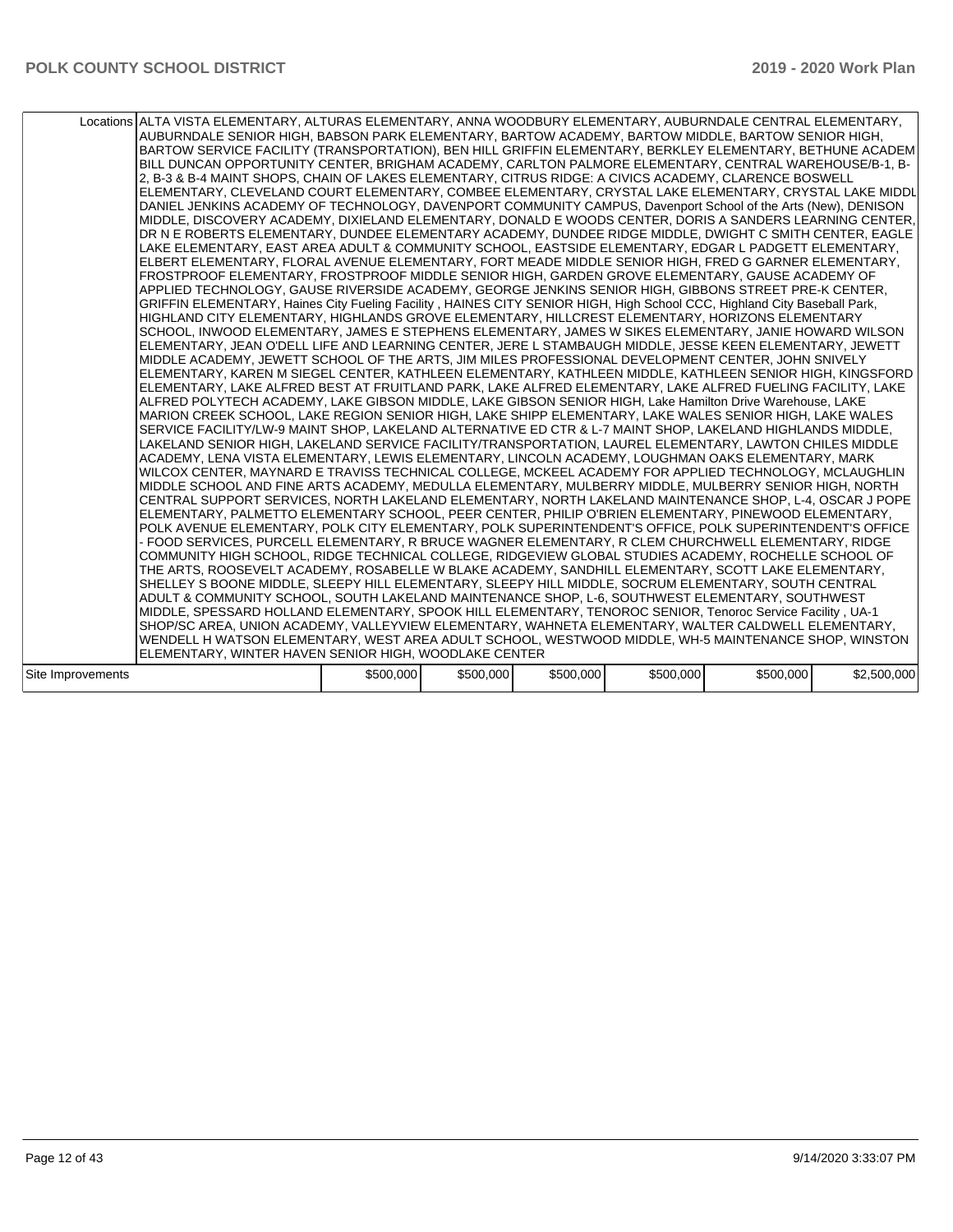### **Local 1.50 Mill Expenditure For Maintenance, Repair and Renovation**

Anticipated expenditures expected from local funding sources over the years covered by the current work plan.

| Item                                      | 2019 - 2020<br><b>Actual Budget</b> | 2020 - 2021<br>Projected | 2021 - 2022<br>Projected | 2022 - 2023<br>Projected | 2023 - 2024<br>Projected | Total        |
|-------------------------------------------|-------------------------------------|--------------------------|--------------------------|--------------------------|--------------------------|--------------|
| Remaining Maint and Repair from 1.5 Mills | \$14,200,000                        | \$15,325,972             | \$16,866,974             | \$17,667,765             | \$19,339,614             | \$83,400,325 |
| Maintenance/Repair Salaries               | \$8,400,000                         | \$8,400,000              | \$8,400,000              | \$8,400,000              | \$8,400,000              | \$42,000,000 |
| School Bus Purchases                      | \$5,000,000                         | \$5,500,000              | \$5,500,000              | \$5,800,000              | \$5,800,000              | \$27,600,000 |
| <b>Other Vehicle Purchases</b>            | \$500,000                           | \$1,000,000              | \$1,000,000              | \$1,500,000              | \$2,000,000              | \$6,000,000  |
| Capital Outlay Equipment                  | \$0                                 | \$0                      | \$0                      | \$0                      | \$0                      | \$0          |
| Rent/Lease Payments                       | \$0                                 | \$0                      | \$0                      | \$0                      | \$0                      | \$0          |
| <b>COP Debt Service</b>                   | \$15,049,969                        | \$14,488,046             | \$14,558,014             | \$14,616,524             | \$14,153,753             | \$72,866,306 |
| Rent/Lease Relocatables                   | \$0                                 | \$0                      | \$0                      | \$0                      | \$0                      | \$0          |
| <b>Environmental Problems</b>             | \$100,000                           | \$100,000                | \$100,000                | \$100,000                | \$100,000                | \$500,000    |
| s.1011.14 Debt Service                    | \$0                                 | \$0                      | \$0                      | \$0                      | \$0                      | \$0          |
| Special Facilities Construction Account   | \$0                                 | \$0                      | \$0                      | \$0                      | \$0                      | \$0          |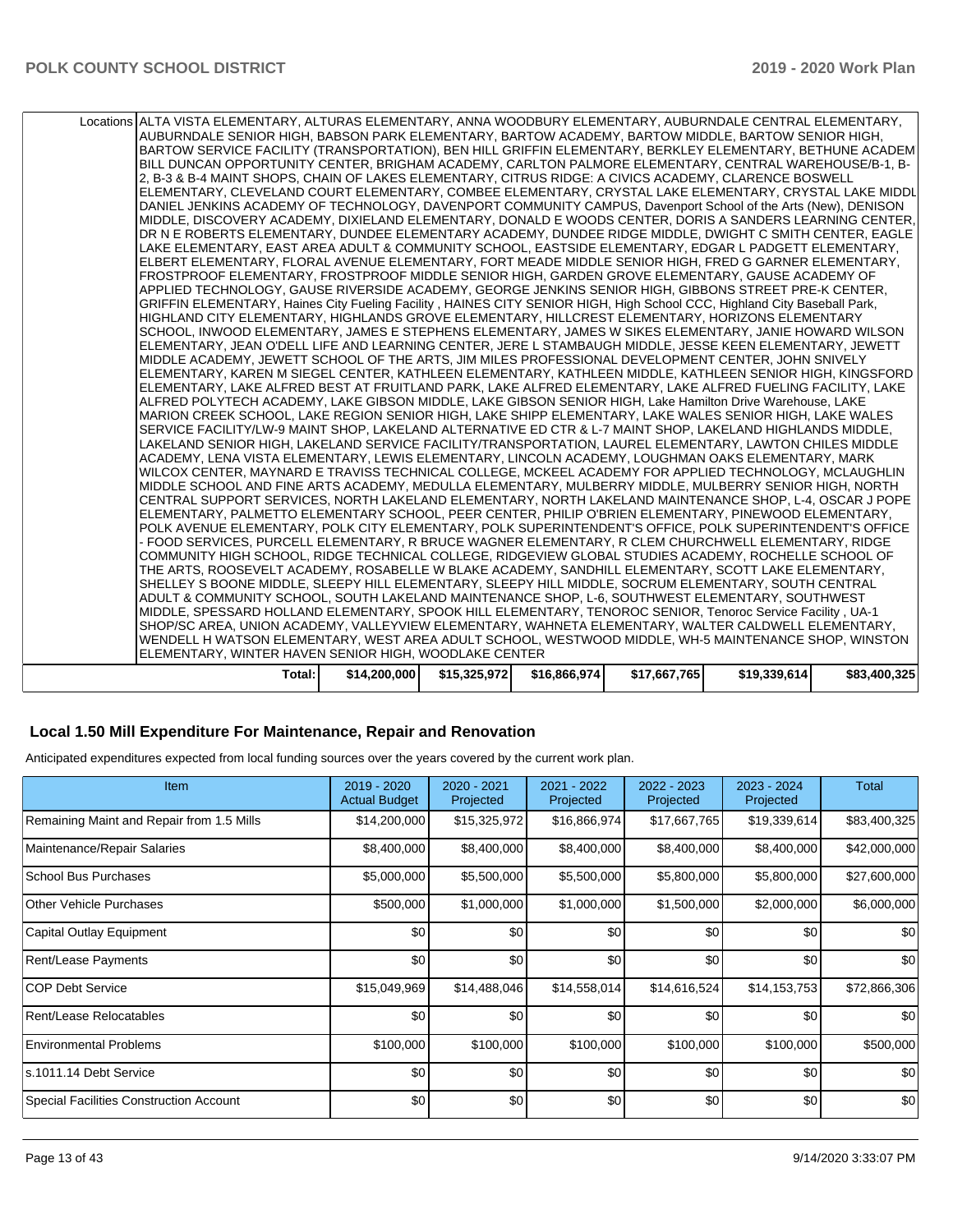| Premiums for Property Casualty Insurance - 1011.71<br> (4a,b) | \$1,370,000      | \$1,370,000  | \$1,370,000  | \$1,370,000  | \$1,370,000  | \$6,850,000   |
|---------------------------------------------------------------|------------------|--------------|--------------|--------------|--------------|---------------|
| Qualified School Construction Bonds (QSCB)                    | \$0 <sub>1</sub> | \$0          | \$0          | \$0          | \$0          | \$0           |
| Qualified Zone Academy Bonds (QZAB)                           | \$0              | \$0          | \$0          | \$0          | \$0          | \$0           |
| Athletic/PE Equipment/Art                                     | \$465,000        | \$465,000    | \$465,000    | \$465,000    | \$465,000    | \$2,325,000   |
| Technology                                                    | \$5,000,000      | \$5,000,000  | \$5,000,000  | \$5,000,000  | \$5,000,000  | \$25,000,000  |
| Furniture & Equipment                                         | \$1,500,000      | \$1,500,000  | \$1,500,000  | \$1,500,000  | \$1,500,000  | \$7,500,000   |
| Career Education Equipment                                    | \$550,000        | \$550,000    | \$550,000    | \$550,000    | \$550,000    | \$2,750,000   |
| Local Expenditure Totals:                                     | \$52,134,969     | \$53,699,018 | \$55,309,988 | \$56,969,289 | \$58,678,367 | \$276,791,631 |

# **Revenue**

### **1.50 Mill Revenue Source**

Schedule of Estimated Capital Outlay Revenue from each currently approved source which is estimated to be available for expenditures on the projects included in the tentative district facilities work program. All amounts are NET after considering carryover balances, interest earned, new COP's, 1011.14 and 1011.15 loans, etc. Districts cannot use 1.5-Mill funds for salaries except for those explicitly associated with maintenance/repair projects. (1011.71 (5), F.S.)

| <b>Item</b>                                                                       | Fund | $2019 - 2020$<br><b>Actual Value</b> | $2020 - 2021$<br>Projected | 2021 - 2022<br>Projected | $2022 - 2023$<br>Projected | $2023 - 2024$<br>Projected | Total             |
|-----------------------------------------------------------------------------------|------|--------------------------------------|----------------------------|--------------------------|----------------------------|----------------------------|-------------------|
| (1) Non-exempt property<br>lassessed valuation                                    |      | \$36,204,839,799                     | \$37,290,985,020           | \$38,409,713,899         | \$39,562,006,000           | \$40,748,866,009           | \$192,216,410,727 |
| (2) The Millage projected for<br>discretionary capital outlay per<br>ls.1011.71   |      | 1.50                                 | 1.50                       | 1.50                     | l.50                       | 1.50                       |                   |
| (3) Full value of the 1.50-Mill<br>discretionary capital outlay per<br>ls.1011.71 |      | \$60,824,131                         | \$62,648,855               | \$64,528,319             | \$66,464,170               | \$68,458,095               | \$322.923.570     |
| (4) Value of the portion of the 1.50<br>-Mill ACTUALLY levied                     | 370  | \$52,134,969                         | \$53,699,018               | \$55,309,988             | \$56,969,289               | \$58,678,367               | \$276,791,631     |
| $(5)$ Difference of lines (3) and (4)                                             |      | \$8,689,162                          | \$8,949,837                | \$9,218,331              | \$9,494,881                | \$9,779,728                | \$46,131,939      |

# **PECO Revenue Source**

The figure in the row designated "PECO Maintenance" will be subtracted from funds available for new construction because PECO maintenance dollars cannot be used for new construction.

| Item                          | Fund | 2019 - 2020<br><b>Actual Budget</b> | 2020 - 2021<br>Projected | 2021 - 2022<br>Projected | 2022 - 2023<br>Projected | 2023 - 2024<br>Projected | <b>Total</b> |
|-------------------------------|------|-------------------------------------|--------------------------|--------------------------|--------------------------|--------------------------|--------------|
| <b>PECO New Construction</b>  | 340  | \$0                                 | \$0 <sub>1</sub>         | \$0                      | \$0                      | \$0                      | \$0          |
| PECO Maintenance Expenditures |      | \$0                                 | \$0 <sub>1</sub>         | \$0                      | \$0                      | \$0                      | \$0          |
|                               |      | \$0                                 | \$0                      | \$0                      | \$O                      | \$0                      | \$0          |

### **CO & DS Revenue Source**

Revenue from Capital Outlay and Debt Service funds.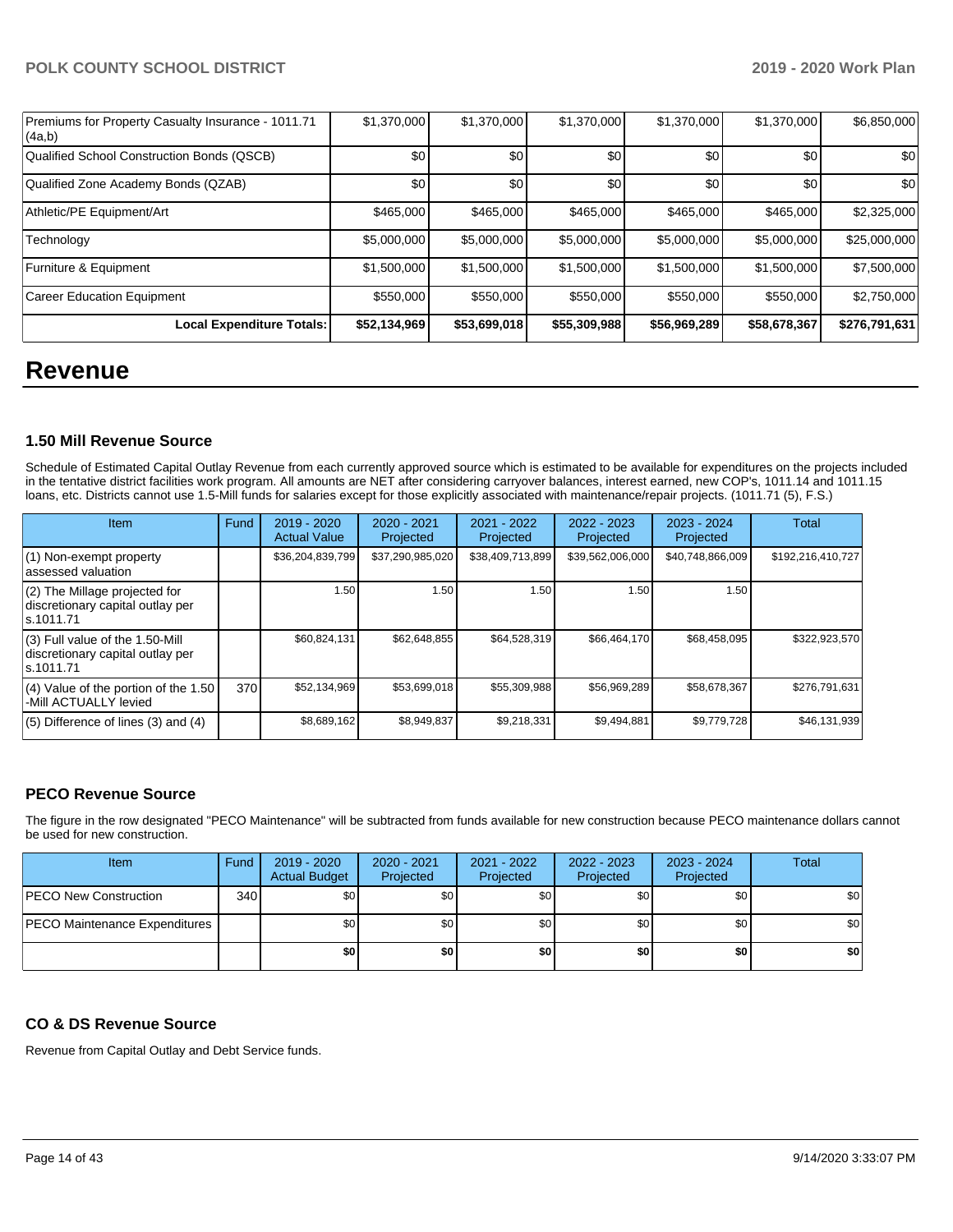Yes

| Item                                     | Fund  | $2019 - 2020$<br><b>Actual Budget</b> | $2020 - 2021$<br>Projected | $2021 - 2022$<br>Projected | $2022 - 2023$<br>Projected | $2023 - 2024$<br>Projected | Total        |
|------------------------------------------|-------|---------------------------------------|----------------------------|----------------------------|----------------------------|----------------------------|--------------|
| CO & DS Cash Flow-through<br>Distributed | 360 l | \$3,019,983                           | \$3,019,983                | \$3,019,983                | \$3,019,983                | \$3,019,983                | \$15,099,915 |
| ICO & DS Interest on<br>Undistributed CO | 360   | \$66,230                              | \$66,230                   | \$66,230                   | \$66,230                   | \$66,230                   | \$331,150    |
|                                          |       | \$3,086,213                           | \$3,086,213                | \$3,086,213                | \$3,086,213                | \$3,086,213                | \$15,431,065 |

### **Fair Share Revenue Source**

Nothing reported for this section. All legally binding commitments for proportionate fair-share mitigation for impacts on public school facilities must be included in the 5-year district work program.

### **Sales Surtax Referendum**

Specific information about any referendum for a 1-cent or ½-cent surtax referendum during the previous year.

| Did the school district hold a surtax referendum during the past fiscal year 2018 - 2019? |  |  |  |
|-------------------------------------------------------------------------------------------|--|--|--|
|                                                                                           |  |  |  |

| <b>Sales Surtax Type:</b>                                                   | <b>Half Cent Sales Surtax</b> |
|-----------------------------------------------------------------------------|-------------------------------|
| Date of Election:                                                           | 11/6/2018                     |
| Date of Expiration:                                                         | 12/31/2033                    |
| <b>Anticipated Revenue Start Date:</b>                                      | 1/6/2019                      |
| <b>Anticipated Revenue End Date:</b>                                        | 12/31/2033                    |
| <b>Estimated Annualized Revenue:</b>                                        | \$45,000,000                  |
| Total \$ Amount Projected to be Received for the<br><b>Duration of Tax:</b> | \$675,000,000                 |
| Number of Years Tax In Effect:                                              | 15                            |
| <b>Percentage of Vote FOR:</b>                                              | 68 %                          |
| <b>Percentage of Vote AGAINST:</b>                                          | 32%                           |

## **Additional Revenue Source**

Any additional revenue sources

| <b>Item</b>                                                                                            | $2019 - 2020$<br><b>Actual Value</b> | 2020 - 2021<br>Projected | 2021 - 2022<br>Projected | $2022 - 2023$<br>Projected | 2023 - 2024<br>Projected | Total |
|--------------------------------------------------------------------------------------------------------|--------------------------------------|--------------------------|--------------------------|----------------------------|--------------------------|-------|
| Proceeds from a s.1011.14/15 F.S. Loans I                                                              | \$0                                  | \$0                      | \$0                      | \$0 <sub>1</sub>           | \$0                      | \$0   |
| District Bonds - Voted local bond<br>referendum proceeds per s.9, Art VII<br><b>State Constitution</b> | \$0                                  | \$0                      | \$0                      | \$0 <sub>1</sub>           | \$0                      | \$0   |
| Proceeds from Special Act Bonds                                                                        | \$0                                  | \$0                      | \$0                      | \$0                        | \$0                      | \$0   |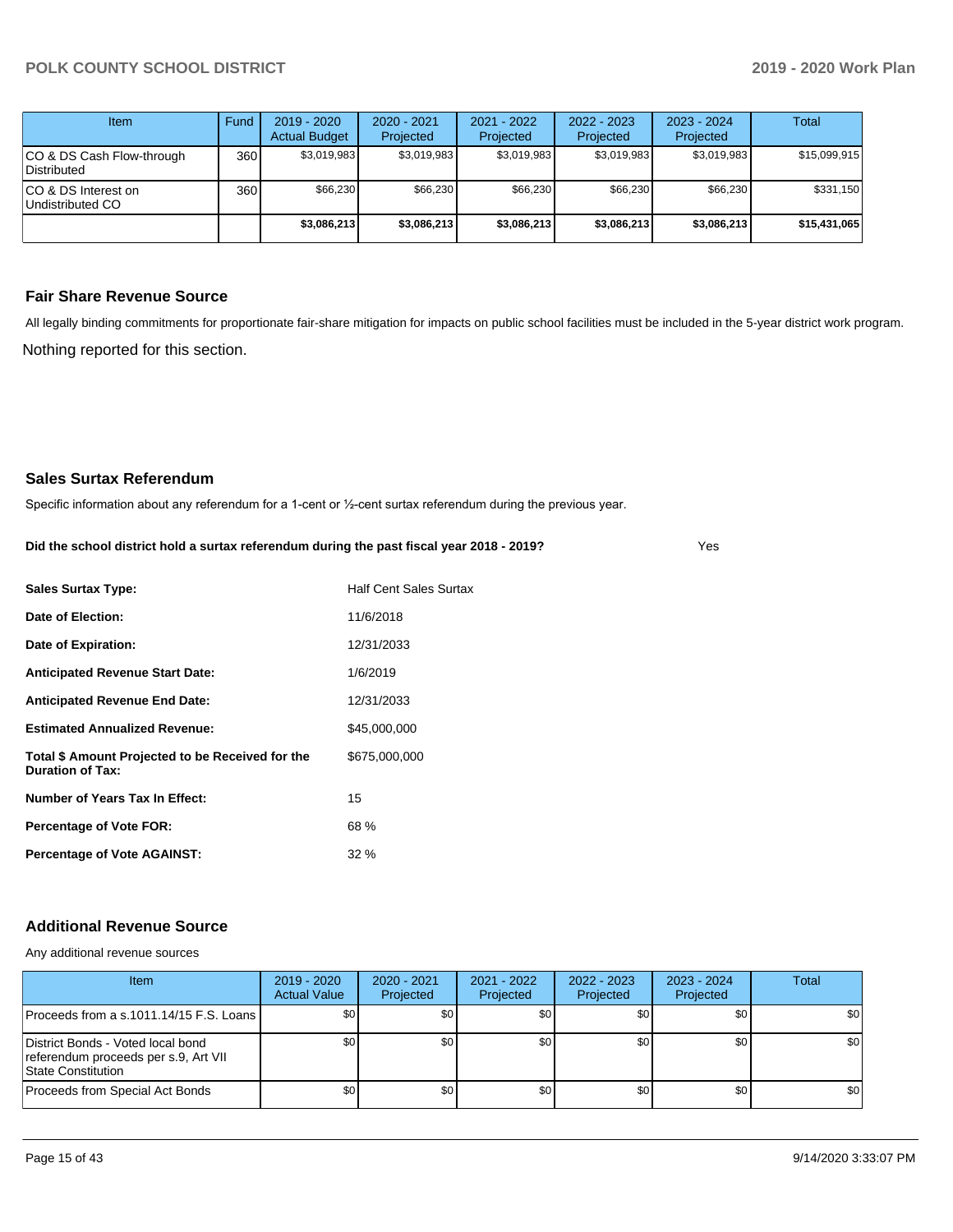| Estimated Revenue from CO & DS Bond<br>Sale                                                                               | \$0            | \$0           | \$0           | \$0           | \$0           | \$0            |
|---------------------------------------------------------------------------------------------------------------------------|----------------|---------------|---------------|---------------|---------------|----------------|
| Proceeds from Voted Capital<br>Improvements millage                                                                       | \$0            | \$0           | \$0           | \$0           | \$0           | \$0            |
| Other Revenue for Other Capital Projects                                                                                  | \$250,000      | \$250,000     | \$250,000     | \$250,000     | \$250,000     | \$1,250,000    |
| Proceeds from 1/2 cent sales surtax<br>authorized by school board                                                         | \$48,560,563   | \$49,531,774  | \$50,522,410  | \$51,532,858  | \$52,563,515  | \$252,711,120  |
| Proceeds from local governmental<br>infrastructure sales surtax                                                           | \$0            | \$0           | \$0           | \$0           | \$0           | \$0            |
| Proceeds from Certificates of<br>Participation (COP's) Sale                                                               | \$0            | \$0           | \$0           | \$0           | \$0           | \$0            |
| Classrooms First Bond proceeds amount<br>authorized in FY 1997-98                                                         | \$0            | \$0           | \$0           | \$0           | \$0           | \$0            |
| Classrooms for Kids                                                                                                       | \$0            | \$0           | \$0           | \$0           | \$0           | \$0            |
| <b>District Equity Recognition</b>                                                                                        | \$0            | \$0           | \$0           | \$0           | \$0           | \$0            |
| <b>Federal Grants</b>                                                                                                     | \$0            | \$0           | \$0           | \$0           | \$0           | \$0            |
| Proportionate share mitigation (actual<br>cash revenue only, not in kind donations)                                       | \$0            | \$0           | \$0           | \$0           | \$0           | \$0            |
| Impact fees received                                                                                                      | \$18,037,735   | \$18,939,621  | \$19,886,602  | \$20,880,933  | \$21,924,980  | \$99.669.871   |
| Private donations                                                                                                         | \$0            | \$0           | \$0           | \$0           | \$0           | \$0            |
| Grants from local governments or not-for-<br>profit organizations                                                         | \$0            | \$0           | \$0           | \$0           | \$0           | \$0            |
| Interest, Including Profit On Investment                                                                                  | \$0            | \$0           | \$0           | \$0           | \$0           | \$0            |
| Revenue from Bonds pledging proceeds<br>from 1 cent or 1/2 cent Sales Surtax                                              | \$192,033,233  | \$0           | \$0           | \$0           | \$0           | \$192,033,233  |
| <b>Total Fund Balance Carried Forward</b>                                                                                 | \$49,844,000   | \$25,921,101  | \$14,000,000  | \$10,000,000  | \$15,000,000  | \$114,765,101  |
| General Capital Outlay Obligated Fund<br><b>Balance Carried Forward From Total</b><br><b>Fund Balance Carried Forward</b> | (\$8,253,013)  | (\$7,592,221) | (\$8,451,654) | (\$7,333,963) | (\$5,000,000) | (\$36,630,851) |
| Special Facilities Construction Account                                                                                   | \$0            | \$0           | \$0           | \$0           | \$0           | \$0            |
| One Cent - 1/2 Cent Sales Surtax Debt<br>Service From Total Fund Balance Carried<br>Forward                               | (\$10,697,192) | (\$8,496,488) | (\$8,295,784) | (\$8,095,079) | (\$8,000,000) | (\$43,584,543) |
| Capital Outlay Projects Funds Balance<br>Carried Forward From Total Fund<br><b>Balance Carried Forward</b>                | (\$1,500,000)  | (\$1,500,000) | (\$1,500,000) | (\$1,500,000) | (\$1,500,000) | (\$7,500,000)  |
| <b>Subtotal</b>                                                                                                           | \$288,275,326  | \$77,053,787  | \$66,411,574  | \$65,734,749  | \$75,238,495  | \$572,713,931  |

# **Total Revenue Summary**

| <b>Item Name</b>                                              | 2019 - 2020<br><b>Budget</b> | $2020 - 2021$<br>Projected | 2021 - 2022<br>Projected | $2022 - 2023$<br>Projected | $2023 - 2024$<br>Projected | <b>Five Year Total</b> |
|---------------------------------------------------------------|------------------------------|----------------------------|--------------------------|----------------------------|----------------------------|------------------------|
| Local 1.5 Mill Discretionary Capital Outlay<br><b>Revenue</b> | \$52.134.969                 | \$53,699,018               | \$55,309,988             | \$56.969.289               | \$58,678,367               | \$276,791,631          |
| IPECO and 1.5 Mill Maint and Other 1.5<br>Mill Expenditures   | (\$52,134,969)               | (\$53,699,018)             | (\$55,309,988)           | (S56, 969, 289)            | (S58, 678, 367)            | (\$276,791,631)        |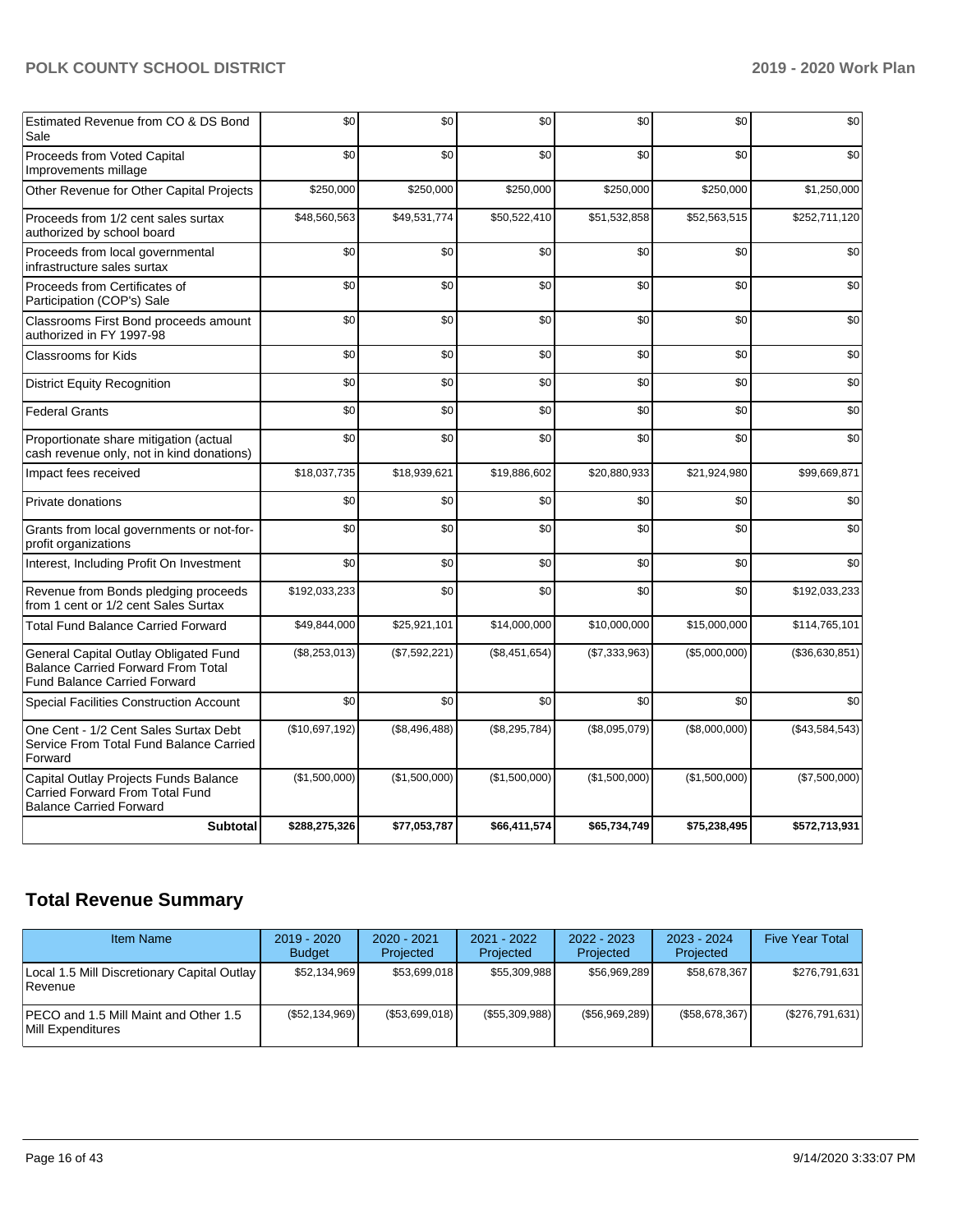| IPECO Maintenance Revenue                                 | \$0                          | \$0 <sub>1</sub>         | \$0                      | \$0                      | \$0                      | \$0                    |
|-----------------------------------------------------------|------------------------------|--------------------------|--------------------------|--------------------------|--------------------------|------------------------|
| <b>Available 1.50 Mill for New</b><br><b>Construction</b> | \$0                          | \$O                      | \$0                      | \$0                      | \$0                      | \$0                    |
| <b>Item Name</b>                                          | 2019 - 2020<br><b>Budget</b> | 2020 - 2021<br>Projected | 2021 - 2022<br>Projected | 2022 - 2023<br>Projected | 2023 - 2024<br>Projected | <b>Five Year Total</b> |
| ICO & DS Revenue                                          | \$3,086,213                  | \$3,086,213              | \$3,086,213              | \$3,086,213              | \$3,086,213              | \$15,431,065           |
| <b>PECO New Construction Revenue</b>                      | \$0                          | \$0                      | \$0                      | \$0                      | \$0                      | \$0                    |
| Other/Additional Revenue                                  | \$288,275,326                | \$77,053,787             | \$66,411,574             | \$65,734,749             | \$75,238,495             | \$572,713,931          |
| <b>Total Additional Revenuel</b>                          | \$291,361,539                | \$80,140,000             | \$69,497,787             | \$68,820,962             | \$78,324,708             | \$588,144,996          |
| <b>Total Available Revenue</b>                            | \$291,361,539                | \$80,140,000             | \$69,497,787             | \$68,820,962             | \$78,324,708             | \$588,144,996          |

# **Project Schedules**

### **Capacity Project Schedules**

A schedule of capital outlay projects necessary to ensure the availability of satisfactory classrooms for the projected student enrollment in K-12 programs.

| <b>Project Description</b>                   | Location                            |                          | 2019 - 2020  | 2020 - 2021 | 2021 - 2022 | 2022 - 2023 | 2023 - 2024  | <b>Total</b>     | Funded |
|----------------------------------------------|-------------------------------------|--------------------------|--------------|-------------|-------------|-------------|--------------|------------------|--------|
| <b>New Middle School</b><br>(NE County) 22AA | Location not<br>specified           | Planned<br>Cost:         | \$0          | \$0         | \$0         | \$2,000,000 | \$21,700,000 | \$23,700,000 Yes |        |
|                                              |                                     | <b>Student Stations:</b> | $\mathbf 0$  | $\Omega$    | $\mathbf 0$ | 0           | 1,300        | 1,300            |        |
|                                              | <b>Total Classrooms:</b>            |                          | $\mathbf 0$  | $\Omega$    | $\mathbf 0$ | 0           | 454          | 454              |        |
|                                              |                                     | Gross Sq Ft:             | $\mathbf 0$  | $\Omega$    | $\mathbf 0$ | 0           | 198,376      | 198,376          |        |
| Phase II<br>Modernization                    | <b>BARTOW SENIOR</b><br><b>HIGH</b> | Planned<br>Cost:         | \$50,000,000 | \$0         | \$0         | \$0         | \$0          | \$50,000,000 Yes |        |
|                                              |                                     | <b>Student Stations:</b> | 647          | 0           | $\mathbf 0$ | $\mathbf 0$ | 0            | 647              |        |
|                                              | <b>Total Classrooms:</b>            |                          | 25           | $\Omega$    | $\mathbf 0$ | 0           | $\mathbf 0$  | 25               |        |
|                                              |                                     | Gross Sq Ft:             | 83,398       | $\Omega$    | $\Omega$    | $\Omega$    | 0            | 83,398           |        |
| Gym                                          | WESTWOOD<br><b>MIDDLE</b>           | Planned<br>Cost:         | \$6,300,000  | \$0         | \$0         | \$0         | \$0          | \$6,300,000 Yes  |        |
|                                              |                                     | <b>Student Stations:</b> | 120          | $\Omega$    | $\mathbf 0$ | 0           | 0            | 120              |        |
|                                              | <b>Total Classrooms:</b>            |                          | $\mathbf 0$  | 0           | $\mathbf 0$ | 0           | 0            | $\mathbf 0$      |        |
|                                              |                                     | Gross Sq Ft:             | 16,015       | $\mathbf 0$ | $\mathbf 0$ | 0           | $\mathbf 0$  | 16,015           |        |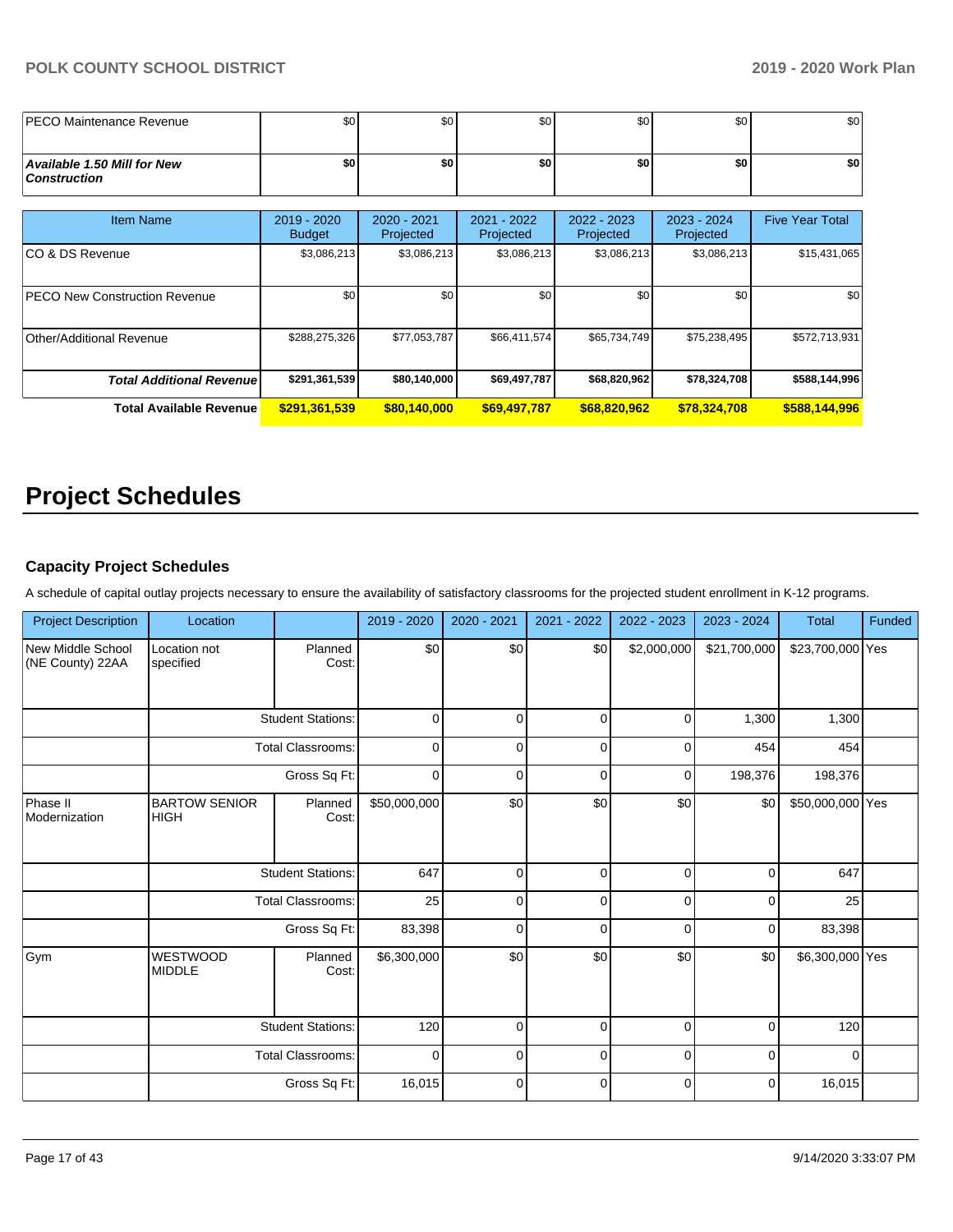| Gym                                               | <b>DENISON MIDDLE</b>                                 | Planned<br>Cost:         | \$0          | \$0          | \$0          | \$0         | \$6,500,000 | \$6,500,000 Yes  |  |
|---------------------------------------------------|-------------------------------------------------------|--------------------------|--------------|--------------|--------------|-------------|-------------|------------------|--|
|                                                   |                                                       | <b>Student Stations:</b> | $\mathbf 0$  | 0            | $\pmb{0}$    | 0           | 120         | 120              |  |
|                                                   |                                                       | Total Classrooms:        | $\mathbf 0$  | 0            | $\pmb{0}$    | $\mathbf 0$ | $\mathbf 0$ | $\Omega$         |  |
|                                                   |                                                       | Gross Sq Ft:             | $\mathbf 0$  | $\pmb{0}$    | $\pmb{0}$    | 0           | 16,015      | 16,015           |  |
| New Elementary<br>School (SE Winter<br>Haven) 24B | Location not<br>specified                             | Planned<br>Cost:         | \$0          | \$0          | \$0          | \$0         | \$2,000,000 | \$2,000,000 Yes  |  |
|                                                   |                                                       | <b>Student Stations:</b> | $\mathbf 0$  | $\mathbf 0$  | $\pmb{0}$    | $\mathbf 0$ | 950         | 950              |  |
|                                                   |                                                       | Total Classrooms:        | $\mathbf 0$  | $\mathbf 0$  | $\pmb{0}$    | $\mathbf 0$ | 47          | 47               |  |
|                                                   |                                                       | Gross Sq Ft:             | $\mathbf 0$  | $\mathbf 0$  | $\pmb{0}$    | 109,746     | 109,746     | 219,492          |  |
| New High School<br>(Davenport) 19AAA              | Location not<br>specified                             | Planned<br>Cost:         | \$94,000,000 | \$0          | \$0          | \$0         | \$0         | \$94,000,000 Yes |  |
|                                                   |                                                       | <b>Student Stations:</b> | 2,500        | 0            | $\pmb{0}$    | 0           | $\mathbf 0$ | 2,500            |  |
|                                                   |                                                       | Total Classrooms:        | 100          | $\pmb{0}$    | $\pmb{0}$    | $\pmb{0}$   | $\mathbf 0$ | 100              |  |
|                                                   |                                                       | Gross Sq Ft:             | 300,326      | $\mathbf 0$  | $\pmb{0}$    | $\pmb{0}$   | $\mathbf 0$ | 300,326          |  |
| Modernize Campus                                  | <b>MULBERRY</b><br><b>SENIOR HIGH</b>                 | Planned<br>Cost:         | \$55,962,094 | \$0          | \$0          | \$0         | \$0         | \$55,962,094 Yes |  |
|                                                   |                                                       | <b>Student Stations:</b> | 1,200        | $\pmb{0}$    | $\pmb{0}$    | $\pmb{0}$   | $\mathbf 0$ | 1,200            |  |
|                                                   |                                                       | Total Classrooms:        | 48           | $\mathbf 0$  | $\pmb{0}$    | $\mathbf 0$ | $\mathbf 0$ | 48               |  |
|                                                   |                                                       | Gross Sq Ft:             | 194,950      | $\pmb{0}$    | $\pmb{0}$    | $\pmb{0}$   | $\mathbf 0$ | 194,950          |  |
| Modernize Campus<br>to Elementary                 | <b>DAVENPORT</b><br><b>COMMUNITY</b><br><b>CAMPUS</b> | Planned<br>Cost:         | \$25,179,445 | \$0          | \$0          | \$0         | \$0         | \$25,179,445 Yes |  |
|                                                   |                                                       | <b>Student Stations:</b> | 835          | $\Omega$     | $\Omega$     | $\Omega$    | $\Omega$    | 835              |  |
|                                                   |                                                       | <b>Total Classrooms:</b> | 42           | 0            | $\pmb{0}$    | $\pmb{0}$   | $\mathbf 0$ | 42               |  |
|                                                   |                                                       | Gross Sq Ft:             | 35,417       | $\mathbf 0$  | $\mathbf 0$  | $\pmb{0}$   | $\mathbf 0$ | 35,417           |  |
| 12 Classroom<br>Addition/Expand<br>Cafeteria      | <b>ELBERT</b><br><b>ELEMENTARY</b>                    | Planned<br>Cost:         | \$0          | \$2,000,000  | \$20,807,787 | \$0         | \$0         | \$22,807,787 Yes |  |
|                                                   |                                                       | <b>Student Stations:</b> | $\pmb{0}$    | $\pmb{0}$    | 224          | $\pmb{0}$   | $\mathbf 0$ | 224              |  |
|                                                   |                                                       | <b>Total Classrooms:</b> | $\pmb{0}$    | $\mathbf 0$  | 12           | $\pmb{0}$   | $\mathbf 0$ | 12               |  |
|                                                   |                                                       | Gross Sq Ft:             | $\pmb{0}$    | $\pmb{0}$    | 54,356       | $\pmb{0}$   | $\mathbf 0$ | 54,356           |  |
| New Elementary<br>School (NE County)<br>20A       | Location not<br>specified                             | Planned<br>Cost:         | \$2,000,000  | \$20,000,000 | \$0          | \$0         | \$0         | \$22,000,000 Yes |  |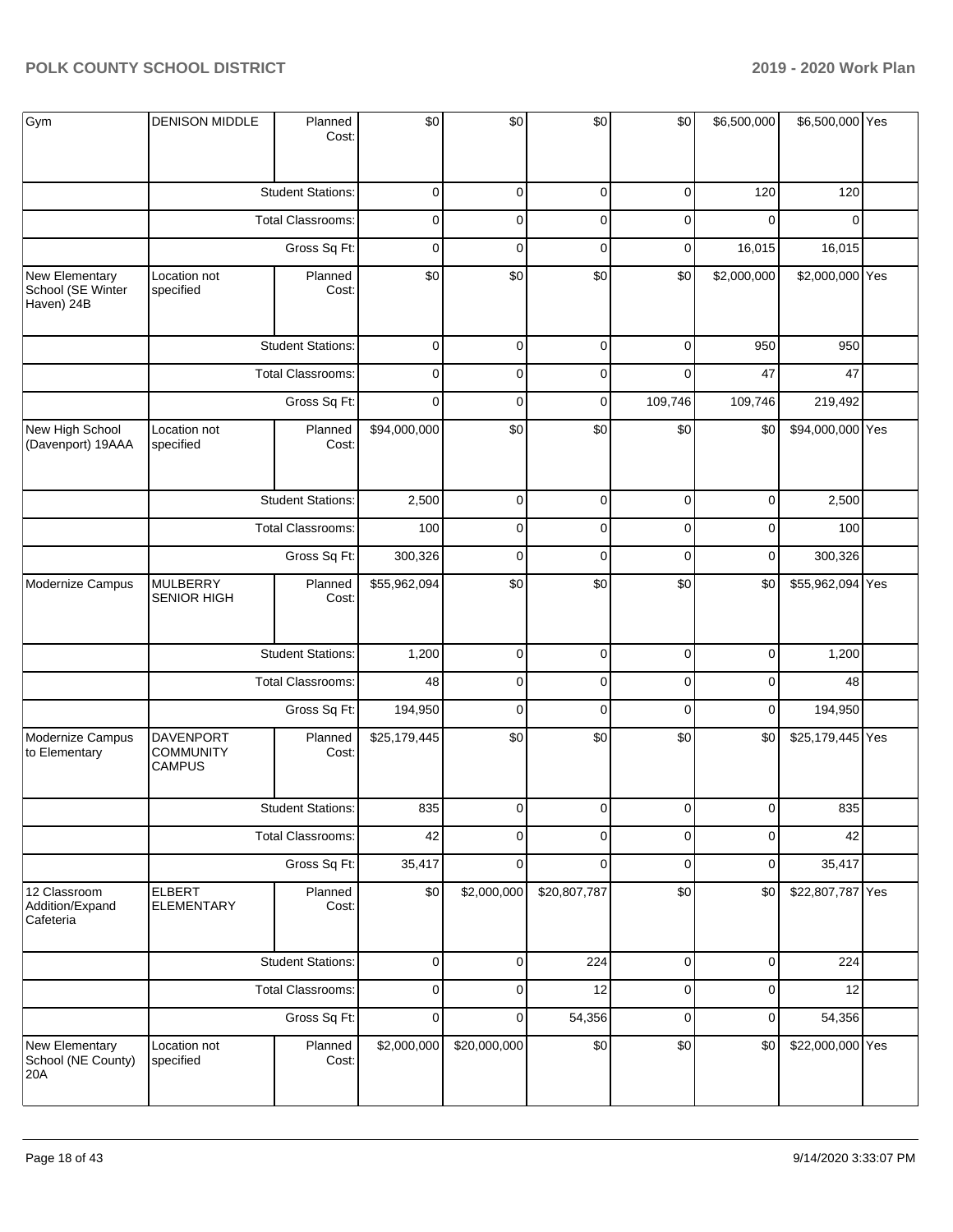|                  |                                          | <b>Student Stations:</b>                                                                      | 0              | 950                                                                                                                                                                                                     | 0           | 0            | 0                                                         | 950              |  |
|------------------|------------------------------------------|-----------------------------------------------------------------------------------------------|----------------|---------------------------------------------------------------------------------------------------------------------------------------------------------------------------------------------------------|-------------|--------------|-----------------------------------------------------------|------------------|--|
|                  |                                          | <b>Total Classrooms:</b>                                                                      | $\mathbf 0$    | 47                                                                                                                                                                                                      | 0           | $\Omega$     | $\Omega$                                                  | 47               |  |
|                  |                                          | Gross Sq Ft:                                                                                  | $\mathbf 0$    | 109,746                                                                                                                                                                                                 | 0           | 109,746      | $\mathbf 0$                                               | 219,492          |  |
| Modernize Campus | SOUTHWEST<br><b>MIDDLE</b>               | Planned<br>Cost:                                                                              | \$0            | \$0                                                                                                                                                                                                     | \$0         | \$3,000,000  | \$19,126,348                                              | \$22,126,348 Yes |  |
|                  |                                          | <b>Student Stations:</b>                                                                      | $\mathbf 0$    | $\mathbf 0$                                                                                                                                                                                             | $\mathbf 0$ | $\mathbf 0$  | 930                                                       | 930              |  |
|                  |                                          | Total Classrooms:                                                                             | $\mathbf 0$    | $\Omega$                                                                                                                                                                                                | $\Omega$    | $\Omega$     | 42                                                        | 42               |  |
|                  |                                          | Gross Sq Ft:                                                                                  | $\overline{0}$ | $\overline{0}$                                                                                                                                                                                          | $\mathbf 0$ | 135,410      | 135,410                                                   | 270,820          |  |
| Modernize Campus | <b>CRYSTAL LAKE</b><br><b>ELEMENTARY</b> | Planned<br>Cost:                                                                              | \$0            | \$0                                                                                                                                                                                                     | \$2,000,000 | \$25,960,962 |                                                           | \$27,960,962 Yes |  |
|                  |                                          | <b>Student Stations:</b>                                                                      | $\mathbf 0$    | $\mathbf 0$                                                                                                                                                                                             | $\mathbf 0$ | 564          |                                                           | 564              |  |
|                  |                                          | <b>Total Classrooms:</b>                                                                      | $\mathbf 0$    | $\overline{0}$                                                                                                                                                                                          | $\mathbf 0$ | 28           | $\mathbf 0$<br>$\mathbf 0$<br>$\mathbf 0$<br>\$25,998,360 | 28               |  |
|                  |                                          | Gross Sq Ft:                                                                                  | $\mathbf 0$    | $\Omega$                                                                                                                                                                                                | $\mathbf 0$ | 135,410      |                                                           | 135,410          |  |
| Modernize Campus | <b>LENA VISTA</b><br><b>ELEMENTARY</b>   | Planned<br>Cost:                                                                              | \$0            | \$0                                                                                                                                                                                                     | \$0         | \$2,000,000  |                                                           | \$27,998,360 Yes |  |
|                  |                                          | <b>Student Stations:</b>                                                                      | $\mathbf 0$    | \$0<br>$\overline{0}$<br>$\overline{0}$<br>$\Omega$<br>480<br>$\overline{0}$<br>$\overline{0}$<br>24<br>$\Omega$<br>26,418<br>57,142<br>$\mathbf 0$<br>$\mathbf 0$<br>\$20,000,000<br>\$0<br>\$0<br>\$0 | 480         |              |                                                           |                  |  |
|                  |                                          | Total Classrooms:                                                                             | $\mathbf 0$    |                                                                                                                                                                                                         |             |              |                                                           | 24               |  |
|                  |                                          | Gross Sq Ft:                                                                                  | $\mathbf 0$    |                                                                                                                                                                                                         |             |              |                                                           | 83,560           |  |
| Modernize Campus | <b>KINGSFORD</b><br><b>ELEMENTARY</b>    | Planned<br>Cost:                                                                              | \$2,000,000    |                                                                                                                                                                                                         |             |              |                                                           | \$22,000,000 Yes |  |
|                  |                                          | <b>Student Stations:</b>                                                                      | $\mathbf 0$    | 264                                                                                                                                                                                                     | $\mathbf 0$ | $\mathbf 0$  | $\mathbf 0$                                               | 264              |  |
|                  |                                          | Total Classrooms:                                                                             | $\mathbf 0$    | 13                                                                                                                                                                                                      | $\mathbf 0$ | $\Omega$     | $\Omega$                                                  | 13               |  |
|                  |                                          | Gross Sq Ft:                                                                                  | 0              | 72,665                                                                                                                                                                                                  | $\mathbf 0$ | $\mathbf 0$  | $\mathbf 0$                                               | 72,665           |  |
|                  |                                          | Planned Cost: \$235 441 539 \$42 000 000 \$22 807 787 \$32 960 962 \$75 324 708 \$408 534 996 |                |                                                                                                                                                                                                         |             |              |                                                           |                  |  |

| Planned Cost:   \$235,441,539 |         | \$42,000,000 | \$22,807,787    | \$32,960,962 |         | \$75,324,708   \$408,534,996 |
|-------------------------------|---------|--------------|-----------------|--------------|---------|------------------------------|
| <b>Student Stations:</b>      | 5,302   | 1,214        | 224             | 564          | 3.780   | 11,084                       |
| <b>Total Classrooms: I</b>    | 215     | 60           | 12 <sub>1</sub> | 28           | 567     | 882                          |
| Gross Sq Ft:                  | 630,106 | 182.411      | 54,356          | 516,730      | 516,689 | 1,900,292                    |

### **Other Project Schedules**

Major renovations, remodeling, and additions of capital outlay projects that do not add capacity to schools.

| <b>Project Description</b> | _ocation                              | 2019 - 2020<br>Actual Budget | 2020 - 2021<br>Projected | 2021 - 2022<br>Projected | 2022 - 2023<br>Projected | $2023 - 2024$<br>Projected | Total           | Funded |
|----------------------------|---------------------------------------|------------------------------|--------------------------|--------------------------|--------------------------|----------------------------|-----------------|--------|
| <b>Play Area</b>           | <b>DIXIELAND</b><br><b>ELEMENTARY</b> | \$0                          | \$0 I                    | \$0                      | \$٥Ι                     | \$3,000,000                | \$3,000,000 Yes |        |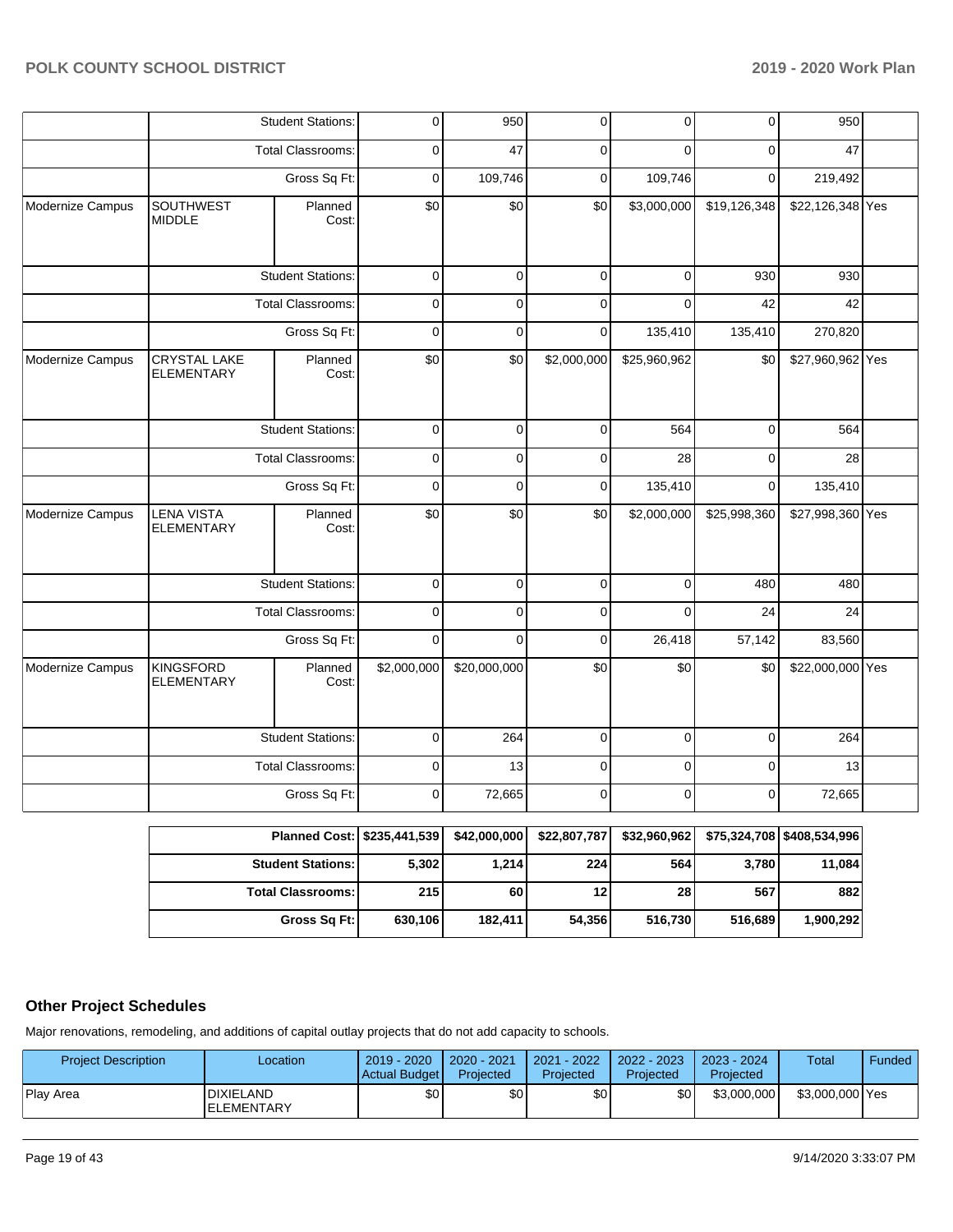| District Wide:<br>Safety & Security<br>Enhancements (Hardening &<br><b>Security Entrances)</b> | Location not specified                       | \$3,000,000  | \$3,000,000  | \$3,000,000  | \$3,000,000  | \$0 | \$12,000,000 Yes          |  |
|------------------------------------------------------------------------------------------------|----------------------------------------------|--------------|--------------|--------------|--------------|-----|---------------------------|--|
| District Wide:<br>Fencing                                                                      | Location not specified                       | \$700,000    | \$500,000    | \$500,000    | \$500,000    | \$0 | \$2,200,000 Yes           |  |
| District Wide:<br>Technology/Future Ready<br>Schools                                           | Location not specified                       | \$5,000,000  | \$5,000,000  | \$5,000,000  | \$5,000,000  | \$0 | \$20,000,000 Yes          |  |
| District Wide:<br><b>ADA Compliance</b>                                                        | Location not specified                       | \$1,000,000  | \$300,000    | \$300,000    | \$300,000    | \$0 | \$1,900,000 Yes           |  |
| District Wide:<br><b>Building Envelope (Windows &amp;</b><br>Doors, Roofs)                     | Location not specified                       | \$3,500,000  | \$3,500,000  | \$3,500,000  | \$3,500,000  | \$0 | \$14,000,000 Yes          |  |
| District Wide:<br>Interior Improvements (Minor<br>remodeling & Furniture<br>Replacement)       | Location not specified                       | \$1,000,000  | \$500,000    | \$1,500,000  | \$500,000    | \$0 | \$3,500,000 Yes           |  |
| District Wide:<br>Site Improvements (parking &<br>circulation)                                 | Location not specified                       | \$500,000    | \$500,000    | \$500,000    | \$500,000    | \$0 | \$2,000,000 Yes           |  |
| District Wide:<br><b>HVAC Countywide</b>                                                       | Location not specified                       | \$3,800,000  | \$3,800,000  | \$3,800,000  | \$3,800,000  | \$0 | \$15,200,000 Yes          |  |
| District Wide:<br>Well-being; Athletics/Physical<br>Education/Play Areas                       | Location not specified                       | \$800,000    | \$800,000    | \$800,000    | \$800,000    | \$0 | \$3,200,000 Yes           |  |
| District Wide:<br>Contingency on Major Projects                                                | Location not specified                       | \$5,000,000  | \$2,150,000  | \$2,150,000  | \$1,300,000  | \$0 | \$10,600,000 Yes          |  |
| District Wide:<br>Site Acquisition                                                             | Location not specified                       | \$5,000,000  | \$1,000,000  | \$1,000,000  | \$1,000,000  | \$0 | \$8,000,000 Yes           |  |
| District Wide:<br><b>Lighting Conversion Projects</b>                                          | Location not specified                       | \$1,000,000  | \$1,000,000  | \$2,000,000  | \$1,000,000  | \$0 | \$5,000,000 Yes           |  |
| District Wide:<br><b>Maintenance Projects</b>                                                  | Location not specified                       | \$10,000,000 | \$10,000,000 | \$10,000,000 | \$12,000,000 | \$0 | \$42,000,000 Yes          |  |
| District Wide:<br>Portable Replacement                                                         | Location not specified                       | \$1,000,000  | \$1,000,000  | \$1,000,000  | \$1,000,000  | \$0 | \$4,000,000 Yes           |  |
| District Wide:<br><b>Portable Demolition</b>                                                   | Location not specified                       | \$40,000     | \$40,000     | \$40,000     | \$60,000     | \$0 | \$180,000 Yes             |  |
| <b>District Wide:</b><br>Portable Moves                                                        | Location not specified                       | \$80,000     | \$50,000     | \$100,000    | \$100,000    | \$0 | \$330,000 Yes             |  |
| Remodel                                                                                        | AUBURNDALE CENTRAL<br>ELEMENTARY             | \$0          | \$5,000,000  | \$0          | \$0          | \$0 | \$5,000,000 Yes           |  |
| Cafeteria Addition and<br>Remodeling                                                           | <b>SPOOK HILL</b><br><b>ELEMENTARY</b>       | \$0          | \$0          | \$6,500,000  | \$1,500,000  | \$0 | \$8,000,000 Yes           |  |
| Cafeteria Addition and<br>Remodeling                                                           | <b>EASTSIDE</b><br><b>ELEMENTARY</b>         | \$6,500,000  | \$0          | \$0          | \$0          | \$0 | \$6,500,000 Yes           |  |
| Modernization of Building 1                                                                    | <b>JAMES E STEPHENS</b><br><b>ELEMENTARY</b> | \$0          | \$0          | \$5,000,000  | \$0          | \$0 | \$5,000,000 Yes           |  |
| Modernization of Buildings 1-8                                                                 | <b>FRED G GARNER</b><br>ELEMENTARY           | \$8,000,000  | \$0          | \$0          | \$0          | \$0 | \$8,000,000 Yes           |  |
|                                                                                                |                                              | \$55,920,000 | \$38,140,000 | \$46,690,000 | \$35,860,000 |     | \$3,000,000 \$179,610,000 |  |

### **Additional Project Schedules**

Any projects that are not identified in the last approved educational plant survey.

Nothing reported for this section.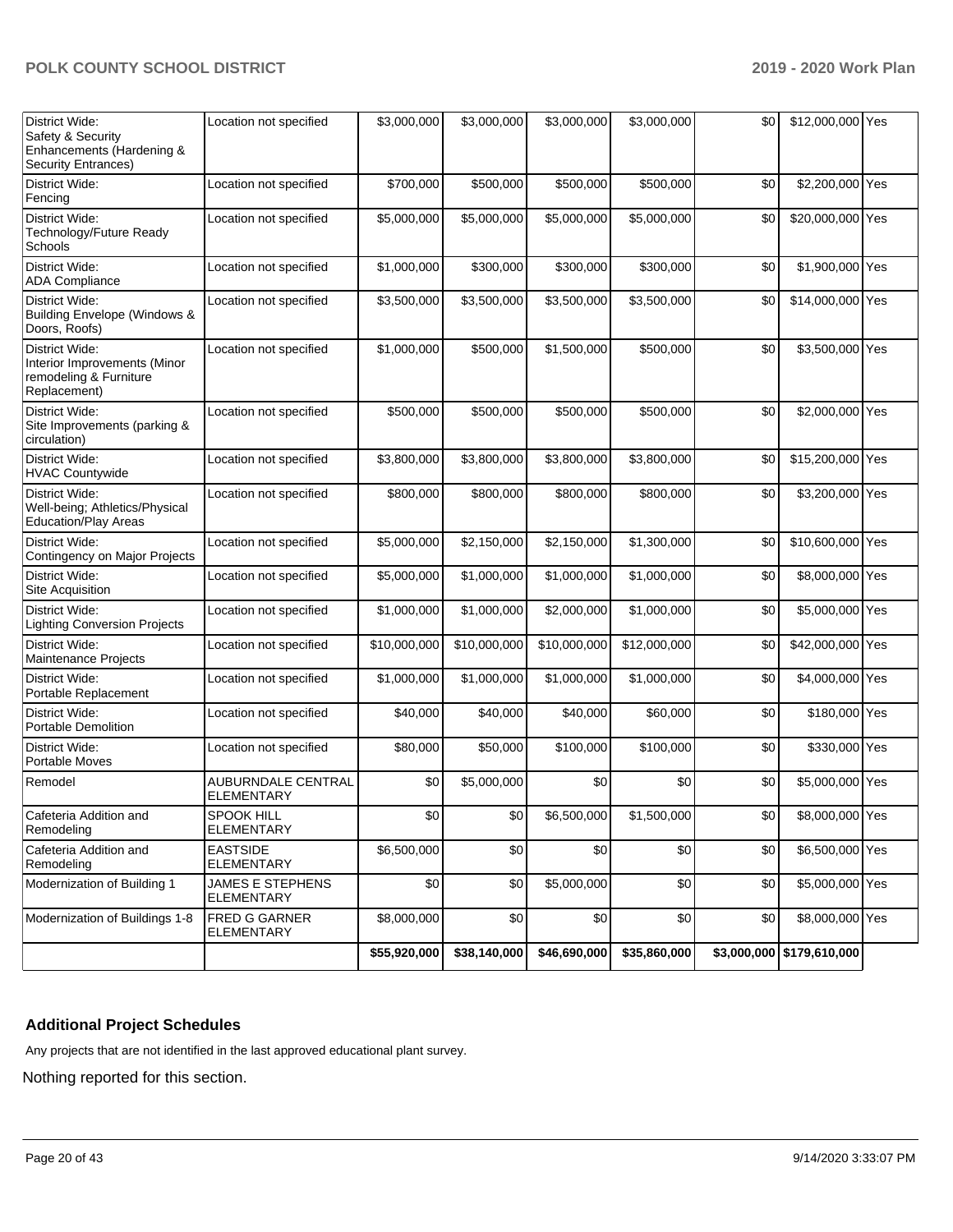### **Non Funded Growth Management Project Schedules**

Schedule indicating which projects, due to planned development, that CANNOT be funded from current revenues projected over the next five years.

Nothing reported for this section.

# **Tracking**

### **Capacity Tracking**

| Location                                         | $2019 -$<br>2020 Satis.<br>Stu. Sta. | Actual<br>$2019 -$<br><b>2020 FISH</b><br>Capacity | Actual<br>$2018 -$<br>2019<br><b>COFTE</b> | # Class<br>Rooms | Actual<br>Average<br>$2019 -$<br>2020 Class<br><b>Size</b> | Actual<br>$2019 -$<br>2020<br><b>Utilization</b> | <b>New</b><br>Stu.<br>Capacity | <b>New</b><br>Rooms to<br>be<br>Added/Re<br>moved | Projected<br>$2023 -$<br>2024<br><b>COFTE</b> | Projected<br>$2023 -$<br>2024<br><b>Utilization</b> | Projected<br>$2023 -$<br>2024 Class<br><b>Size</b> |
|--------------------------------------------------|--------------------------------------|----------------------------------------------------|--------------------------------------------|------------------|------------------------------------------------------------|--------------------------------------------------|--------------------------------|---------------------------------------------------|-----------------------------------------------|-----------------------------------------------------|----------------------------------------------------|
| <b>LAKELAND SENIOR</b><br><b>HIGH</b>            | 2,928                                | 2,781                                              | 2,065                                      | 123              | 17                                                         | 74.00 %                                          | $\Omega$                       | $\Omega$                                          | 2,106                                         | 76.00 %                                             | 17                                                 |
| <b>LAWTON CHILES</b><br><b>IMIDDLE ACADEMY</b>   | 798                                  | 718                                                | 643                                        | 34               | 19                                                         | 90.00%                                           | $\Omega$                       | $\Omega$                                          | 651                                           | 91.00%                                              | 19                                                 |
| <b>SOUTHWEST MIDDLE</b>                          | 1,381                                | 1,242                                              | 798                                        | 60               | 13 <sup>1</sup>                                            | 64.00%                                           | $\Omega$                       | $\Omega$                                          | 808                                           | 65.00 %                                             | 13                                                 |
| <b>CARLTON PALMORE</b><br>ELEMENTARY             | 709                                  | 709                                                | 425                                        | 38               | 11                                                         | 60.00 %                                          | $\Omega$                       | $\Omega$                                          | 439                                           | 62.00 %                                             | 12                                                 |
| WEST AREA ADULT<br><b>SCHOOL</b>                 | 435                                  | 652                                                | $\Omega$                                   | 18               | $\Omega$                                                   | 0.00%                                            | $\Omega$                       | $\Omega$                                          | $\Omega$                                      | 0.00%                                               | $\overline{0}$                                     |
| <b>CLEVELAND COURT</b><br>ELEMENTARY             | 435                                  | 435                                                | 378                                        | 23               | 16 <sup>1</sup>                                            | 87.00 %                                          | $\Omega$                       | $\Omega$                                          | 384                                           | 88.00 %                                             | 17                                                 |
| <b>COMBEE ELEMENTARY</b>                         | 904                                  | 904                                                | 600                                        | 49               | 12 <sup>1</sup>                                            | 66.00 %                                          | $\Omega$                       | $\Omega$                                          | 638                                           | 71.00 %                                             | 13                                                 |
| <b>DORIS A SANDERS</b><br><b>LEARNING CENTER</b> | 142                                  | 142                                                | 109                                        | 14               | 8                                                          | 77.00 %                                          | $\Omega$                       | $\Omega$                                          | 108                                           | 76.00 %                                             | 8                                                  |
| <b>CRYSTAL LAKE</b><br>ELEMENTARY                | 703                                  | 703                                                | 427                                        | 38               | 11                                                         | 61.00%                                           | $\Omega$                       | $\Omega$                                          | 475                                           | 68.00 %                                             | 13                                                 |
| DIXIELAND<br>ELEMENTARY                          | 475                                  | 475                                                | 435                                        | 25               | 17                                                         | 92.00 %                                          | $\Omega$                       | $\Omega$                                          | 380                                           | 80.00%                                              | 15                                                 |
| PHILIP O'BRIEN<br>ELEMENTARY                     | 759                                  | 759                                                | 680                                        | 41               | 17                                                         | 90.00%                                           | $\Omega$                       | $\Omega$                                          | 677                                           | 89.00 %                                             | 17                                                 |
| MEDULLA ELEMENTARY                               | 834                                  | 834                                                | 651                                        | 47               | 14                                                         | 78.00 %                                          | $\Omega$                       | $\Omega$                                          | 639                                           | 77.00 %                                             | 14                                                 |
| NORTH LAKELAND<br>ELEMENTARY                     | 866                                  | 866                                                | 714                                        | 47               | 15                                                         | 82.00 %                                          | $\Omega$                       | $\Omega$                                          | 720                                           | 83.00 %                                             | 15                                                 |
| <b>SOUTHWEST</b><br><b>ELEMENTARY</b>            | 682                                  | 682                                                | 415                                        | 35               | 12                                                         | 61.00%                                           | $\Omega$                       | $\Omega$                                          | 428                                           | 63.00 %                                             | 12                                                 |
| LINCOLN ACADEMY                                  | 735                                  | 735                                                | 525                                        | 38               | 14                                                         | 71.00 %                                          | $\Omega$                       | 0                                                 | 549                                           | 75.00 %                                             | 14                                                 |
| ROCHELLE SCHOOL OF<br><b>THE ARTS</b>            | 1,279                                | 1,151                                              | 792                                        | 57               | 14                                                         | 69.00 %                                          | 0                              | $\Omega$                                          | 821                                           | 71.00 %                                             | 14                                                 |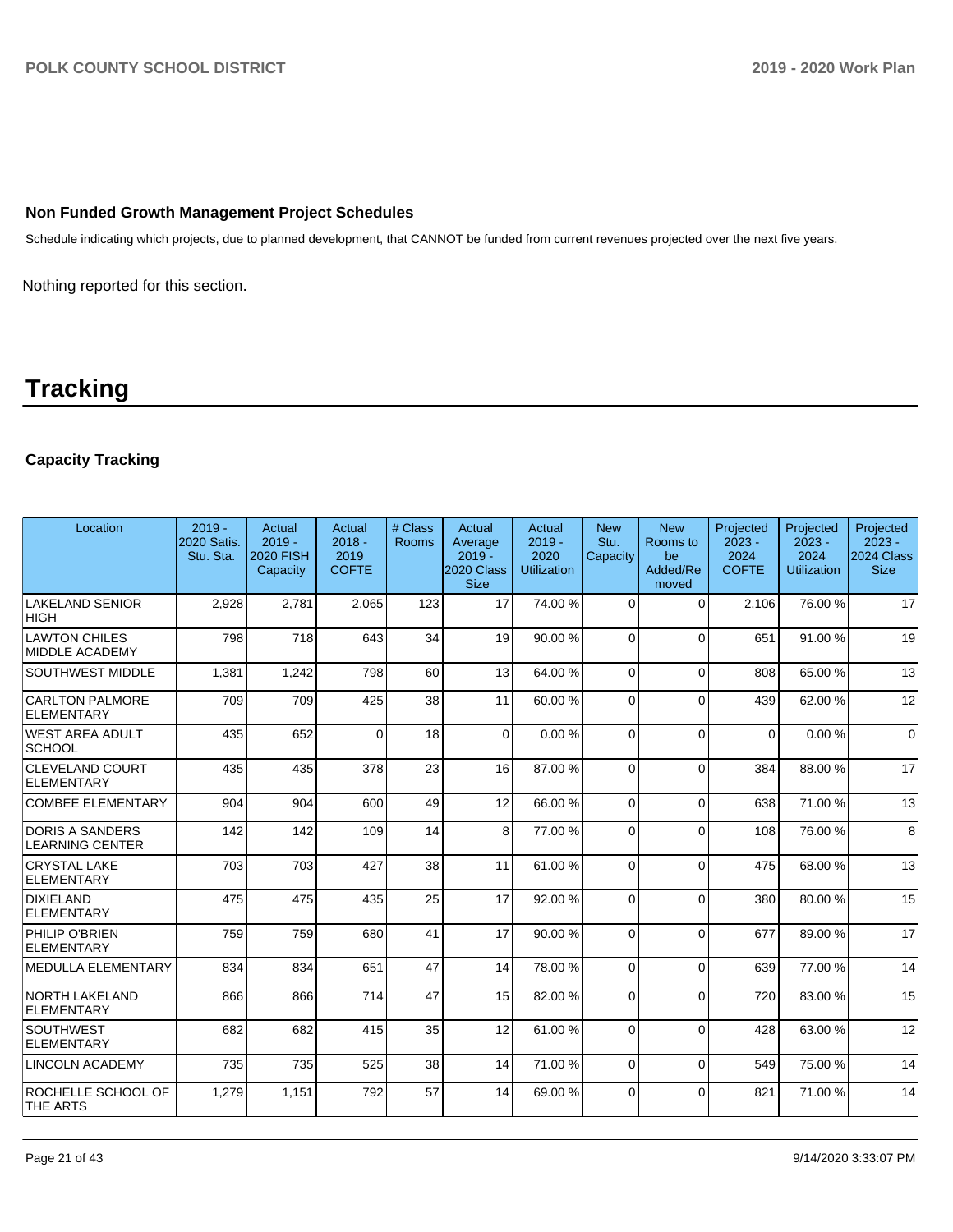| <b>DANIEL JENKINS</b><br><b>ACADEMY OF</b><br><b>TECHNOLOGY</b> | 743   | 668      | 493      | 32  | 15              | 74.00 % | $\Omega$       | $\Omega$       | 525      | 79.00 % | 16             |
|-----------------------------------------------------------------|-------|----------|----------|-----|-----------------|---------|----------------|----------------|----------|---------|----------------|
| <b>SHELLEY S BOONE</b><br><b>MIDDLE</b>                         | 1,499 | 1,349    | 1,202    | 64  | 19              | 89.00 % | -300           | $\Omega$       | 1,250    | 119.00% | 20             |
| <b>ALTA VISTA</b><br><b>ELEMENTARY</b>                          | 912   | 912      | 736      | 49  | 15              | 81.00%  | $\Omega$       | $\Omega$       | 690      | 76.00 % | 14             |
| <b>EASTSIDE</b><br><b>ELEMENTARY</b>                            | 1,091 | 1,091    | 643      | 56  | 11              | 59.00 % | $\Omega$       | $\Omega$       | 631      | 58.00 % | 11             |
| <b>BETHUNE ACADEMY</b>                                          | 526   | 526      | 460      | 27  | 17              | 87.00 % | $\Omega$       | $\Omega$       | 463      | 88.00 % | 17             |
| <b>DAVENPORT</b><br><b>COMMUNITY CAMPUS</b>                     | 629   | 629      | 128      | 32  | 4               | 20.00 % | 200            | $\Omega$       | 780      | 94.00 % | 24             |
| DONALD E WOODS<br><b>CENTER</b>                                 | 181   | 181      | 44       | 13  | 3               | 24.00 % | $\Omega$       | $\Omega$       | 35       | 19.00 % | $\mathbf{3}$   |
| <b>WINTER HAVEN SENIOR</b><br><b>HIGH</b>                       | 2,424 | 2,302    | 2,287    | 103 | 22              | 99.00 % | $\Omega$       | $\Omega$       | 2,400    | 104.00% | 23             |
| <b>DENISON MIDDLE</b>                                           | 1,234 | 1,110    | 746      | 56  | 13              | 67.00 % | $\mathbf 0$    | $\Omega$       | 778      | 70.00%  | 14             |
| <b>BRIGHAM ACADEMY</b>                                          | 687   | 687      | 541      | 37  | 15              | 79.00 % | $\mathbf 0$    | $\Omega$       | 561      | 82.00 % | 15             |
| <b>WESTWOOD MIDDLE</b>                                          | 1,430 | 1,287    | 751      | 67  | 11              | 58.00 % | $\mathbf 0$    | $\Omega$       | 774      | 60.00%  | 12             |
| <b>ELBERT ELEMENTARY</b>                                        | 872   | 872      | 776      | 47  | 17              | 89.00 % | $\mathbf 0$    | $\Omega$       | 700      | 80.00 % | 15             |
| <b>FRED G GARNER</b><br><b>ELEMENTARY</b>                       | 945   | 945      | 672      | 50  | 13              | 71.00 % | $\Omega$       | $\Omega$       | 820      | 87.00 % | 16             |
| INWOOD ELEMENTARY                                               | 543   | 543      | 393      | 29  | 14              | 72.00 % | $\Omega$       | $\mathbf 0$    | 346      | 64.00%  | 12             |
| <b>LAKE SHIPP</b><br><b>ELEMENTARY</b>                          | 618   | 618      | 511      | 33  | 15              | 83.00 % | $\Omega$       | $\Omega$       | 514      | 83.00 % | 16             |
| <b>JOHN SNIVELY</b><br><b>ELEMENTARY</b>                        | 693   | 693      | 433      | 37  | 12              | 62.00%  | $\Omega$       | $\Omega$       | 447      | 65.00 % | 12             |
| <b>LAKE ALFRED</b><br>POLYTECH ACADEMY                          | 901   | 810      | 536      | 39  | 14              | 66.00 % | $\Omega$       | $\Omega$       | 685      | 85.00 % | 18             |
| <b>LAKE ALFRED</b><br>ELEMENTARY                                | 746   | 746      | 660      | 39  | 17              | 88.00 % | $\Omega$       | $\Omega$       | 715      | 96.00 % | 18             |
| LAKE ALFRED BEST AT<br><b>FRUITLAND PARK</b>                    | 96    | $\Omega$ | $\Omega$ | 10  | $\Omega$        | 0.00%   | $\Omega$       | $\Omega$       | $\Omega$ | 0.00%   | $\overline{0}$ |
| <b>WAHNETA</b><br><b>ELEMENTARY</b>                             | 681   | 681      | 410      | 36  | 11              | 60.00%  | $\Omega$       | $\Omega$       | 540      | 79.00 % | 15             |
| <b>JEWETT MIDDLE</b><br> ACADEMY                                | 746   | 671      | 597      | 33  | 18              | 89.00 % | $\Omega$       | $\Omega$       | 589      | 88.00 % | 18             |
| JEWETT SCHOOL OF<br>THE ARTS                                    | 879   | 791      | 735      | 44  | 17 <sup>1</sup> | 93.00 % | $\overline{0}$ | $\overline{0}$ | 7441     | 94.00 % | 17             |
| <b>LEWIS ELEMENTARY</b>                                         | 620   | 620      | 447      | 34  | 13              | 72.00 % | $\mathbf 0$    | $\Omega$       | 464      | 75.00 % | 14             |
| GAUSE RIVERSIDE<br><b>ACADEMY</b>                               | 152   | 0        | $\Omega$ | 9   | $\mathbf 0$     | 0.00%   | 0              | $\Omega$       | 0        | 0.00%   | $\overline{0}$ |
| <b>FORT MEADE MIDDLE</b><br><b>SENIOR HIGH</b>                  | 1,269 | 1,142    | 751      | 56  | 13              | 66.00 % | $\mathbf 0$    | 0              | 769      | 67.00 % | 14             |
| <b>ANNA WOODBURY</b><br><b>ELEMENTARY</b>                       | 288   | 288      | 242      | 14  | 17              | 84.00 % | $\Omega$       | $\Omega$       | 210      | 73.00 % | 15             |
| <b>AUBURNDALE SENIOR</b><br> HIGH                               | 2,524 | 2,397    | 1,587    | 101 | 16              | 66.00 % | $\mathbf 0$    | $\mathbf 0$    | 1,731    | 72.00 % | 17             |
| JERE L STAMBAUGH<br><b>MIDDLE</b>                               | 1,307 | 1,176    | 1,103    | 58  | 19              | 94.00 % | $\Omega$       | $\Omega$       | 1,200    | 102.00% | 21             |
| <b>LENA VISTA</b><br><b>ELEMENTARY</b>                          | 1,063 | 1,063    | 880      | 57  | 15              | 83.00 % | $\Omega$       | $\Omega$       | 875      | 82.00 % | 15             |
| <b>AUBURNDALE CENTRAL</b><br>ELEMENTARY                         | 559   | 559      | 376      | 30  | 13              | 67.00 % | 0              | $\mathbf 0$    | 406      | 73.00 % | 14             |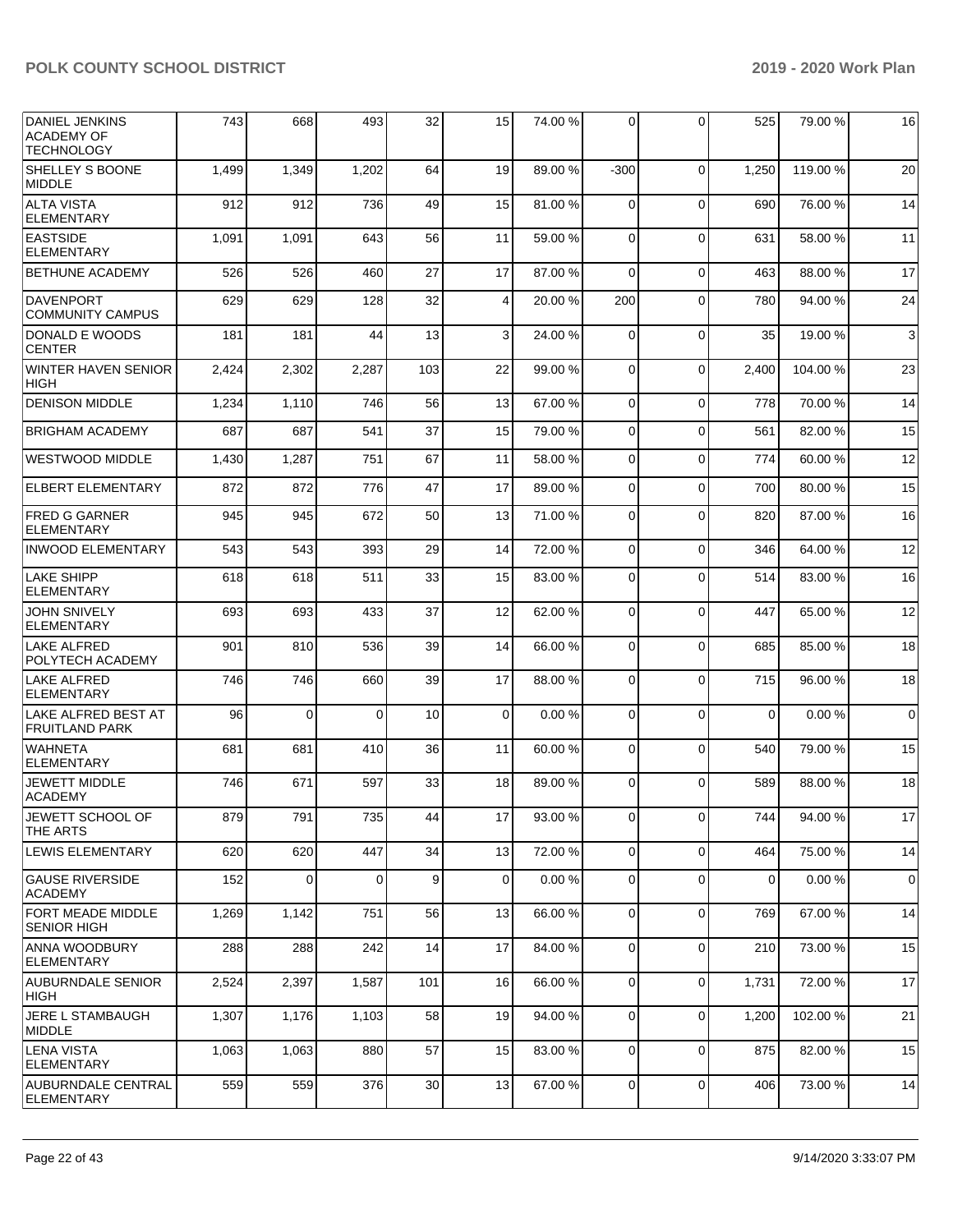| <b>WALTER CALDWELL</b><br><b>ELEMENTARY</b>                           | 842   | 842   | 633            | 46  | 14       | 75.00 % | $\Omega$    | $\Omega$    | 728         | 86.00 % | 16             |
|-----------------------------------------------------------------------|-------|-------|----------------|-----|----------|---------|-------------|-------------|-------------|---------|----------------|
| <b>EAST AREA ADULT &amp;</b><br><b>COMMUNITY SCHOOL</b>               | 465   | 697   | $\Omega$       | 20  | 0        | 0.00%   | $\Omega$    | $\Omega$    | $\mathbf 0$ | 0.00%   | $\mathbf 0$    |
| <b>POLK CITY</b><br><b>ELEMENTARY</b>                                 | 689   | 689   | 503            | 36  | 14       | 73.00 % | $\mathbf 0$ | $\Omega$    | 590         | 86.00 % | 16             |
| <b>BARTOW SENIOR HIGH</b>                                             | 3,902 | 3,706 | 2,170          | 161 | 13       | 59.00 % | $-1,206$    | 25          | 2,166       | 87.00 % | 12             |
| <b>SOUTH CENTRAL</b><br><b>ADULT &amp; COMMUNITY</b><br><b>SCHOOL</b> | 25    | 0     | $\Omega$       | 1   | $\Omega$ | 0.00%   | 0           | $\Omega$    | $\Omega$    | 0.00%   | $\mathbf 0$    |
| <b>BARTOW MIDDLE</b>                                                  | 1,452 | 1,306 | 1,012          | 68  | 15       | 77.00 % | $\Omega$    | $\Omega$    | 1,126       | 86.00 % | 17             |
| <b>BARTOW ACADEMY</b>                                                 | 584   | 584   | 478            | 30  | 16       | 82.00 % | 0           | $\Omega$    | 507         | 87.00 % | 17             |
| <b>FLORAL AVENUE</b><br><b>ELEMENTARY</b>                             | 771   | 771   | 546            | 41  | 13       | 71.00 % | $\Omega$    | $\Omega$    | 552         | 72.00 % | 13             |
| JEAN O'DELL LIFE AND<br><b>LEARNING CENTER</b>                        | 166   | 166   | 81             | 16  | 5        | 49.00 % | $\mathbf 0$ | $\mathbf 0$ | 75          | 45.00 % | $\,$ 5 $\,$    |
| UNION ACADEMY                                                         | 666   | 599   | 403            | 29  | 14       | 67.00 % | $\Omega$    | $\Omega$    | 400         | 67.00 % | 14             |
| <b>GIBBONS STREET PRE-</b><br><b>K CENTER</b>                         | 280   | 280   | $\overline{2}$ | 16  | $\Omega$ | 1.00 %  | $\Omega$    | $\Omega$    | 39          | 14.00 % | $\overline{2}$ |
| <b>ALTURAS ELEMENTARY</b>                                             | 427   | 427   | 349            | 23  | 15       | 82.00 % | $\Omega$    | $\Omega$    | 368         | 86.00 % | 16             |
| <b>HIGHLAND CITY</b><br><b>ELEMENTARY</b>                             | 552   | 552   | 417            | 30  | 14       | 76.00 % | $\Omega$    | $\Omega$    | 440         | 80.00 % | 15             |
| MULBERRY SENIOR<br><b>HIGH</b>                                        | 1,463 | 1,316 | 1,187          | 63  | 19       | 90.00 % | $\mathbf 0$ | $\mathbf 0$ | 1,350       | 103.00% | 21             |
| <b>PURCELL ELEMENTARY</b>                                             | 593   | 593   | 491            | 33  | 15       | 83.00 % | $\Omega$    | $\Omega$    | 512         | 86.00 % | 16             |
| KINGSFORD<br><b>ELEMENTARY</b>                                        | 735   | 735   | 617            | 39  | 16       | 84.00 % | 215         | $\Omega$    | 720         | 76.00 % | 18             |
| MULBERRY MIDDLE                                                       | 1,179 | 1,061 | 1,166          | 50  | 23       | 110.00% | 0           | $\Omega$    | 1,300       | 123.00% | 26             |
| KATHLEEN SENIOR<br><b>HIGH</b>                                        | 2,978 | 2,829 | 2,004          | 127 | 16       | 71.00%  | 0           | $\Omega$    | 1,993       | 70.00 % | 16             |
| <b>KATHLEEN MIDDLE</b>                                                | 1,136 | 1,022 | 654            | 50  | 13       | 64.00 % | 0           | $\mathbf 0$ | 753         | 74.00 % | 15             |
| KATHLEEN<br><b>ELEMENTARY</b>                                         | 734   | 734   | 518            | 39  | 13       | 71.00 % | $\mathbf 0$ | $\mathbf 0$ | 573         | 78.00 % | 15             |
| <b>GRIFFIN ELEMENTARY</b>                                             | 613   | 613   | 320            | 32  | 10       | 52.00 % | $\Omega$    | $\Omega$    | 332         | 54.00 % | 10             |
| <b>JESSE KEEN</b><br>ELEMENTARY                                       | 769   | 769   | 636            | 42  | 15       | 83.00%  | 0           | $\Omega$    | 671         | 87.00 % | 16             |
| <b>WINSTON ELEMENTARY</b>                                             | 703   | 703   | 516            | 37  | 14       | 73.00 % | 0           | $\mathbf 0$ | 546         | 78.00 % | 15             |
| <b>FROSTPROOF</b><br><b>ELEMENTARY</b>                                | 583   | 583   | 376            | 33  | 11       | 64.00 % | 0           | $\mathbf 0$ | 446         | 77.00 % | 14             |
| MCLAUGHLIN MIDDLE<br><b>SCHOOL AND FINE</b><br><b>ARTS ACADEMY</b>    | 1,320 | 1,188 | 645            | 59  | 11       | 54.00 % | 0           | $\mathbf 0$ | 581         | 49.00 % | 10             |
| <b>POLK AVENUE</b><br> ELEMENTARY                                     | 656   | 656   | 518            | 34  | 15       | 79.00 % | $\Omega$    | $\mathbf 0$ | 598         | 91.00 % | 18             |
| <b>IHILLCREST</b><br><b>ELEMENTARY</b>                                | 751   | 751   | 674            | 39  | 17       | 90.00 % | $\mathbf 0$ | $\mathbf 0$ | 705         | 94.00 % | 18             |
| <b>SPOOK HILL</b><br><b>ELEMENTARY</b>                                | 758   | 758   | 602            | 40  | 15       | 79.00 % | 0           | $\mathbf 0$ | 645         | 85.00 % | 16             |
| <b>ROOSEVELT ACADEMY</b>                                              | 195   | 195   | 253            | 16  | 16       | 130.00% | $\mathbf 0$ | $\mathbf 0$ | 241         | 124.00% | 15             |
| <b>JANIE HOWARD</b><br><b>WILSON ELEMENTARY</b>                       | 727   | 727   | 408            | 39  | 10       | 56.00 % | 0           | $\mathbf 0$ | 416         | 57.00 % | 11             |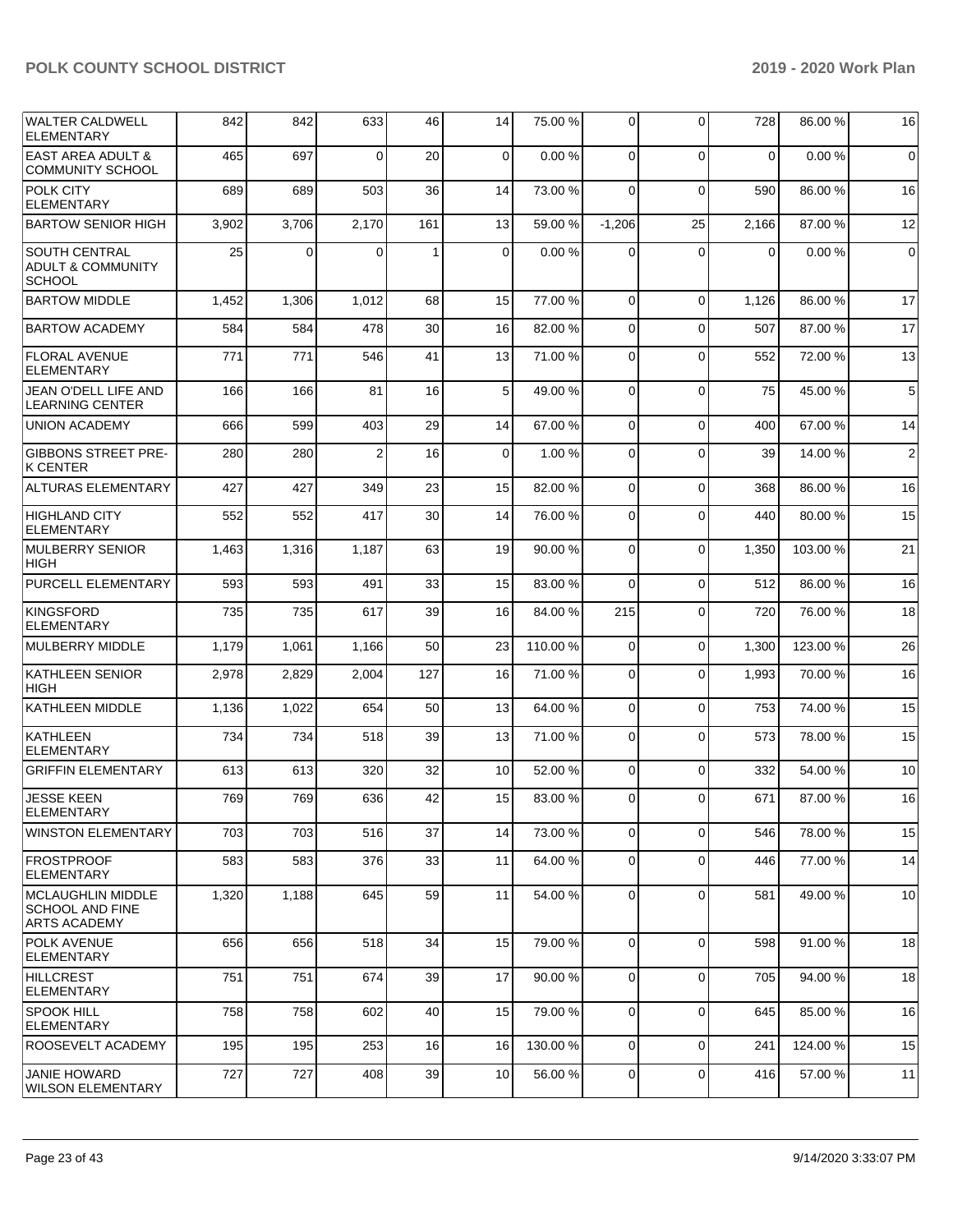| <b>BABSON PARK</b><br><b>ELEMENTARY</b>              | 473   | 473   | 470   | 26  | 18           | 99.00 % | $\Omega$    | $\Omega$    | 485   | 103.00%  | 19              |
|------------------------------------------------------|-------|-------|-------|-----|--------------|---------|-------------|-------------|-------|----------|-----------------|
| <b>EDGAR L PADGETT</b><br><b>ELEMENTARY</b>          | 818   | 818   | 568   | 42  | 14           | 69.00 % | $\mathbf 0$ | $\Omega$    | 559   | 68.00 %  | 13              |
| <b>GAUSE ACADEMY OF</b><br><b>APPLIED TECHNOLOGY</b> | 673   | 605   | 144   | 31  | 5            | 24.00 % | $\Omega$    | $\Omega$    | 167   | 28.00 %  | $5\phantom{.0}$ |
| <b>CRYSTAL LAKE MIDDLE</b>                           | 1,452 | 1,306 | 928   | 62  | 15           | 71.00 % | $\Omega$    | $\mathbf 0$ | 946   | 72.00 %  | 15              |
| <b>OSCAR J POPE</b><br><b>ELEMENTARY</b>             | 679   | 679   | 449   | 41  | 11           | 66.00%  | $\Omega$    | $\Omega$    | 485   | 71.00 %  | 12              |
| <b>MAYNARD E TRAVISS</b><br><b>TECHNICAL COLLEGE</b> | 1,122 | 1,346 | 219   | 57  | 4            | 16.00 % | $\mathbf 0$ | $\Omega$    | 192   | 14.00 %  | $\mathbf{3}$    |
| MCKEEL ACADEMY FOR<br><b>APPLIED TECHNOLOGY</b>      | 1,532 | 1,378 | 1,505 | 61  | 25           | 109.00% | $\Omega$    | $\Omega$    | 1,553 | 113.00 % | 25              |
| <b>SCOTT LAKE</b><br><b>ELEMENTARY</b>               | 921   | 921   | 835   | 48  | 17           | 91.00 % | $\Omega$    | $\mathbf 0$ | 772   | 84.00%   | 16              |
| <b>RIDGE TECHNICAL</b><br><b>COLLEGE</b>             | 1,102 | 1,322 | 75    | 59  | $\mathbf{1}$ | 6.00%   | $\mathbf 0$ | $\Omega$    | 112   | 8.00 %   | $\overline{2}$  |
| <b>EAGLE LAKE</b><br><b>ELEMENTARY</b>               | 756   | 756   | 552   | 40  | 14           | 73.00 % | $\Omega$    | $\Omega$    | 671   | 89.00 %  | 17              |
| <b>GARDEN GROVE</b><br><b>ELEMENTARY</b>             | 656   | 656   | 503   | 34  | 15           | 77.00 % | $\Omega$    | $\mathbf 0$ | 556   | 85.00 %  | 16              |
| <b>LAKE WALES SENIOR</b><br>HIGH                     | 1,823 | 1,731 | 1,553 | 74  | 21           | 90.00 % | $\mathbf 0$ | $\Omega$    | 1,588 | 92.00 %  | 21              |
| <b>JAMES E STEPHENS</b><br><b>ELEMENTARY</b>         | 602   | 602   | 423   | 33  | 13           | 70.00%  | $\Omega$    | $\Omega$    | 375   | 62.00 %  | 11              |
| <b>LAKE GIBSON MIDDLE</b>                            | 1,458 | 1,312 | 1,285 | 66  | 19           | 98.00 % | $\Omega$    | $\mathbf 0$ | 1,280 | 98.00 %  | 19              |
| <b>LAKE GIBSON SENIOR</b><br><b>HIGH</b>             | 2,325 | 2,208 | 1,745 | 98  | 18           | 79.00 % | $\Omega$    | $\Omega$    | 1,872 | 85.00 %  | 19              |
| <b>LAKELAND HIGHLANDS</b><br><b>MIDDLE</b>           | 1,465 | 1,318 | 1,271 | 66  | 19           | 96.00 % | $\mathbf 0$ | $\Omega$    | 1,243 | 94.00 %  | 19              |
| <b>DUNDEE ELEMENTARY</b><br><b>ACADEMY</b>           | 669   | 669   | 624   | 36  | 17           | 93.00 % | $\Omega$    | $\Omega$    | 662   | 99.00 %  | 18              |
| <b>HAINES CITY SENIOR</b><br><b>HIGH</b>             | 2,846 | 2,703 | 2,493 | 123 | 20           | 92.00 % | $\Omega$    | $\mathbf 0$ | 2,600 | 96.00 %  | 21              |
| <b>FROSTPROOF MIDDLE</b><br><b>SENIOR HIGH</b>       | 1,736 | 1,562 | 1,133 | 75  | 15           | 73.00 % | $\mathbf 0$ | $\Omega$    | 1,150 | 74.00%   | 15              |
| <b>CLARENCE BOSWELL</b><br>ELEMENTARY                | 693   | 693   | 588   | 38  | 15           | 85.00 % | 0           | $\Omega$    | 562   | 81.00%   | 15              |
| <b>JAMES W SIKES</b><br><b>ELEMENTARY</b>            | 981   | 981   | 841   | 52  | 16           | 86.00 % | $\Omega$    | $\Omega$    | 900   | 92.00 %  | 17              |
| R CLEM CHURCHWELL<br><b>ELEMENTARY</b>               | 750   | 750   | 710   | 40  | 18           | 95.00 % | $\mathbf 0$ | $\mathbf 0$ | 758   | 101.00 % | 19              |
| ROSABELLE W BLAKE<br><b>ACADEMY</b>                  | 843   | 758   | 703   | 47  | 15           | 93.00 % | $\mathbf 0$ | $\mathbf 0$ | 707   | 93.00 %  | 15              |
| <b>WENDELL H WATSON</b><br><b>ELEMENTARY</b>         | 908   | 908   | 806   | 49  | 16           | 89.00 % | 0           | $\mathbf 0$ | 829   | 91.00%   | 17              |
| VALLEYVIEW<br><b>ELEMENTARY</b>                      | 915   | 915   | 747   | 49  | 15           | 82.00 % | $\mathbf 0$ | $\mathbf 0$ | 842   | 92.00 %  | 17              |
| <b>SOCRUM ELEMENTARY</b>                             | 893   | 893   | 496   | 48  | 10           | 56.00 % | $\mathbf 0$ | $\mathbf 0$ | 743   | 83.00 %  | 15              |
| <b>BEN HILL GRIFFIN</b><br><b>ELEMENTARY</b>         | 546   | 546   | 434   | 28  | 16           | 79.00 % | 0           | $\mathbf 0$ | 438   | 80.00%   | 16              |
| <b>GEORGE JENKINS</b><br><b>SENIOR HIGH</b>          | 2,855 | 2,712 | 2,232 | 120 | 19           | 82.00 % | 0           | $\mathbf 0$ | 2,280 | 84.00 %  | 19              |
| <b>LOUGHMAN OAKS</b><br><b>ELEMENTARY</b>            | 1,196 | 1,196 | 883   | 63  | 14           | 74.00 % | $\mathbf 0$ | $\mathbf 0$ | 1,100 | 92.00 %  | 17              |
| <b>BILL DUNCAN</b><br><b>OPPORTUNITY CENTER</b>      | 285   | 285   | 45    | 20  | 2            | 16.00 % | 0           | 0           | 67    | 24.00 %  | $\mathbf{3}$    |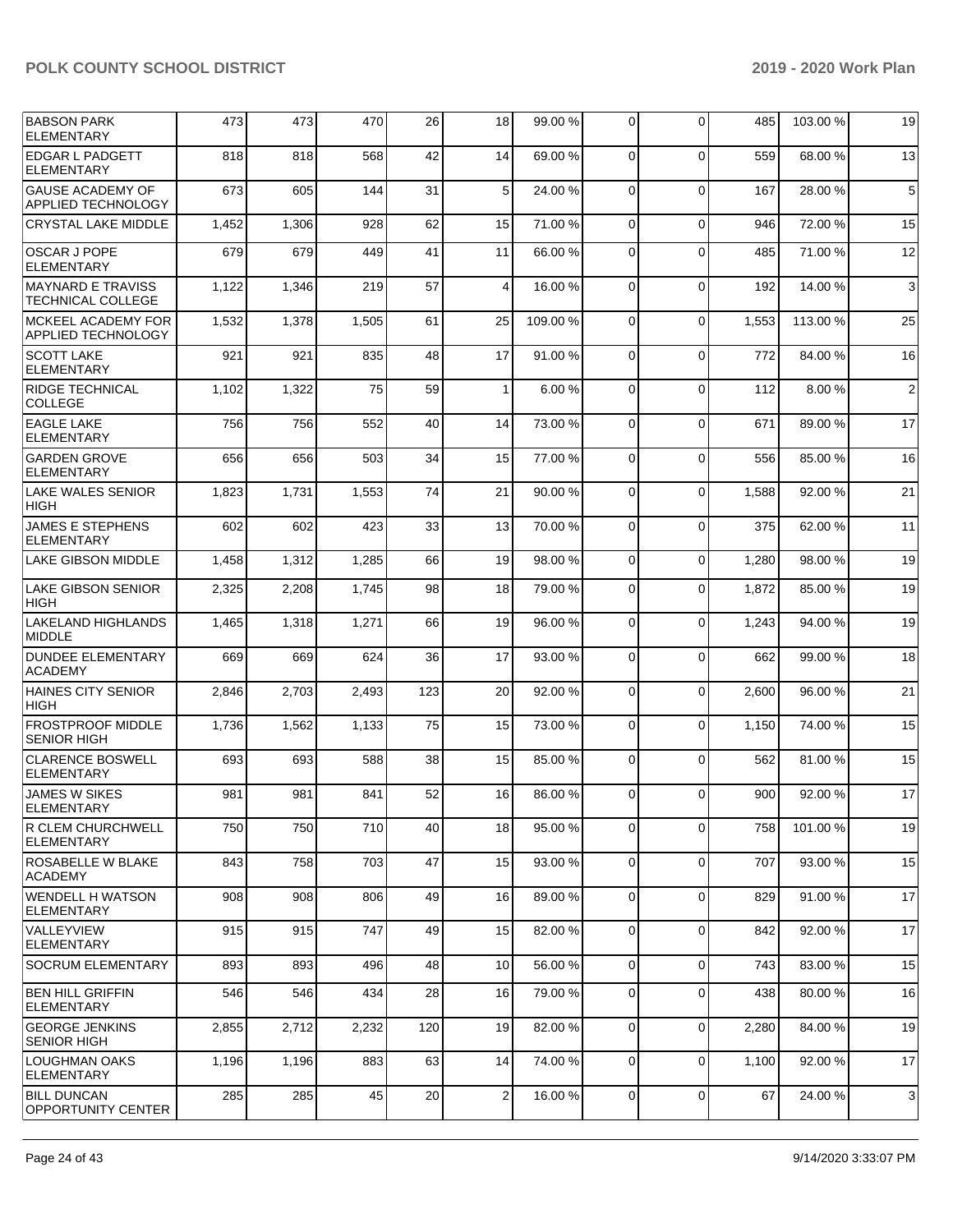| LAKE REGION SENIOR<br><b>HIGH</b>                 | 2,619       | 2,488    | 1,462          | 109         | 13              | 59.00 %  | $\Omega$       | $\Omega$     | 1,565       | 63.00 %  | 14             |
|---------------------------------------------------|-------------|----------|----------------|-------------|-----------------|----------|----------------|--------------|-------------|----------|----------------|
| <b>DISCOVERY ACADEMY</b>                          | 1,208       | 1,087    | 964            | 53          | 18              | 89.00%   | $\Omega$       | $\Omega$     | 973         | 90.00 %  | 18             |
| <b>SLEEPY HILL MIDDLE</b>                         | 1,284       | 1,155    | 1,038          | 55          | 19              | 90.00 %  | $\Omega$       | $\Omega$     | 1,000       | 87.00 %  | 18             |
| <b>DUNDEE RIDGE MIDDLE</b>                        | 1,331       | 1,197    | 720            | 58          | 12              | 60.00%   | $\Omega$       | $\Omega$     | 845         | 71.00 %  | 15             |
| <b>BERKLEY ELEMENTARY</b>                         | 804         | 804      | 695            | 42          | 17              | 86.00 %  | $\Omega$       | $\mathbf{0}$ | 789         | 98.00 %  | 19             |
| <b>PINEWOOD</b><br><b>ELEMENTARY</b>              | 786         | 786      | 639            | 42          | 15              | 81.00%   | $\Omega$       | $\Omega$     | 668         | 85.00 %  | 16             |
| <b>SANDHILL</b><br><b>ELEMENTARY</b>              | 1,096       | 1,096    | 959            | 58          | 17              | 88.00 %  | $\mathbf 0$    | $\Omega$     | 1,000       | 91.00 %  | 17             |
| <b>RIDGEVIEW GLOBAL</b><br><b>STUDIES ACADEMY</b> | 909         | 818      | 863            | 48          | 18              | 106.00%  | $\Omega$       | $\mathbf 0$  | 865         | 106.00%  | 18             |
| <b>DWIGHT C SMITH</b><br><b>CENTER</b>            | 325         | $\Omega$ | $\Omega$       | 23          | $\Omega$        | 0.00%    | $\Omega$       | $\Omega$     | $\mathbf 0$ | 0.00%    | $\overline{0}$ |
| <b>DR N E ROBERTS</b><br><b>ELEMENTARY</b>        | 948         | 948      | 768            | 51          | 15              | 81.00%   | $\mathbf 0$    | 0            | 772         | 81.00%   | 15             |
| R BRUCE WAGNER<br><b>ELEMENTARY</b>               | 984         | 984      | 805            | 53          | 15              | 82.00 %  | $\Omega$       | $\Omega$     | 818         | 83.00 %  | 15             |
| <b>KAREN M SIEGEL</b><br><b>CENTER</b>            | 239         | 239      | 156            | 23          | $\overline{7}$  | 65.00 %  | $\Omega$       | $\Omega$     | 163         | 68.00%   | $\overline{7}$ |
| CHAIN OF LAKES<br><b>ELEMENTARY</b>               | 1,128       | 1,128    | 1,139          | 61          | 19              | 101.00%  | $\mathbf 0$    | $\Omega$     | 1,100       | 98.00 %  | 18             |
| <b>RIDGE COMMUNITY</b><br><b>HIGH SCHOOL</b>      | 2,967       | 2,818    | 2,880          | 126         | 23              | 102.00%  | $\Omega$       | $\Omega$     | 3,074       | 109.00%  | 24             |
| <b>HIGHLANDS GROVE</b><br><b>ELEMENTARY</b>       | 850         | 850      | 812            | 46          | 18              | 95.00 %  | $\Omega$       | $\Omega$     | 772         | 91.00 %  | 17             |
| <b>SLEEPY HILL</b><br><b>ELEMENTARY</b>           | 904         | 904      | 692            | 49          | 14              | 77.00 %  | $\mathbf 0$    | $\Omega$     | 743         | 82.00 %  | 15             |
| LAUREL ELEMENTARY                                 | 1,077       | 1,077    | 843            | 56          | 15              | 78.00 %  | $\Omega$       | 0            | 911         | 85.00 %  | 16             |
| <b>LAKE MARION CREEK</b><br><b>SCHOOL</b>         | 1,309       | 1,178    | 646            | 57          | 11              | 55.00 %  | $\Omega$       | $\Omega$     | 990         | 84.00 %  | 17             |
| <b>TENOROC SENIOR</b>                             | 1,935       | 1,838    | 1,075          | 80          | 13              | 58.00 %  | $\Omega$       | 0            | 1,086       | 59.00 %  | 14             |
| <b>PALMETTO</b><br><b>ELEMENTARY SCHOOL</b>       | 872         | 872      | 617            | 47          | 13              | 71.00%   | $\Omega$       | $\Omega$     | 619         | 71.00 %  | 13             |
| HORIZONS<br><b>ELEMENTARY SCHOOL</b>              | 1,450       | 1,450    | 1,371          | 76          | 18              | 95.00 %  | $-200$         | $\Omega$     | 1,300       | 104.00 % | 17             |
| <b>SPESSARD HOLLAND</b><br>ELEMENTARY             | 900         | 900      | 710            | 49          | 14 <sup>1</sup> | 79.00 %  | $\Omega$       | $\Omega$     | 733         | 81.00 %  | 15             |
| Davenport School of the<br>Arts (New)             | 1,603       | 1,442    | 1,148          | 76          | 15              | 80.00%   | $\overline{0}$ | 0            | 1,213       | 84.00%   | 16             |
| Highland City Baseball<br>Park                    | $\mathbf 0$ | 0        | $\overline{0}$ | $\mathbf 0$ | $\mathbf 0$     | 0.00%    | $\overline{0}$ | 0            | $\mathbf 0$ | 0.00%    | $\overline{0}$ |
| <b>CITRUS RIDGE: A</b><br><b>CIVICS ACADEMY</b>   | 1,997       | 1,797    | 1,890          | 98          | 19              | 105.00 % | $\Omega$       | $\mathbf 0$  | 2,000       | 111.00%  | 20             |
|                                                   | 131,135     | 125,855  | 95,109         | 6,330       | 15              | 75.57 %  | $-1,291$       | 25           | 100,331     | 80.55 %  | 16             |

The COFTE Projected Total (100,331) for 2023 - 2024 must match the Official Forecasted COFTE Total (100,331 ) for 2023 - 2024 before this section can be completed. In the event that the COFTE Projected Total does not match the Official forecasted COFTE, then the Balanced Projected COFTE Table should be used to balance COFTE.

| Projected COFTE for 2023 - 2024 |        |
|---------------------------------|--------|
| Elementary (PK-3)               | 33.006 |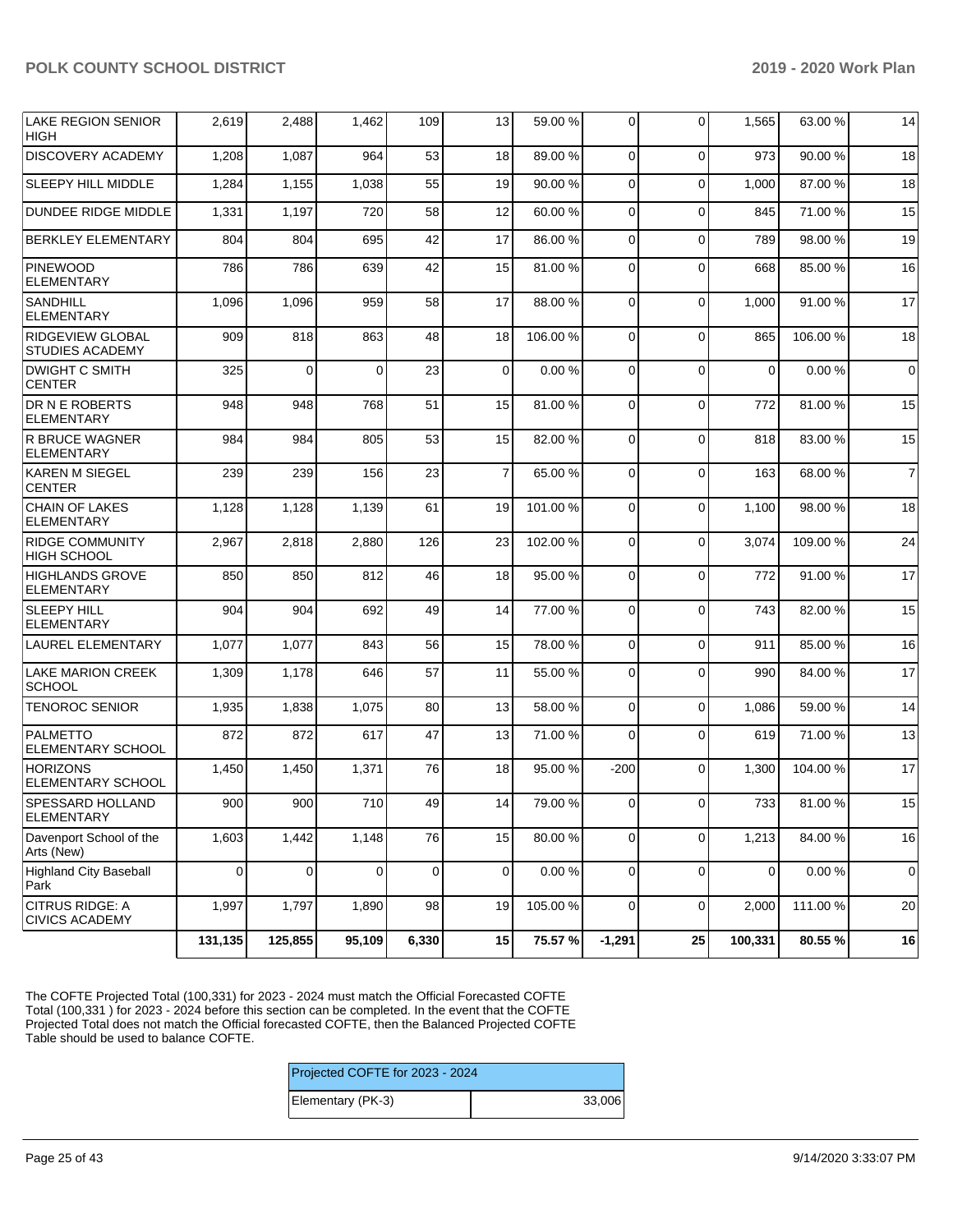|              | 100,331 |
|--------------|---------|
| High (9-12)  | 30,265  |
| Middle (4-8) | 37,060  |

| <b>Grade Level Type</b> | <b>Balanced Projected</b><br>COFTE for 2023 - 2024 |
|-------------------------|----------------------------------------------------|
| Elementary (PK-3)       |                                                    |
| Middle (4-8)            |                                                    |
| High (9-12)             |                                                    |
|                         | 100,331                                            |

# **Relocatable Replacement**

Number of relocatable classrooms clearly identified and scheduled for replacement in the school board adopted financially feasible 5-year district work program.

| Location                                      | 2019 - 2020 | 2020 - 2021    | 2021 - 2022 | 2022 - 2023    | 2023 - 2024 | Year 5 Total     |
|-----------------------------------------------|-------------|----------------|-------------|----------------|-------------|------------------|
| SOUTHWEST MIDDLE                              |             | 2              | 3           | $\Omega$       | $\Omega$    | $6 \mid$         |
| <b>COMBEE ELEMENTARY</b>                      |             | $\Omega$       |             |                |             | $\overline{5}$   |
| <b>CRYSTAL LAKE ELEMENTARY</b>                |             | 1              |             | $\overline{2}$ | 0           | $\overline{5}$   |
| <b>DIXIELAND ELEMENTARY</b>                   | $\Omega$    | $\Omega$       |             |                | 0           | $\sqrt{2}$       |
| NORTH LAKELAND ELEMENTARY                     | $\Omega$    | $\Omega$       |             | 1              | 0           | $\overline{2}$   |
| DANIEL JENKINS ACADEMY OF TECHNOLOGY          | $\Omega$    | $\Omega$       |             | $\Omega$       | 0           | $\mathbf{1}$     |
| ALTA VISTA ELEMENTARY                         |             | 3              |             | 1              | $\Omega$    | $6 \,$           |
| <b>EASTSIDE ELEMENTARY</b>                    | $\Omega$    | $\Omega$       | 3           | $\Omega$       | 0           | $\mathbf{3}$     |
| DONALD E WOODS CENTER                         | $\Omega$    | $\Omega$       | 0           | 3              | 0           | $\mathbf{3}$     |
| <b>WESTWOOD MIDDLE</b>                        | $\Omega$    | 1              | 0           |                | 0           | $\sqrt{2}$       |
| <b>FRED G GARNER ELEMENTARY</b>               | $\Omega$    | $\Omega$       |             | $\Omega$       | 0           | 1                |
| INWOOD ELEMENTARY                             | $\Omega$    | $\Omega$       |             |                | 0           | $\sqrt{2}$       |
| JOHN SNIVELY ELEMENTARY                       | $\Omega$    | $\Omega$       |             | 4              | 0           | $5\phantom{.0}$  |
| <b>WAHNETA ELEMENTARY</b>                     | $\Omega$    |                |             |                | 0           | $\,6$            |
| <b>LEWIS ELEMENTARY</b>                       | $\Omega$    |                |             | $\Omega$       | $\Omega$    | $\overline{2}$   |
| <b>GAUSE RIVERSIDE ACADEMY</b>                |             | $\Omega$       | $\Omega$    | $\Omega$       | $\Omega$    | 1                |
| ANNA WOODBURY ELEMENTARY                      | $\Omega$    | $\Omega$       | $\Omega$    | 1              | $\Omega$    | 1                |
| LENA VISTA ELEMENTARY                         | $\Omega$    | $\overline{2}$ | 3           |                | $\Omega$    | $6 \overline{6}$ |
| AUBURNDALE CENTRAL ELEMENTARY                 | $\Omega$    | $\Omega$       | $\Omega$    | 3              | $\Omega$    | $\mathbf{3}$     |
| WALTER CALDWELL ELEMENTARY                    | $\Omega$    | $\Omega$       | 0           |                | $\Omega$    | 1                |
| <b>EAST AREA ADULT &amp; COMMUNITY SCHOOL</b> | $\mathbf 0$ | $\overline{2}$ | 5           | $\mathbf 0$    | $\Omega$    | $\overline{7}$   |
| <b>POLK CITY ELEMENTARY</b>                   | $\Omega$    | 1              | 0           | $\Omega$       | $\Omega$    | $\mathbf{1}$     |
| BARTOW SENIOR HIGH                            | $\Omega$    | 1              | 0           | $\mathbf 0$    | $\Omega$    | $\mathbf{1}$     |
| <b>BARTOW MIDDLE</b>                          |             | $\Omega$       |             | $\Omega$       | 0           | $\overline{7}$   |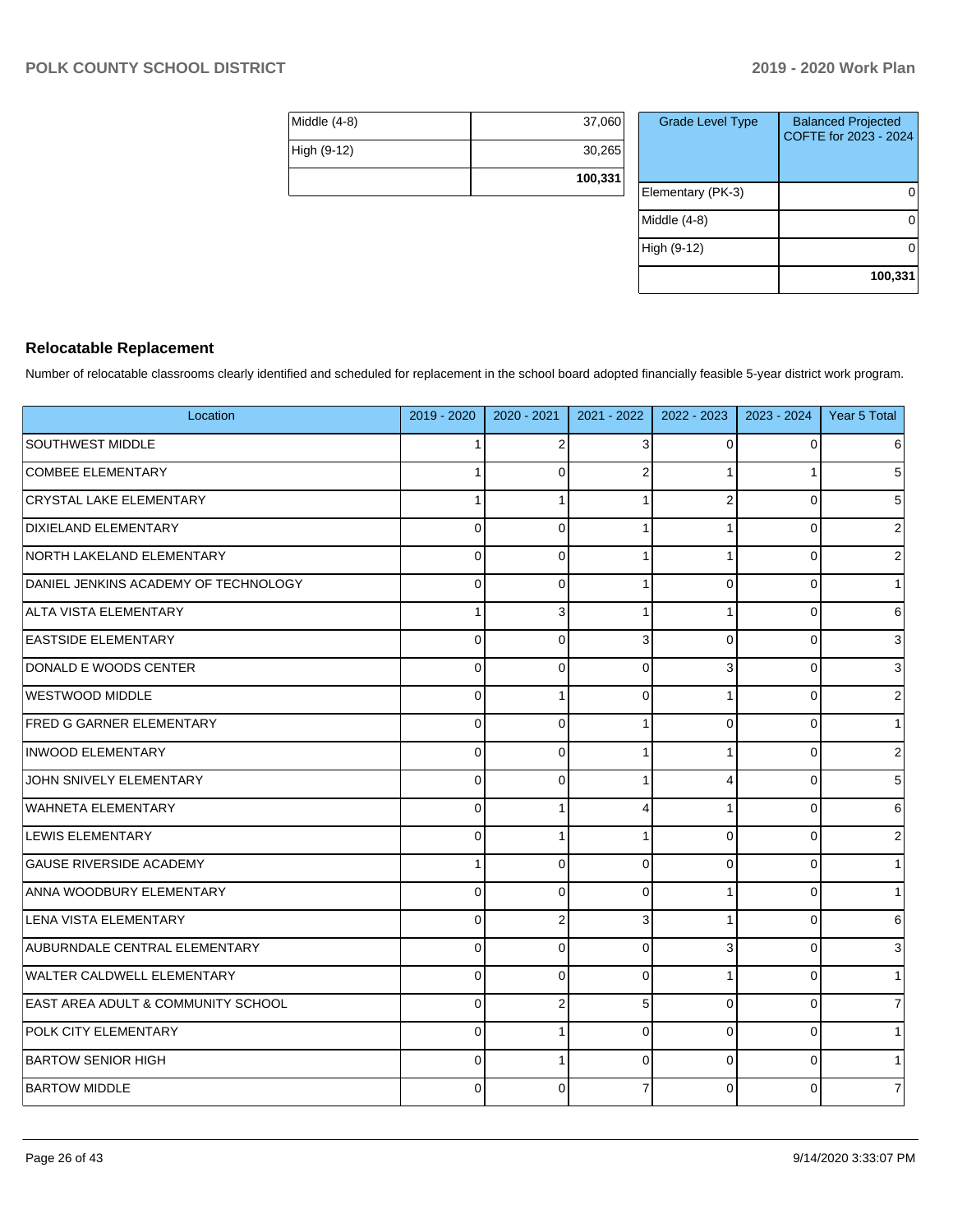| <b>FLORAL AVENUE ELEMENTARY</b>       | $\mathbf 1$    | $\overline{0}$ | 1              | 1              | 0        | 3                       |
|---------------------------------------|----------------|----------------|----------------|----------------|----------|-------------------------|
| UNION ACADEMY                         | $\mathbf{1}$   | 0              | 0              | 0              | $\Omega$ | 1                       |
| <b>GIBBONS STREET PRE-K CENTER</b>    | 0              | $\mathbf 0$    |                | $\mathbf 0$    | $\Omega$ | $\mathbf{1}$            |
| ALTURAS ELEMENTARY                    | 0              | $\mathbf 0$    | -1             | 1              | $\Omega$ | $\overline{\mathbf{c}}$ |
| <b>PURCELL ELEMENTARY</b>             | 0              | $\overline{2}$ | $\Omega$       | $\mathbf 0$    | $\Omega$ | $\boldsymbol{2}$        |
| KINGSFORD ELEMENTARY                  | $\mathbf{1}$   | $\mathbf 0$    | 3              | 1              |          | 6                       |
| MULBERRY MIDDLE                       | 0              | 0              | 4              | $\mathbf 0$    | $\Omega$ | $\overline{4}$          |
| <b>GRIFFIN ELEMENTARY</b>             | 0              | 1              | $\overline{2}$ | $\mathbf 0$    | $\Omega$ | 3                       |
| <b>JESSE KEEN ELEMENTARY</b>          | 0              | $\mathbf 0$    |                | $\mathbf 0$    | $\Omega$ | 1                       |
| <b>WINSTON ELEMENTARY</b>             | 0              | 0              | 3              | $\mathbf 0$    | $\Omega$ | 3                       |
| HILLCREST ELEMENTARY                  | 0              | 0              | $\overline{2}$ | $\mathbf 0$    | $\Omega$ | $\overline{2}$          |
| <b>SPOOK HILL ELEMENTARY</b>          | 0              | 0              | 1              | 0              | $\Omega$ | 1                       |
| <b>BABSON PARK ELEMENTARY</b>         | 0              | 0              | $\Omega$       | 5              | $\Omega$ | $5\phantom{.0}$         |
| GAUSE ACADEMY OF APPLIED TECHNOLOGY   | 0              | 0              | 1              | 0              | $\Omega$ | 1                       |
| CRYSTAL LAKE MIDDLE                   | 2              | 0              | $\Omega$       | $\mathbf 0$    | $\Omega$ | $\boldsymbol{2}$        |
| MAYNARD E TRAVISS TECHNICAL COLLEGE   | 0              | 1              | $\Omega$       | $\mathbf 0$    | $\Omega$ | 1                       |
| MCKEEL ACADEMY FOR APPLIED TECHNOLOGY | 0              | $\mathbf 0$    | $\overline{2}$ | $\mathbf 0$    | $\Omega$ | $\boldsymbol{2}$        |
| <b>EAGLE LAKE ELEMENTARY</b>          | 0              | $\mathbf 0$    | $\overline{2}$ | $\mathbf 0$    | $\Omega$ | $\overline{\mathbf{c}}$ |
| LAKE WALES SENIOR HIGH                | 0              | $\overline{2}$ | $\Omega$       | $\mathbf 0$    | $\Omega$ | $\overline{2}$          |
| JAMES E STEPHENS ELEMENTARY           | 0              | $\mathbf 0$    | 1              | 0              | $\Omega$ | $\mathbf{1}$            |
| <b>LAKE GIBSON MIDDLE</b>             | 0              | 1              | 3              | 1              | $\Omega$ | $5\phantom{.0}$         |
| LAKE GIBSON SENIOR HIGH               | 0              | $\mathbf 0$    | $\overline{2}$ | $\mathbf 0$    | $\Omega$ | $\overline{2}$          |
| LAKELAND HIGHLANDS MIDDLE             | 0              | 2              | $\overline{2}$ | $\overline{2}$ | $\Omega$ | 6                       |
| <b>FROSTPROOF MIDDLE SENIOR HIGH</b>  | 0              | 1              | $\Omega$       | 0              | $\Omega$ | 1                       |
| <b>CLARENCE BOSWELL ELEMENTARY</b>    | 0              | 1              | $\Omega$       | $\Omega$       | 0        | 1                       |
| JAMES W SIKES ELEMENTARY              | $\overline{0}$ | 1              | $\mathbf 1$    | 2              | 0        | 4                       |
| R CLEM CHURCHWELL ELEMENTARY          | 0              | $\overline{0}$ |                | 0              | $\Omega$ | $\mathbf{1}$            |
| ROSABELLE W BLAKE ACADEMY             | 0              | $\overline{0}$ | $\Omega$       | 1              | $\Omega$ | 1                       |
| SOCRUM ELEMENTARY                     | $\mathbf{1}$   | 0              | $\Omega$       | 0              | $\Omega$ | 1                       |
| <b>GEORGE JENKINS SENIOR HIGH</b>     | 0              | 2              | 3              | 4              | $\Omega$ | 9                       |
| LOUGHMAN OAKS ELEMENTARY              | 0              | 2              | $\Omega$       | 0              | $\Omega$ | $\overline{2}$          |
| <b>SLEEPY HILL MIDDLE</b>             | 0              | 1              | -1             | $\mathbf 0$    | $\Omega$ | $\overline{2}$          |
| <b>DUNDEE RIDGE MIDDLE</b>            | 0              | 0              | $\Omega$       | 1              | $\Omega$ | 1                       |
| PINEWOOD ELEMENTARY                   | 0              | $\overline{0}$ | -1             | $\mathbf 0$    | $\Omega$ | 1                       |
| DR N E ROBERTS ELEMENTARY             | 0              | $\overline{0}$ | $\overline{2}$ | 1              | $\Omega$ | 3                       |
| KAREN M SIEGEL CENTER                 | 0              | $\overline{2}$ | 0              | $\mathbf{1}$   | 0        | 3                       |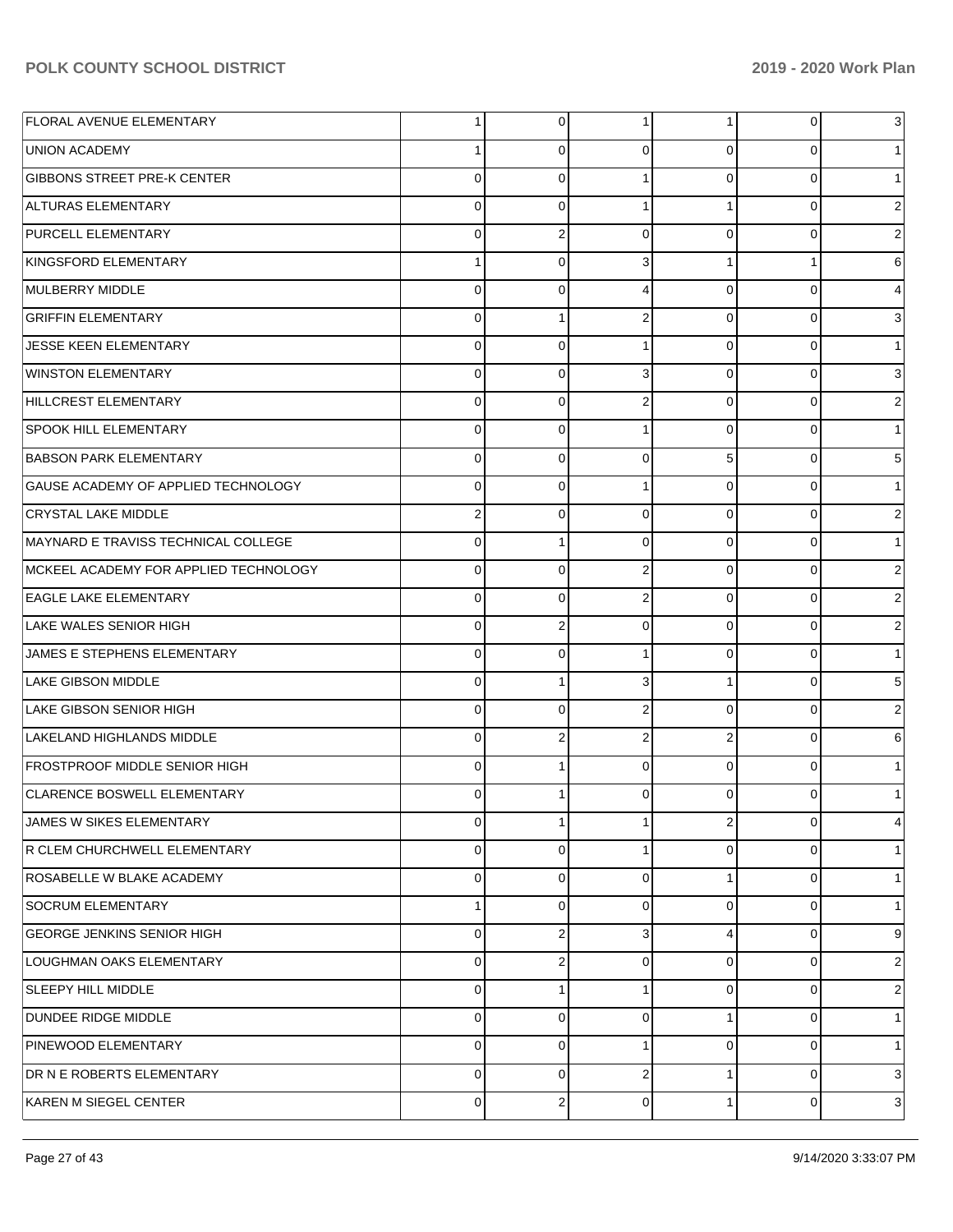| <b>CHAIN OF LAKES ELEMENTARY</b>       |    |    |    |     |
|----------------------------------------|----|----|----|-----|
| <b>SLEEPY HILL ELEMENTARY</b>          |    |    |    |     |
| HORIZONS ELEMENTARY SCHOOL             |    |    |    |     |
| <b>Total Relocatable Replacements:</b> | 36 | 80 | 43 | 172 |

# **Charter Schools Tracking**

Information regarding the use of charter schools.

| Location-Type                      | # Relocatable<br>units or<br>permanent<br>classrooms | Owner             | <b>Year Started or</b><br>Scheduled | <b>Student</b><br><b>Stations</b> | <b>Students</b><br>Enrolled | Years in<br>Contract | <b>Total Charter</b><br><b>Students</b><br>projected for<br>2023 - 2024 |
|------------------------------------|------------------------------------------------------|-------------------|-------------------------------------|-----------------------------------|-----------------------------|----------------------|-------------------------------------------------------------------------|
| <b>Bok Academy</b>                 |                                                      | 27 PRIVATE        | 2008                                | 750                               | 600                         | 15                   | 600                                                                     |
| PSC Chain of Lakes Collegiate      |                                                      | 9 PRIVATE         | 2006                                | 225                               | 314                         | 11                   | 300                                                                     |
| Lakeland Montessori Middle         | 3                                                    | <b>LEASE RENT</b> | 2010                                | 66                                | 60                          | 15                   | 66                                                                      |
| New Beginnings High School         |                                                      | 29 LEASE RENT     | 2011                                | 600                               | 1,100                       | 15                   | 1,800                                                                   |
| Victory Ridge Academy              |                                                      | 19 PRIVATE        | 2006                                | 342                               | 260                         | 10                   | 335                                                                     |
| Polk Pre-Collegiate Academy        | $\vert$                                              | <b>LEASE RENT</b> | 2011                                | 130                               | 122                         | 15                   | 130                                                                     |
| Magnolia Montessori Academy        | 5 <sup>1</sup>                                       | <b>LEASE RENT</b> | 2013                                | 100                               | 100                         | 15                   | 130                                                                     |
| Polk State Lakeland Gateway HS     | 6 <sup>1</sup>                                       | <b>PRIVATE</b>    | 2013                                | 100                               | 225                         | 5                    | 300                                                                     |
| <b>Cypress Junction Montessori</b> | $\overline{7}$                                       | <b>LEASE RENT</b> | 2016                                | 200                               | 200                         | 5                    | 200                                                                     |
| Discovery High School              |                                                      | 16 PRIVATE        | 2016                                | 950                               | 950                         | 15                   | 1,000                                                                   |
| Hartridge Academy                  |                                                      | 17 PRIVATE        | 2001                                | 44                                | 44                          | 15                   | 44                                                                      |
| Ridgeview Global Middle            |                                                      | 24 PRIVATE        | 2015                                | 220                               | 267                         | 15                   | 425                                                                     |
| Achievement Academy                |                                                      | 14 PRIVATE        | 1997                                | 157                               | 157                         | 15                   | 157                                                                     |
| <b>Berkley Accelerated</b>         |                                                      | 32 PRIVATE        | 2004                                | 525                               | 475                         | 15                   | 500                                                                     |
| <b>Berkley Elementary</b>          |                                                      | 37 SCHOOL BOARD   | 2003                                | 696                               | 696                         | 15                   | 696                                                                     |
| Compass Middle                     |                                                      | 9 SCHOOL BOARD    | 2002                                | 185                               | 185                         | 15                   | 200                                                                     |
| <b>Babson Park Elem</b>            |                                                      | 29 SCHOOL BOARD   | 2004                                | 474                               | 474                         | 15                   | 474                                                                     |
| Discovery Academy                  |                                                      | 52 SCHOOL BOARD   | 2001                                | 1,135                             | 975                         | 9                    | 975                                                                     |
| Hartridge Academy                  | 20 <sup>1</sup>                                      | <b>LEASE RENT</b> | 2001                                | 256                               | 216                         | 15                   | 256                                                                     |
| <b>Hillcrest Elem</b>              |                                                      | 36 SCHOOL BOARD   | 2004                                | 695                               | 686                         | 15                   | 751                                                                     |
| Janie Howard Wilson                |                                                      | 44 SCHOOL BOARD   | 2004                                | 335                               | 425                         | 10                   | 500                                                                     |
| Lake Wales Senior/IB               |                                                      | 79 SCHOOL BOARD   | 2004                                | 1,873                             | 1,574                       | 10                   | 1,600                                                                   |
| McKeel Academy of Technology       |                                                      | 53 SCHOOL BOARD   | 1998                                | 1,493                             | 1,532                       | 15                   | 1,532                                                                   |
| McKeel Academy Central             |                                                      | 29 PRIVATE        | 2003                                | 570                               | 588                         | 15                   | 588                                                                     |
| PSC Collegiate High School         | 6                                                    | PRIVATE           | 2004                                | 150                               | 332                         | $\overline{7}$       | 350                                                                     |
| Polk Avenue Elementary             |                                                      | 35 SCHOOL BOARD   | 2004                                | 550                               | 550                         | 10                   | 550                                                                     |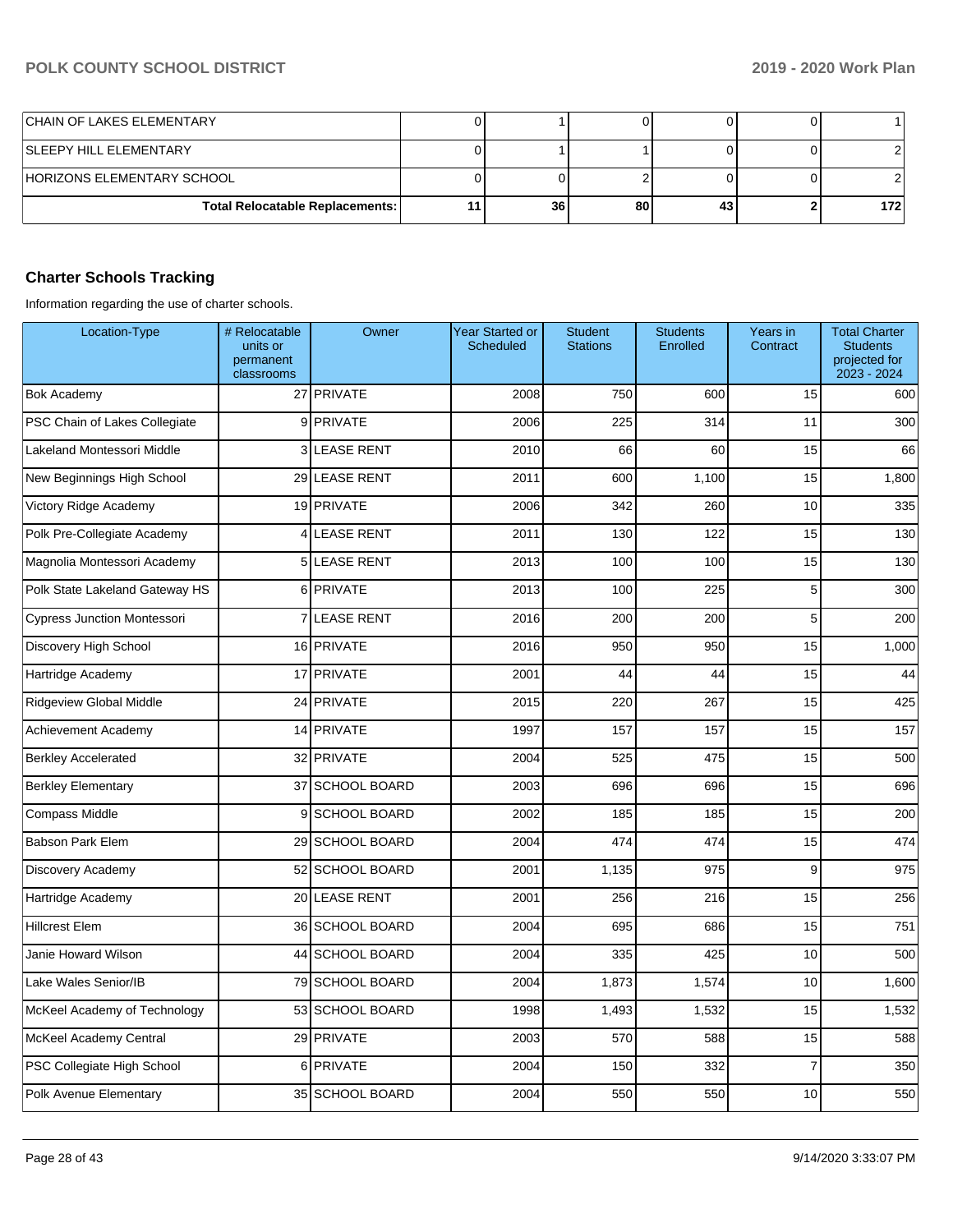| Ridgeview Global                            |     | 42 SCHOOL BOARD      | 2001 | .125   | ,257   | 15 | 1,257  |
|---------------------------------------------|-----|----------------------|------|--------|--------|----|--------|
| South McKeel                                |     | 61 ILEASE RENT       | 2006 | .164   | 1,192  | 15 | 1,192  |
| Lakeland Montessori<br><b>Schoolhouse</b>   |     | 12 PRIVATE           | 2004 | 200    | 200    | 15 | 500    |
| Language & Literacy Academy for<br>Learning |     | <b>15 LEASE RENT</b> | 2018 | 239    | 239    |    | 355    |
| <b>Bok Academy North</b>                    |     | 10 PRIVATE           | 2018 | 220    | 200    |    | 600    |
|                                             | 781 |                      |      | 15,769 | 16,195 |    | 18,363 |

### **Special Purpose Classrooms Tracking**

The number of classrooms that will be used for certain special purposes in the current year, by facility and type of classroom, that the district will, 1), not use for educational purposes, and 2), the co-teaching classrooms that are not open plan classrooms and will be used for educational purposes.

| School                                                  | <b>School Type</b> | # of Elementary<br>K-3 Classrooms | # of Middle 4-8<br><b>Classrooms</b> | # of High 9-12<br><b>Classrooms</b> | # of ESE<br><b>Classrooms</b> | # of Combo<br><b>Classrooms</b> | <b>Total</b><br><b>Classrooms</b> |
|---------------------------------------------------------|--------------------|-----------------------------------|--------------------------------------|-------------------------------------|-------------------------------|---------------------------------|-----------------------------------|
| <b>SOUTHWEST MIDDLE</b>                                 | Educational        | $\Omega$                          | 4                                    | $\Omega$                            | 0                             | 0                               | 4                                 |
| <b>CARLTON PALMORE</b><br><b>ELEMENTARY</b>             | Educational        | 0                                 | O                                    | $\Omega$                            |                               | O                               | $\mathbf{1}$                      |
| WEST AREA ADULT SCHOOL                                  | Educational        | 0                                 | 0                                    | 1                                   | $\Omega$                      | 0                               | $\mathbf{1}$                      |
| <b>INWOOD ELEMENTARY</b>                                | Educational        |                                   | 0                                    | $\Omega$                            | $\Omega$                      | $\Omega$                        | $\mathbf{1}$                      |
| LAKE ALFRED POLYTECH<br><b>ACADEMY</b>                  | Educational        | 0                                 | 5                                    | $\Omega$                            | 0                             | 0                               | 5                                 |
| <b>WAHNETA ELEMENTARY</b>                               | Educational        |                                   | 1                                    | $\Omega$                            | $\Omega$                      | $\Omega$                        | $\overline{2}$                    |
| JEWETT SCHOOL OF THE ARTS                               | Educational        |                                   | $\Omega$                             | $\Omega$                            | 0                             | $\Omega$                        | $\overline{1}$                    |
| JERE L STAMBAUGH MIDDLE                                 | Educational        | 0                                 | $\overline{2}$                       | $\Omega$                            | $\Omega$                      | $\Omega$                        | $\overline{2}$                    |
| <b>LENA VISTA ELEMENTARY</b>                            | Educational        |                                   |                                      | $\Omega$                            | $\Omega$                      | $\Omega$                        | $\overline{2}$                    |
| <b>WALTER CALDWELL</b><br><b>ELEMENTARY</b>             | Educational        | 2                                 | 0                                    | $\Omega$                            | 0                             | 0                               | $\overline{2}$                    |
| <b>EAST AREA ADULT &amp;</b><br><b>COMMUNITY SCHOOL</b> | Educational        | $\Omega$                          | $\Omega$                             | $\boldsymbol{\Delta}$               | $\Omega$                      | $\Omega$                        | 4                                 |
| <b>POLK CITY ELEMENTARY</b>                             | Educational        | $\Omega$                          | 3                                    | $\Omega$                            | 0                             | $\Omega$                        | 3                                 |
| <b>BARTOW SENIOR HIGH</b>                               | Educational        | 0                                 | 0                                    | 5                                   | $\Omega$                      | $\Omega$                        | 5                                 |
| <b>EDGAR L PADGETT</b><br><b>ELEMENTARY</b>             | Educational        |                                   | $\overline{2}$                       | $\Omega$                            | $\Omega$                      | $\Omega$                        | 3                                 |
| Davenport School of the Arts (New)                      | Educational        |                                   |                                      | $\Omega$                            | 0                             | 0                               | $\overline{2}$                    |
| <b>SCOTT LAKE ELEMENTARY</b>                            | Educational        | 0                                 | $\Omega$                             |                                     | 0                             | 0                               | $\overline{1}$                    |
| RIDGE TECHNICAL COLLEGE                                 | Educational        | $\Omega$                          | $\Omega$                             | 14                                  |                               | $\Omega$                        | 15                                |
| <b>EAGLE LAKE ELEMENTARY</b>                            | Educational        |                                   | $\Omega$                             | $\Omega$                            | 0                             | $\Omega$                        | $\overline{1}$                    |
| <b>GARDEN GROVE ELEMENTARY</b>                          | Educational        |                                   | $\Omega$                             | $\Omega$                            | 0                             | $\Omega$                        | $\overline{1}$                    |
| <b>JAMES E STEPHENS</b><br><b>ELEMENTARY</b>            | Educational        |                                   | Δ                                    | $\Omega$                            | $\Omega$                      | $\Omega$                        | 8                                 |
| <b>LAKE GIBSON MIDDLE</b>                               | Educational        | 0                                 | 2                                    | $\Omega$                            | 0                             | 0                               | 2                                 |
| LAKE GIBSON SENIOR HIGH                                 | Educational        | 0                                 | 0                                    | 2                                   | 0                             | 0                               | 2                                 |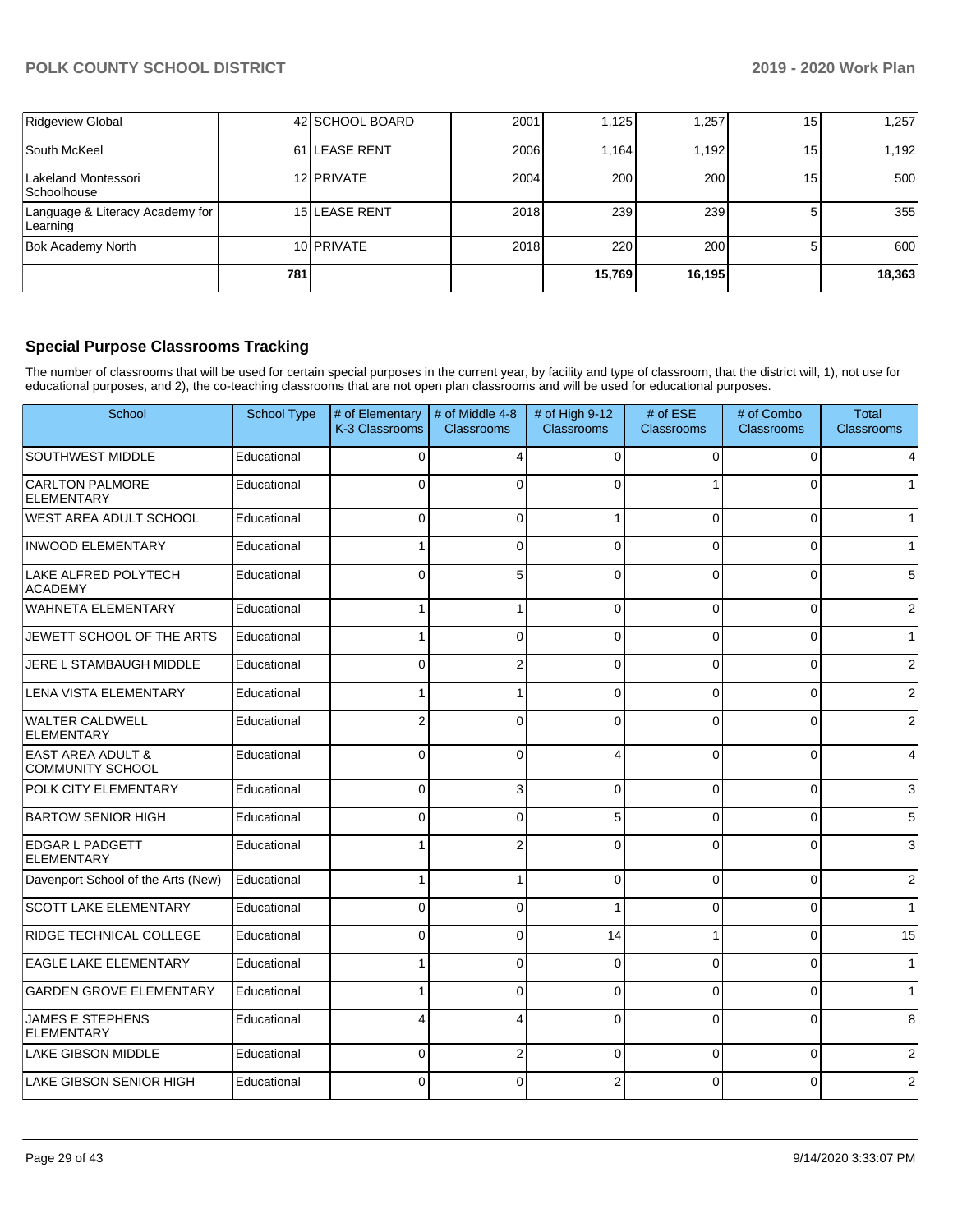| LAKELAND HIGHLANDS MIDDLE                           | Educational | 0              | 1                       | $\Omega$       | $\Omega$     | $\overline{0}$ | 1              |
|-----------------------------------------------------|-------------|----------------|-------------------------|----------------|--------------|----------------|----------------|
| <b>DUNDEE ELEMENTARY</b><br><b>ACADEMY</b>          | Educational |                | $\Omega$                |                | ∩            | 0              | 1 <sup>1</sup> |
| <b>FROSTPROOF MIDDLE SENIOR</b><br>HIGH             | Educational | $\Omega$       | 0                       | $\Omega$       |              | $\Omega$       | 1              |
| R CLEM CHURCHWELL<br><b>ELEMENTARY</b>              | Educational | 3              | $\mathbf 0$             | $\Omega$       | $\Omega$     | 0              | $\mathbf{3}$   |
| DR N E ROBERTS ELEMENTARY                           | Educational |                | $\overline{0}$          | $\Omega$       | $\Omega$     | $\overline{0}$ | 1              |
| R BRUCE WAGNER ELEMENTARY                           | Educational |                | 0                       | $\Omega$       | $\Omega$     | $\overline{0}$ | 1              |
| KAREN M SIEGEL CENTER                               | Educational | 0              | 0                       | 2              | $\Omega$     | $\overline{0}$ | $\overline{c}$ |
| <b>COMBEE ELEMENTARY</b>                            | Educational | 2              | 0                       | $\Omega$       | $\Omega$     | $\mathbf 0$    | $\overline{2}$ |
| <b>CRYSTAL LAKE ELEMENTARY</b>                      | Educational |                | 0                       | $\Omega$       | $\Omega$     | $\overline{0}$ | 1              |
| <b>DIXIELAND ELEMENTARY</b>                         | Educational | 2              | 0                       |                | $\Omega$     | $\overline{0}$ | $\mathbf{3}$   |
| PHILIP O'BRIEN ELEMENTARY                           | Educational | <sup>0</sup>   | $\overline{2}$          | $\Omega$       | $\Omega$     | $\overline{0}$ | $\overline{2}$ |
| MEDULLA ELEMENTARY                                  | Educational |                | 0                       | $\Omega$       | $\Omega$     | $\mathbf 0$    | 1              |
| <b>EASTSIDE ELEMENTARY</b>                          | Educational | 3              | 3                       | $\Omega$       | $\Omega$     | $\overline{0}$ | $6 \,$         |
| DONALD E WOODS CENTER                               | Educational | 0              | 6                       | $\Omega$       | $\Omega$     | $\mathbf 0$    | $6 \mid$       |
| <b>WESTWOOD MIDDLE</b>                              | Educational | 0              |                         | $\Omega$       | $\Omega$     | 1              | $\overline{2}$ |
| <b>GIBBONS STREET PRE-K</b><br><b>CENTER</b>        | Educational |                | 4                       | $\Omega$       | $\Omega$     | $\Omega$       | 8              |
| KINGSFORD ELEMENTARY                                | Educational | 2              | 1                       | $\Omega$       | $\Omega$     | 0              | $\mathbf{3}$   |
| KATHLEEN SENIOR HIGH                                | Educational | $\Omega$       | 0                       |                | $\Omega$     | 0              | $\overline{4}$ |
| KATHLEEN ELEMENTARY                                 | Educational | 2              | 4                       | $\Omega$       | $\Omega$     | 0              | $6 \mid$       |
| <b>GRIFFIN ELEMENTARY</b>                           | Educational | 2              | 1                       | $\Omega$       | $\Omega$     | 0              | $\mathbf{3}$   |
| <b>WINSTON ELEMENTARY</b>                           | Educational | 2              | $\mathbf 0$             | $\Omega$       | $\Omega$     | 0              | $\overline{c}$ |
| FROSTPROOF ELEMENTARY                               | Educational |                | 0                       | $\Omega$       | $\Omega$     | 0              | 1              |
| IMCLAUGHLIN MIDDLE SCHOOL<br>IAND FINE ARTS ACADEMY | Educational | $\Omega$       | 6                       | $\Omega$       | 0            | 0              | $6 \mid$       |
| POLK AVENUE ELEMENTARY                              | Educational |                | 0                       | 0              |              | 0              | $\overline{2}$ |
| HILLCREST ELEMENTARY                                | Educational | 1              | $\overline{\mathbf{c}}$ | $\mathbf 0$    | 0            | $\mathbf 0$    | $\mathbf{3}$   |
| <b>SPOOK HILL ELEMENTARY</b>                        | Educational | $\mathbf 0$    | $\overline{2}$          | 0              | $\mathbf 0$  | 0              | $\overline{2}$ |
| <b>ROOSEVELT ACADEMY</b>                            | Educational | 0              | 0                       |                | 1            | 0              | $\sqrt{2}$     |
| <b>JANIE HOWARD WILSON</b><br><b>ELEMENTARY</b>     | Educational | 2              | 1                       | 0              | 0            | $\pmb{0}$      | $\mathbf{3}$   |
| <b>WENDELL H WATSON</b><br><b>ELEMENTARY</b>        | Educational |                | $\mathbf 0$             | 0              | $\Omega$     | $\overline{0}$ | $\mathbf{1}$   |
| <b>SOCRUM ELEMENTARY</b>                            | Educational | $\overline{2}$ | $\overline{2}$          | 0              | 3            | $\overline{0}$ | $\overline{7}$ |
| <b>BEN HILL GRIFFIN ELEMENTARY</b>                  | Educational | $\mathbf{1}$   | 1                       | $\Omega$       | $\mathbf{1}$ | $\overline{0}$ | $\mathbf{3}$   |
| <b>GEORGE JENKINS SENIOR HIGH</b>                   | Educational | 0              | $\mathbf 0$             | $\overline{2}$ | 0            | $\overline{0}$ | $\overline{2}$ |
| <b>LOUGHMAN OAKS ELEMENTARY</b>                     | Educational | 1              | $\mathbf 0$             | 1              | 0            | $\overline{0}$ | $\overline{2}$ |
| <b>BILL DUNCAN OPPORTUNITY</b><br><b>CENTER</b>     | Educational | $\mathbf 0$    | $\mathbf 2$             | $\mathbf 0$    | $\mathbf 0$  | $\overline{0}$ | $\overline{2}$ |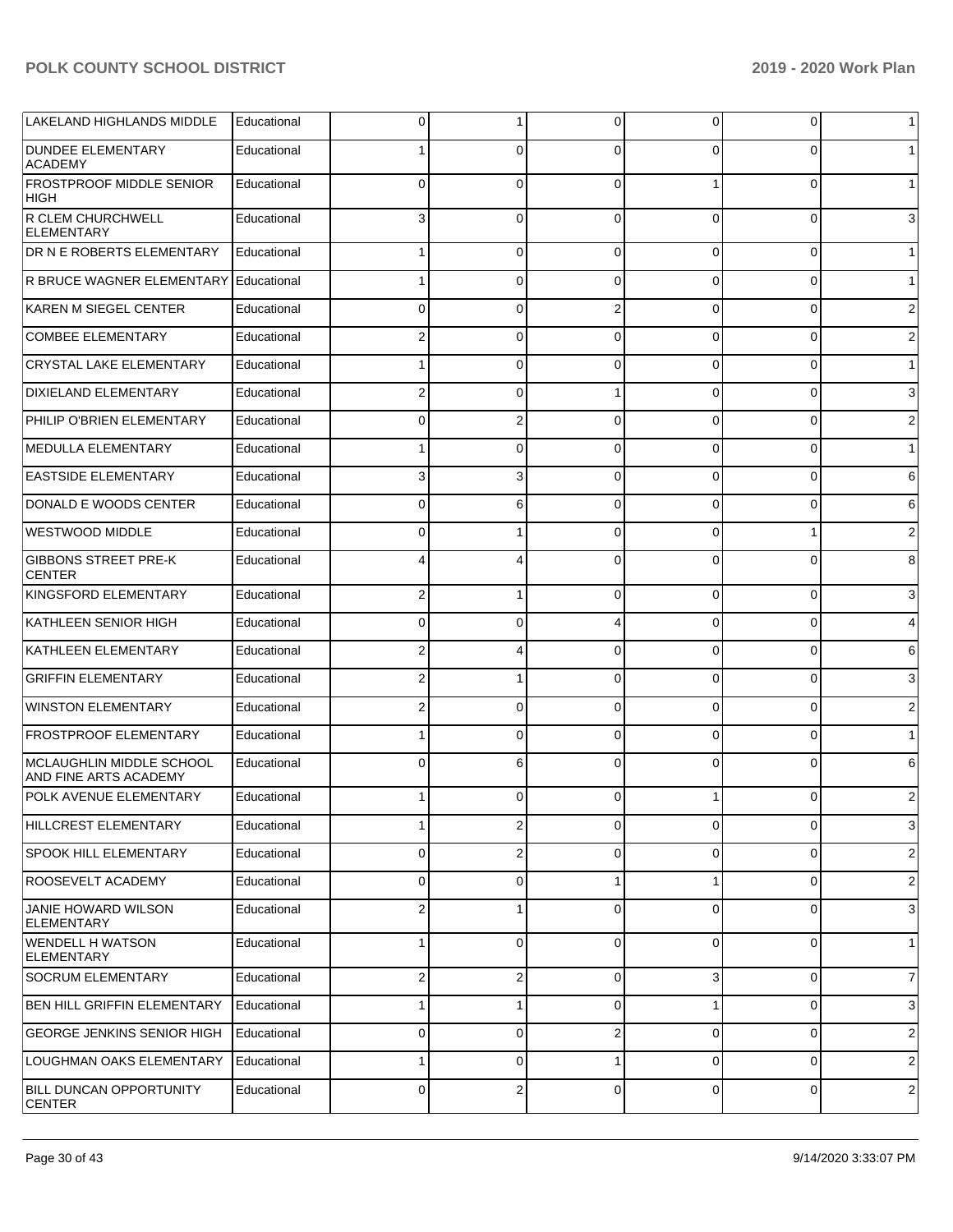| IDUNDEE RIDGE MIDDLE                    | Educational                            |    |    |                 |  |     |
|-----------------------------------------|----------------------------------------|----|----|-----------------|--|-----|
| ISPESSARD HOLLAND<br><b>IELEMENTARY</b> | Educational                            |    |    |                 |  |     |
|                                         | <b>Total Educational Classrooms: I</b> | G. | 67 | 38 <sup>1</sup> |  | 166 |

| School                                            | <b>School Type</b>                   | # of Elementary<br>K-3 Classrooms | # of Middle 4-8<br><b>Classrooms</b> | # of High 9-12<br><b>Classrooms</b> | # of ESE<br><b>Classrooms</b> | # of Combo<br><b>Classrooms</b> | Total<br><b>Classrooms</b> |
|---------------------------------------------------|--------------------------------------|-----------------------------------|--------------------------------------|-------------------------------------|-------------------------------|---------------------------------|----------------------------|
| SOUTHWEST MIDDLE                                  | Co-Teaching                          | 0                                 | 1                                    | $\Omega$                            | $\Omega$                      | $\Omega$                        | 1 <sup>1</sup>             |
| <b>WAHNETA ELEMENTARY</b>                         | Co-Teaching                          |                                   | 2                                    | $\Omega$                            | <sup>0</sup>                  | 0                               | $\overline{4}$             |
| <b>AUBURNDALE CENTRAL</b><br><b>ELEMENTARY</b>    | Co-Teaching                          |                                   | $\Omega$                             | $\Omega$                            | $\Omega$                      | $\Omega$                        | 1                          |
| POLK CITY ELEMENTARY                              | Co-Teaching                          |                                   | $\Omega$                             | $\Omega$                            | $\Omega$                      | $\Omega$                        | $\mathbf{1}$               |
| <b>BARTOW SENIOR HIGH</b>                         | Co-Teaching                          | $\Omega$                          | 0                                    | 6                                   | 0                             | $\Omega$                        | $6 \overline{6}$           |
| <b>SCOTT LAKE ELEMENTARY</b>                      | Co-Teaching                          |                                   |                                      | $\Omega$                            | 0                             | $\Omega$                        | $\overline{2}$             |
| <b>RIDGE TECHNICAL COLLEGE</b>                    | Co-Teaching                          | 0                                 | 0                                    |                                     | $\Omega$                      | $\Omega$                        | 1                          |
| <b>LAKE GIBSON SENIOR HIGH</b>                    | Co-Teaching                          | 0                                 | $\Omega$                             |                                     | $\Omega$                      | 0                               | 1                          |
| <b>R BRUCE WAGNER ELEMENTARY</b>                  | Co-Teaching                          | 0                                 |                                      | $\Omega$                            | 0                             | $\Omega$                        | 1                          |
| CHAIN OF LAKES ELEMENTARY                         | Co-Teaching                          | 0                                 | 0                                    | $\Omega$                            |                               | $\Omega$                        | 1                          |
| <b>RIDGE COMMUNITY HIGH</b><br>SCHOOL             | Co-Teaching                          | $\Omega$                          | $\Omega$                             |                                     | $\Omega$                      | 0                               | $\overline{4}$             |
| SHELLEY S BOONE MIDDLE                            | Co-Teaching                          | 0                                 | 3                                    | $\Omega$                            | $\Omega$                      | $\Omega$                        | $\mathbf{3}$               |
| <b>ALTA VISTA ELEMENTARY</b>                      | Co-Teaching                          |                                   |                                      | $\Omega$                            | 0                             | $\Omega$                        | $\overline{2}$             |
| <b>MULBERRY SENIOR HIGH</b>                       | Co-Teaching                          | $\Omega$                          | 0                                    | 14                                  | $\Omega$                      | $\Omega$                        | 14                         |
| KINGSFORD ELEMENTARY                              | Co-Teaching                          |                                   |                                      | $\Omega$                            | $\Omega$                      | 0                               | $\mathbf{3}$               |
| MCLAUGHLIN MIDDLE SCHOOL<br>AND FINE ARTS ACADEMY | Co-Teaching                          | $\Omega$                          | $\overline{2}$                       | $\Omega$                            | $\Omega$                      | $\Omega$                        | $\overline{2}$             |
| <b>GEORGE JENKINS SENIOR HIGH</b>                 | Co-Teaching                          | $\Omega$                          | $\Omega$                             | 12                                  | $\Omega$                      | $\Omega$                        | 12                         |
| <b>SLEEPY HILL MIDDLE</b>                         | Co-Teaching                          | $\Omega$                          | $\overline{2}$                       | $\Omega$                            |                               | $\Omega$                        | $\mathbf{3}$               |
| PINEWOOD ELEMENTARY                               | Co-Teaching                          | 0                                 | 0                                    | $\Omega$                            | 0                             | 1                               | 1                          |
|                                                   | <b>Total Co-Teaching Classrooms:</b> | 8                                 | 14                                   | 38                                  |                               |                                 | 63                         |

### **Infrastructure Tracking**

**Necessary offsite infrastructure requirements resulting from expansions or new schools. This section should include infrastructure information related to capacity project schedules and other project schedules (Section 4).** 

Davenport Elementary Modernization - Waste water system to be removed and replaced with city sewer. Vacation of portion of roadway to use property to construct new classroom building.

Davenport AAA High School - New turn lane required

**Proposed location of planned facilities, whether those locations are consistent with the comprehensive plans of all affected local governments, and recommendations for infrastructure and other improvements to land adjacent to existing facilities. Provisions of 1013.33(12), (13) and (14) and 1013.36 must be addressed for new facilities planned within the 1st three years of the plan (Section 5).**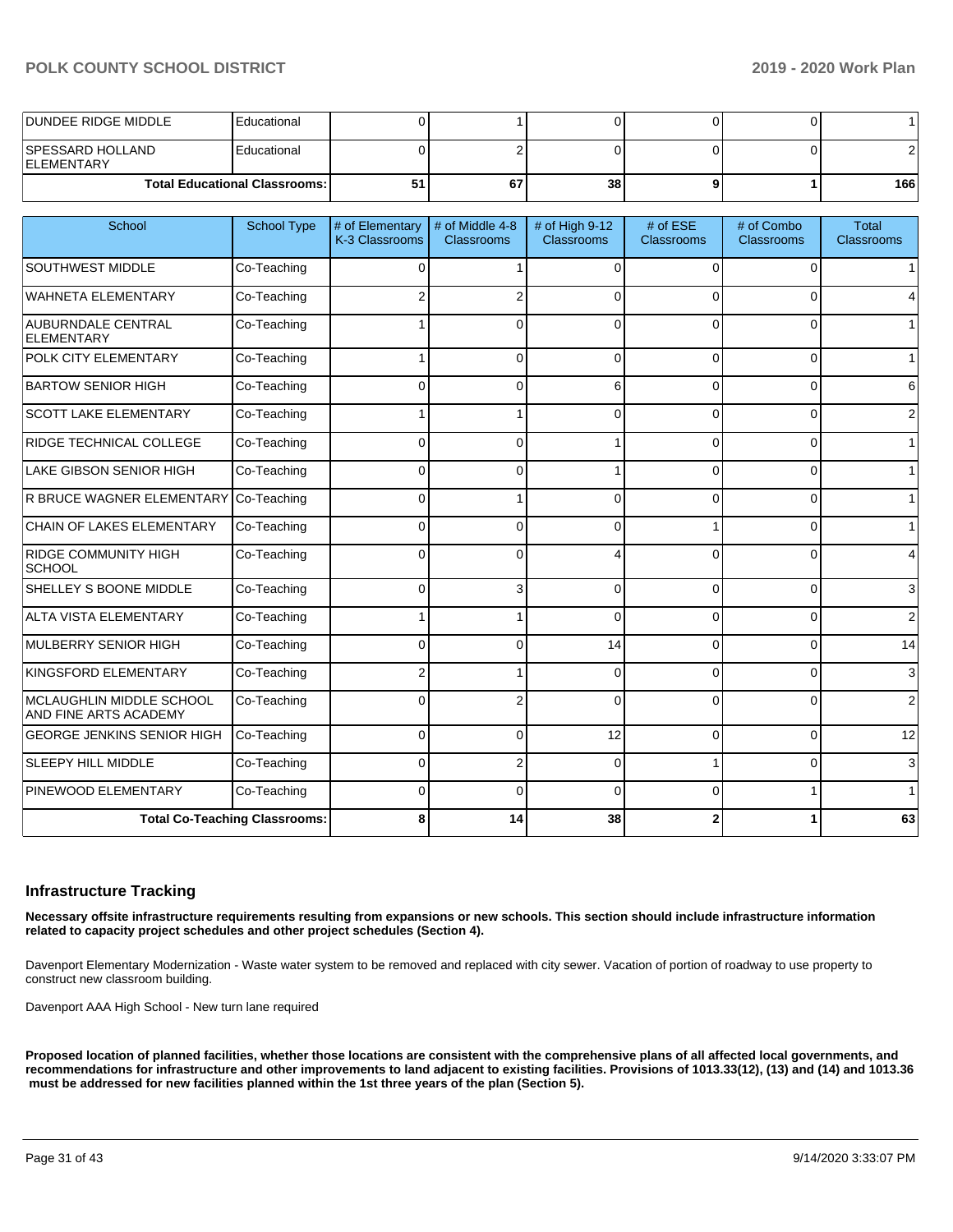Bartow Senior modernization - demo and rebuild on existing site Davenport AAA High School - To be constructed on land banked next to Davenport School of the Arts. Mulberry Senior modernization - demo and rebuild on existing site Davenport Elementary modernization - demo and rebuild on existing site New Elementary school in northern Davenport area Rebuild of Kingsford Elementary on Bailey Road in South Lakeland Elbert Elementary Classroom Addition on existing campus **Consistent with Comp Plan?** Yes

### **Net New Classrooms**

The number of classrooms, by grade level and type of construction, that were added during the last fiscal year.

| List the net new classrooms added in the 2018 - 2019 fiscal year.                                                                                       |                              |                            |                                                                        | List the net new classrooms to be added in the 2019 - 2020 fiscal<br>year. |                              |                                   |                              |                        |
|---------------------------------------------------------------------------------------------------------------------------------------------------------|------------------------------|----------------------------|------------------------------------------------------------------------|----------------------------------------------------------------------------|------------------------------|-----------------------------------|------------------------------|------------------------|
| "Classrooms" is defined as capacity carrying classrooms that are added to increase<br>capacity to enable the district to meet the Class Size Amendment. |                              |                            | Totals for fiscal year 2019 - 2020 should match totals in Section 15A. |                                                                            |                              |                                   |                              |                        |
| Location                                                                                                                                                | $2018 - 2019$ #<br>Permanent | $2018 - 2019$ #<br>Modular | $2018 - 2019$ #<br>Relocatable                                         | $2018 - 2019$<br>Total                                                     | $2019 - 2020$ #<br>Permanent | $2019 - 2020$ #<br><b>Modular</b> | 2019 - 2020 #<br>Relocatable | $2019 - 2020$<br>Total |
| Elementary (PK-3)                                                                                                                                       |                              |                            |                                                                        |                                                                            | 42                           |                                   |                              | 42                     |
| Middle (4-8)                                                                                                                                            |                              |                            |                                                                        |                                                                            |                              |                                   |                              |                        |
| High (9-12)                                                                                                                                             |                              |                            |                                                                        |                                                                            | 173                          |                                   |                              | 173                    |
|                                                                                                                                                         |                              |                            |                                                                        |                                                                            | 215                          |                                   |                              | 215                    |

### **Relocatable Student Stations**

Number of students that will be educated in relocatable units, by school, in the current year, and the projected number of students for each of the years in the workplan.

| <b>Site</b>                            | $2019 - 2020$ | $2020 - 2021$ | 2021 - 2022 | 2022 - 2023 | $2023 - 2024$ | 5 Year Average |
|----------------------------------------|---------------|---------------|-------------|-------------|---------------|----------------|
| AUBURNDALE CENTRAL ELEMENTARY          | 146           | 106           | 106         | 50          | 50            | 92             |
| WALTER CALDWELL ELEMENTARY             | 276           | 276           | 276         | 276         | 276           | 276            |
| IEAST AREA ADULT & COMMUNITY SCHOOL    | 215           | 215           | 215         | 215         | 215           | 215            |
| <b>POLK CITY ELEMENTARY</b>            | 146           | 146           | 146         | 146         | 146           | 146            |
| BARTOW SENIOR HIGH                     | 1,112         | 1,350         | 1,350       | $\Omega$    | 0             | 762            |
| SOUTH CENTRAL ADULT & COMMUNITY SCHOOL | 25            | 25            | 25          | 25          | 25            | 25             |
| <b>IBARTOW MIDDLE</b>                  | 264           | 124           | 124         | 124         | 124           | 152            |
| <b>IEDGAR L PADGETT ELEMENTARY</b>     |               |               | $\Omega$    | $\Omega$    |               | $\Omega$       |
| GAUSE ACADEMY OF APPLIED TECHNOLOGY    | 123           | 180           | 155         | 155         | 155           | 154            |
| <b>CRYSTAL LAKE MIDDLE</b>             | 198           | 153           | 153         | 153         | 153           | 162            |
| IOSCAR J POPE ELEMENTARY               | 62            | 62            | 44          | 44          | 44            | 51             |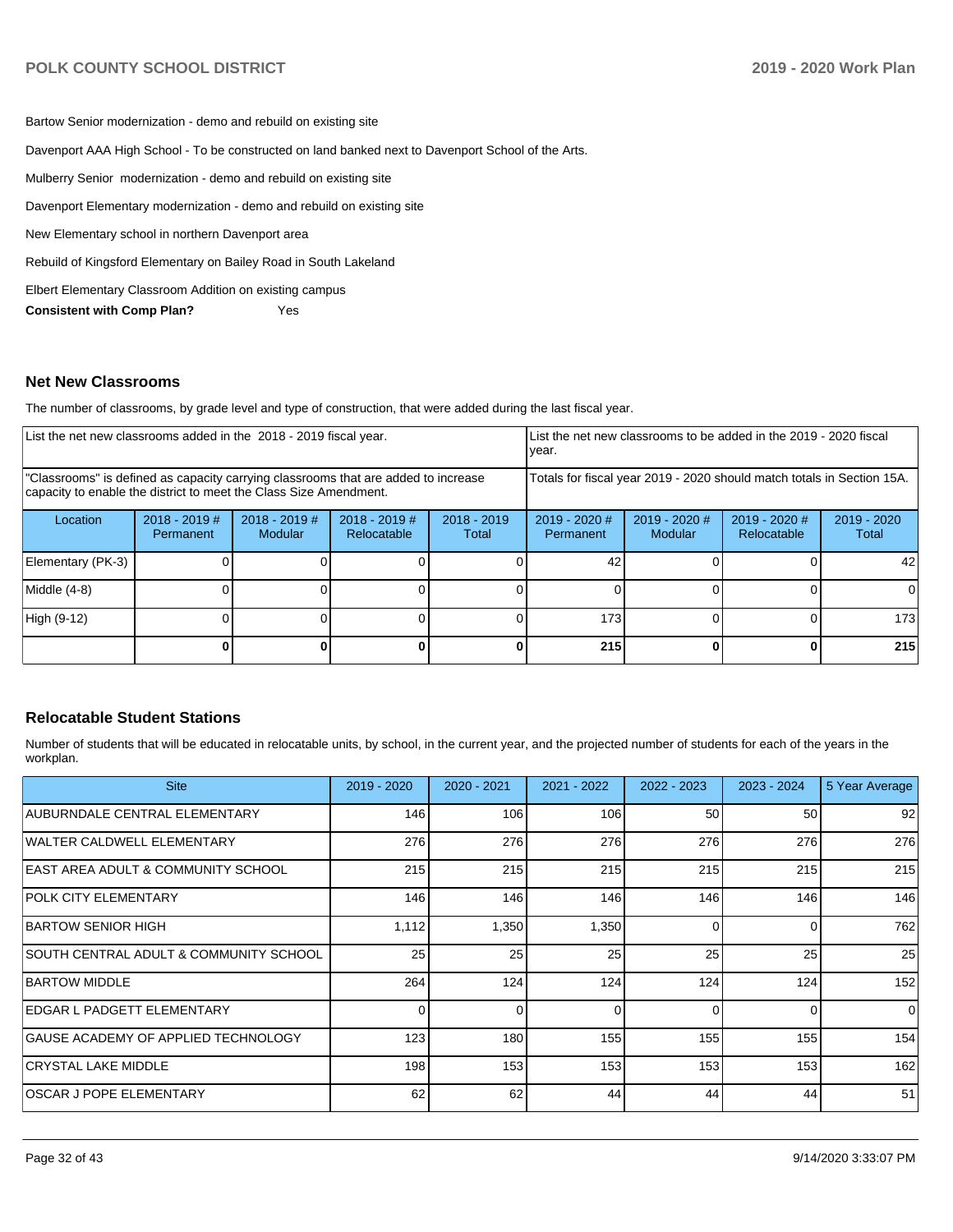| MAYNARD E TRAVISS TECHNICAL COLLEGE     | 201      | 201      | 201         | 201            | 201             | 201            |
|-----------------------------------------|----------|----------|-------------|----------------|-----------------|----------------|
| MCKEEL ACADEMY FOR APPLIED TECHNOLOGY   | 50       | 50       | 50          | 50             | 50              | 50             |
| <b>SCOTT LAKE ELEMENTARY</b>            | 72       | 72       | 72          | 72             | 72              | 72             |
| RIDGE TECHNICAL COLLEGE                 | 537      | 537      | 537         | 537            | 537             | 537            |
| <b>EAGLE LAKE ELEMENTARY</b>            | 90       | 62       | 62          | 84             | 84              | 76             |
| <b>GARDEN GROVE ELEMENTARY</b>          | 36       | 54       | 54          | 54             | 54              | 50             |
| LAKE WALES SENIOR HIGH                  | 115      | 115      | 115         | 115            | 115             | 115            |
| JAMES E STEPHENS ELEMENTARY             | 18       | $\Omega$ | $\Omega$    | $\Omega$       | $\Omega$        | $\overline{4}$ |
| <b>LAKE GIBSON MIDDLE</b>               | 232      | 232      | 232         | 232            | 232             | 232            |
| LAKE GIBSON SENIOR HIGH                 | 350      | 350      | 350         | 350            | 350             | 350            |
| LAKELAND HIGHLANDS MIDDLE               | 240      | 240      | 240         | 240            | 240             | 240            |
| DUNDEE ELEMENTARY ACADEMY               | 54       | 54       | 54          | 54             | 54              | 54             |
| <b>HAINES CITY SENIOR HIGH</b>          | 270      | 520      | 150         | 100            | 50 <sub>1</sub> | 218            |
| <b>FROSTPROOF MIDDLE SENIOR HIGH</b>    | 144      | 100      | 75          | 75             | 75              | 94             |
| <b>CLARENCE BOSWELL ELEMENTARY</b>      | 91       | 73       | 73          | 73             | 73              | 77             |
| JAMES W SIKES ELEMENTARY                | 374      | 374      | 374         | 100            | 100             | 264            |
| <b>R CLEM CHURCHWELL ELEMENTARY</b>     | 40       | 40       | 40          | 40             | 40              | 40             |
| ROSABELLE W BLAKE ACADEMY               | 112      | 112      | 112         | 112            | 112             | 112            |
| <b>RIDGEVIEW GLOBAL STUDIES ACADEMY</b> | $\Omega$ | $\Omega$ | $\Omega$    | $\Omega$       | $\Omega$        | $\overline{0}$ |
| <b>ALTURAS ELEMENTARY</b>               | 181      | 181      | 161         | 141            | 141             | 161            |
| HIGHLAND CITY ELEMENTARY                | $\Omega$ | $\Omega$ | $\Omega$    | $\Omega$       | $\Omega$        | $\overline{0}$ |
| MULBERRY SENIOR HIGH                    | 115      | 115      | 115         | 115            | 115             | 115            |
| <b>PURCELL ELEMENTARY</b>               | 122      | 122      | 122         | 122            | 122             | 122            |
| KINGSFORD ELEMENTARY                    | 293      | 175      | 124         | $\Omega$       | $\overline{0}$  | 118            |
| <b>MULBERRY MIDDLE</b>                  | 22       | 22       | 22          | 22             | 22              | 22             |
| KATHLEEN SENIOR HIGH                    | 25       | 25       | 25          | 25             | 25              | 25             |
| <b>KATHLEEN MIDDLE</b>                  | 0        | 37       | 37          | 0              | $\overline{0}$  | 15             |
| KATHLEEN ELEMENTARY                     | $\Omega$ | $\Omega$ | $\Omega$    | $\Omega$       | $\overline{0}$  | $\overline{0}$ |
| <b>GRIFFIN ELEMENTARY</b>               | 167      | 195      | 173         | 173            | 173             | 176            |
| <b>JESSE KEEN ELEMENTARY</b>            | 144      | 144      | 144         | 144            | 144             | 144            |
| LAKE MARION CREEK SCHOOL                | $\Omega$ | 0        | $\Omega$    | $\Omega$       | $\overline{0}$  | $\overline{0}$ |
| <b>COMBEE ELEMENTARY</b>                | 118      | 82       | 82          | 82             | 82              | 89             |
| DORIS A SANDERS LEARNING CENTER         | 20       | 20       | 20          | 20             | 20              | 20             |
| <b>CRYSTAL LAKE ELEMENTARY</b>          | 139      | 139      | 121         | 85             | 85              | 114            |
| <b>DIXIELAND ELEMENTARY</b>             | 112      | 76       | 58          | 40             | 40              | 65             |
| PHILIP O'BRIEN ELEMENTARY               | 15       | 0        | $\mathbf 0$ | $\overline{0}$ | $\overline{0}$  | $\mathbf{3}$   |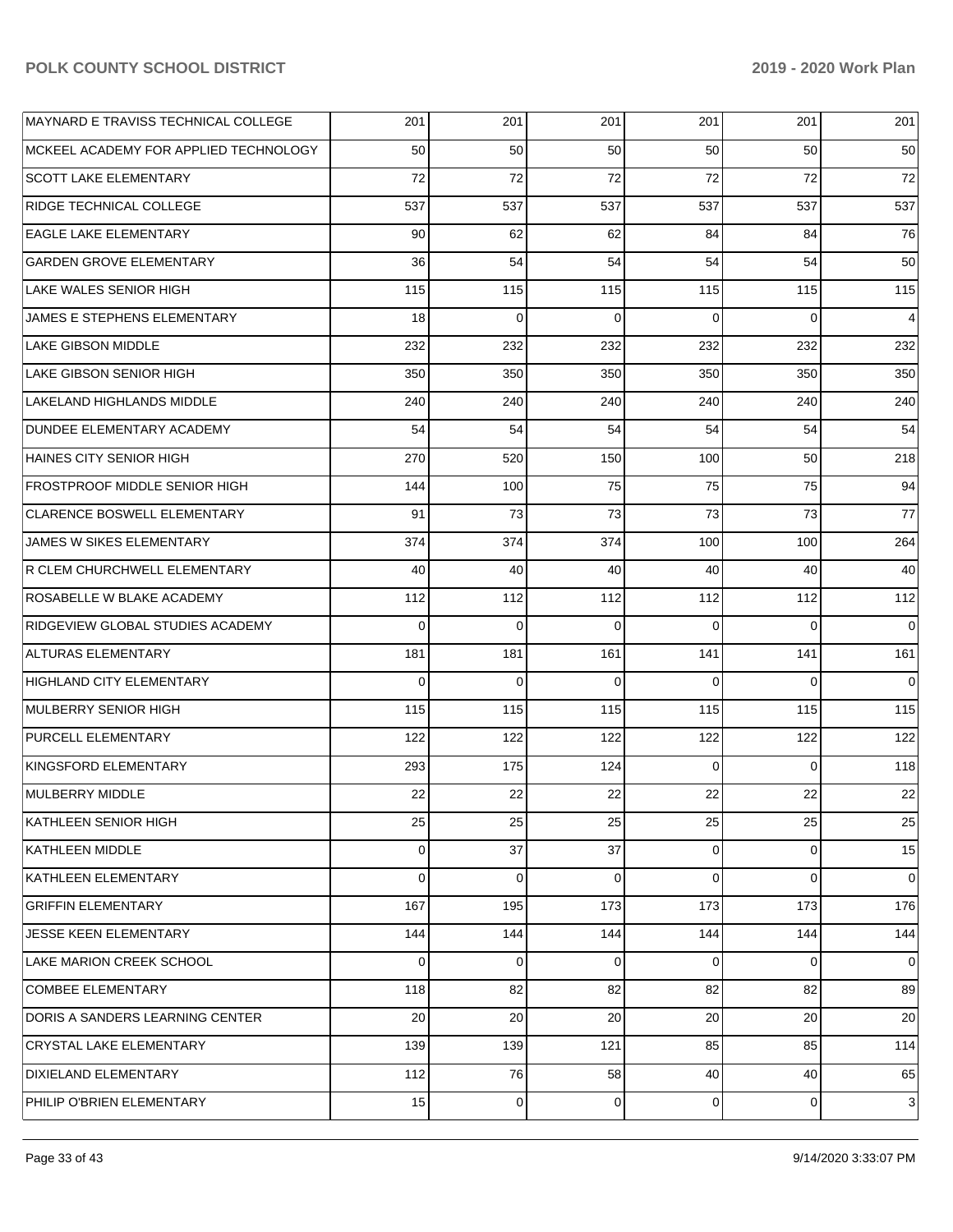| MEDULLA ELEMENTARY                   | 64       | 64             | 64       | 64             | 64          | 64       |
|--------------------------------------|----------|----------------|----------|----------------|-------------|----------|
| NORTH LAKELAND ELEMENTARY            | 254      | 254            | 254      | 254            | 254         | 254      |
| <b>SOUTHWEST ELEMENTARY</b>          | 18       | 18             | 18       | 18             | 18          | 18       |
| LINCOLN ACADEMY                      | 62       | 62             | 62       | 62             | 62          | 62       |
| ROCHELLE SCHOOL OF THE ARTS          | $\Omega$ | $\mathbf 0$    | 0        | $\Omega$       | $\Omega$    | 0        |
| DANIEL JENKINS ACADEMY OF TECHNOLOGY | 154      | 132            | 120      | 120            | 120         | 129      |
| SHELLEY S BOONE MIDDLE               | 147      | 169            | 169      | 169            | 169         | 165      |
| <b>ALTA VISTA ELEMENTARY</b>         | 198      | 138            | 118      | 100            | 80          | 127      |
| <b>EASTSIDE ELEMENTARY</b>           | 285      | 18             | 18       | 18             | 18          | 71       |
| <b>BETHUNE ACADEMY</b>               | $\Omega$ | $\mathbf 0$    | 0        | $\Omega$       | $\mathbf 0$ | 0        |
| DAVENPORT COMMUNITY CAMPUS           | $\Omega$ | 0              | 0        | $\Omega$       | $\mathbf 0$ | $\Omega$ |
| DONALD E WOODS CENTER                | 28       | 0              | 0        | $\Omega$       | $\mathbf 0$ | 6        |
| WINTER HAVEN SENIOR HIGH             | $\Omega$ | $\mathbf 0$    | 0        | 0              | $\mathbf 0$ | 0        |
| <b>DENISON MIDDLE</b>                | 44       | $\mathbf 0$    | 0        | $\Omega$       | $\mathbf 0$ | 9        |
| <b>BRIGHAM ACADEMY</b>               | 0        | $\mathbf 0$    | $\Omega$ | $\Omega$       | $\Omega$    | $\Omega$ |
| <b>WESTWOOD MIDDLE</b>               | 317      | 317            | 317      | 317            | 317         | 317      |
| <b>ELBERT ELEMENTARY</b>             | 240      | 240            | 240      | $\Omega$       | $\Omega$    | 144      |
| <b>FRED G GARNER ELEMENTARY</b>      | 112      | 84             | 84       | 84             | 84          | 90       |
| <b>BARTOW ACADEMY</b>                | 28       | 22             | 22       | 22             | 22          | 23       |
| FLORAL AVENUE ELEMENTARY             | 175      | 175            | 175      | 175            | 175         | 175      |
| JEAN O'DELL LIFE AND LEARNING CENTER | 30       | $\mathbf 0$    | $\Omega$ | $\Omega$       | $\Omega$    | 6        |
| <b>UNION ACADEMY</b>                 | 110      | 110            | 110      | 110            | 110         | 110      |
| <b>GIBBONS STREET PRE-K CENTER</b>   | 90       | 90             | 70       | 70             | 70          | 78       |
| LAKE ALFRED BEST AT FRUITLAND PARK   | $\Omega$ | $\mathbf 0$    | $\Omega$ | $\Omega$       | $\mathbf 0$ | 0        |
| <b>WAHNETA ELEMENTARY</b>            | 246      | 228            | 162      | 144            | $\mathbf 0$ | 156      |
| JEWETT MIDDLE ACADEMY                | 0        | $\mathbf 0$    | 0        | $\overline{0}$ | $\mathbf 0$ | 0        |
| JEWETT SCHOOL OF THE ARTS            | 172      | 150            | 150      | 150            | 150         | 154      |
| LEWIS ELEMENTARY                     | 134      | 134            | 134      | 134            | 134         | 134      |
| <b>GAUSE RIVERSIDE ACADEMY</b>       | 0        | $\overline{0}$ | 0        | $\overline{0}$ | $\mathbf 0$ | 0        |
| FORT MEADE MIDDLE SENIOR HIGH        | 169      | 169            | 169      | 169            | 169         | 169      |
| ANNA WOODBURY ELEMENTARY             | 18       | 18             | 18       | $\overline{0}$ | $\mathbf 0$ | 11       |
| AUBURNDALE SENIOR HIGH               | 0        | $\mathbf 0$    | 0        | $\overline{0}$ | $\mathbf 0$ | 0        |
| JERE L STAMBAUGH MIDDLE              | 20       | $\mathbf 0$    | 0        | $\Omega$       | 0           | 4        |
| LENA VISTA ELEMENTARY                | 351      | 351            | 351      | 351            | $\mathbf 0$ | 281      |
| <b>WINSTON ELEMENTARY</b>            | 110      | 110            | 110      | 110            | 110         | 110      |
| FROSTPROOF ELEMENTARY                | 36       | 18             | 0        | $\overline{0}$ | 0           | 11       |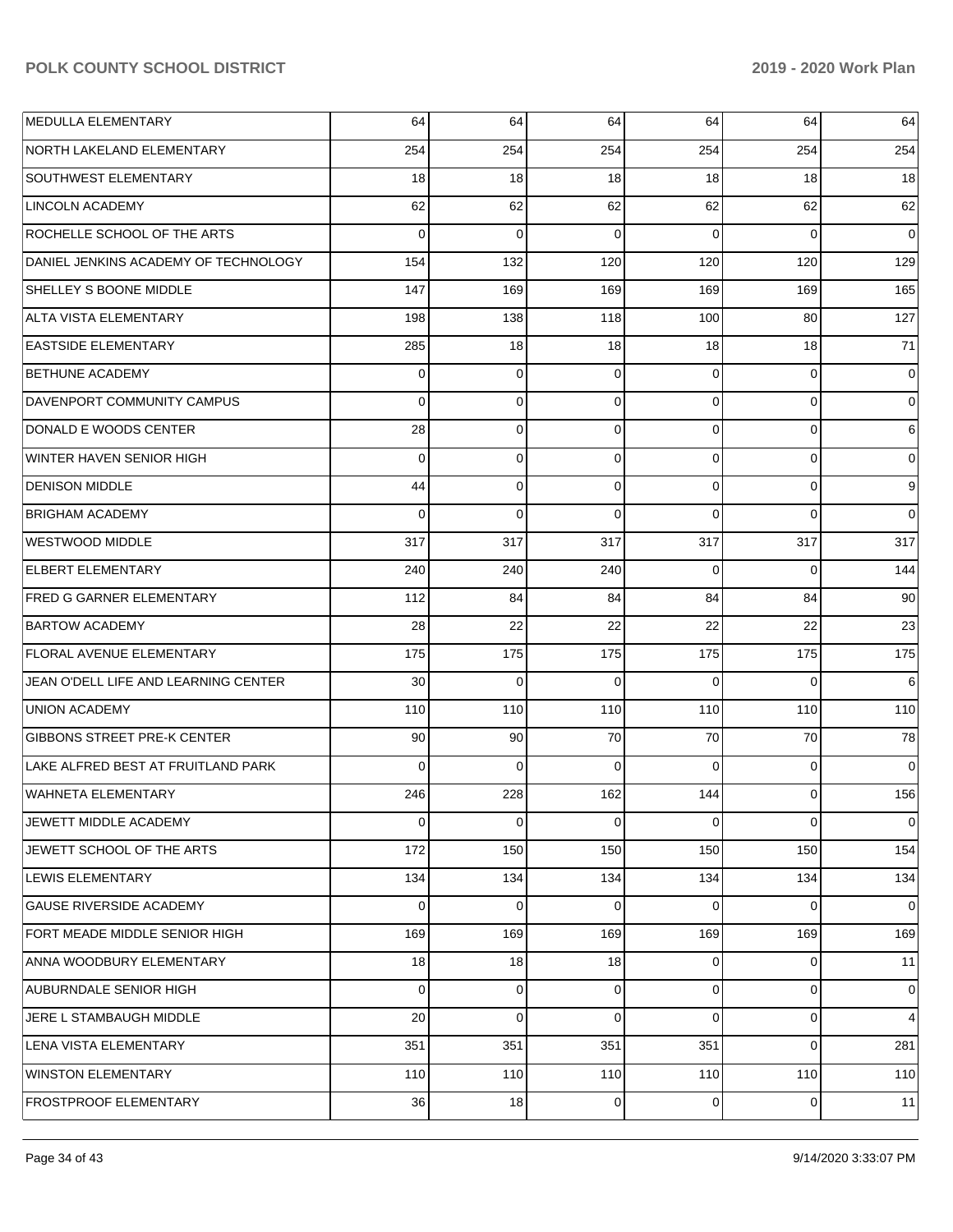| MCLAUGHLIN MIDDLE SCHOOL AND FINE ARTS<br><b>ACADEMY</b> | 0           | 0           | 0              | $\mathbf 0$ | $\overline{0}$ | $\overline{0}$ |
|----------------------------------------------------------|-------------|-------------|----------------|-------------|----------------|----------------|
| <b>POLK AVENUE ELEMENTARY</b>                            | 138         | 138         | 138            | 138         | 138            | 138            |
| <b>HILLCREST ELEMENTARY</b>                              | 84          | 59          | 41             | 41          | 41             | 53             |
| <b>SPOOK HILL ELEMENTARY</b>                             | 98          | 98          | 98             | 98          | 98             | 98             |
| ROOSEVELT ACADEMY                                        | 15          | 15          | 15             | 15          | 15             | 15             |
| JANIE HOWARD WILSON ELEMENTARY                           | $\Omega$    | $\Omega$    | $\Omega$       | $\Omega$    | $\Omega$       | $\overline{0}$ |
| <b>BABSON PARK ELEMENTARY</b>                            | 79          | 79          | 79             | 79          | 79             | 79             |
| WENDELL H WATSON ELEMENTARY                              | 64          | 64          | 64             | 64          | 64             | 64             |
| <b>VALLEYVIEW ELEMENTARY</b>                             | 55          | 55          | 55             | 55          | 55             | 55             |
| <b>SOCRUM ELEMENTARY</b>                                 | 72          | 72          | 72             | 72          | 72             | 72             |
| BEN HILL GRIFFIN ELEMENTARY                              | $\Omega$    | $\Omega$    | $\Omega$       | $\Omega$    | $\Omega$       | $\overline{0}$ |
| <b>GEORGE JENKINS SENIOR HIGH</b>                        | 275         | 225         | 175            | 175         | 175            | 205            |
| LOUGHMAN OAKS ELEMENTARY                                 | 64          | 41          | 41             | 41          | 41             | 46             |
| BILL DUNCAN OPPORTUNITY CENTER                           | 20          | 20          | 20             | 20          | 20             | 20             |
| <b>LAKE REGION SENIOR HIGH</b>                           | $\mathbf 0$ | $\mathbf 0$ | $\Omega$       | $\Omega$    | $\overline{0}$ | $\overline{0}$ |
| <b>DISCOVERY ACADEMY</b>                                 | $\Omega$    | $\Omega$    | $\Omega$       | $\Omega$    | $\Omega$       | $\overline{0}$ |
| <b>SLEEPY HILL MIDDLE</b>                                | 66          | 66          | 66             | 66          | 66             | 66             |
| <b>DUNDEE RIDGE MIDDLE</b>                               | $\Omega$    | $\Omega$    | $\Omega$       | $\Omega$    | $\Omega$       | $\overline{0}$ |
| <b>BERKLEY ELEMENTARY</b>                                | 36          | 36          | 36             | 36          | 36             | 36             |
| PINEWOOD ELEMENTARY                                      | 69          | 69          | 69             | 69          | 69             | 69             |
| SANDHILL ELEMENTARY                                      | 236         | 236         | 236            | 236         | 236            | 236            |
| <b>HORIZONS ELEMENTARY SCHOOL</b>                        | 156         | 138         | 102            | 102         | 102            | 120            |
| SPESSARD HOLLAND ELEMENTARY                              | 36          | 36          | 36             | 36          | 36             | 36             |
| Davenport School of the Arts (New)                       | 0           | 0           | $\Omega$       | $\Omega$    | $\overline{0}$ | $\overline{0}$ |
| Highland City Baseball Park                              | 0           | 0           | $\mathbf 0$    | 0           | $\overline{0}$ | $\overline{0}$ |
| <b>CITRUS RIDGE: A CIVICS ACADEMY</b>                    | 345         | 345         | 145            | 145         | $\overline{0}$ | 196            |
| LAKELAND SENIOR HIGH                                     | 50          | 0           | $\overline{0}$ | 0           | $\overline{0}$ | 10             |
| LAWTON CHILES MIDDLE ACADEMY                             | $\mathbf 0$ | 0           | $\Omega$       | $\Omega$    | $\overline{0}$ | $\overline{0}$ |
| SOUTHWEST MIDDLE                                         | 223         | 223         | 223            | 223         | 223            | 223            |
| <b>CARLTON PALMORE ELEMENTARY</b>                        | $\mathbf 0$ | $\mathbf 0$ | $\Omega$       | $\Omega$    | $\overline{0}$ | $\overline{0}$ |
| <b>WEST AREA ADULT SCHOOL</b>                            | 100         | 100         | 100            | 100         | 100            | 100            |
| CLEVELAND COURT ELEMENTARY                               | 58          | 40          | 40             | 40          | 40             | 44             |
| <b>INWOOD ELEMENTARY</b>                                 | 141         | 141         | 126            | 126         | 126            | 132            |
| <b>LAKE SHIPP ELEMENTARY</b>                             | $\mathbf 0$ | $\mathbf 0$ | $\Omega$       | $\Omega$    | $\overline{0}$ | $\overline{0}$ |
| JOHN SNIVELY ELEMENTARY                                  | 241         | 241         | 241            | 241         | 241            | 241            |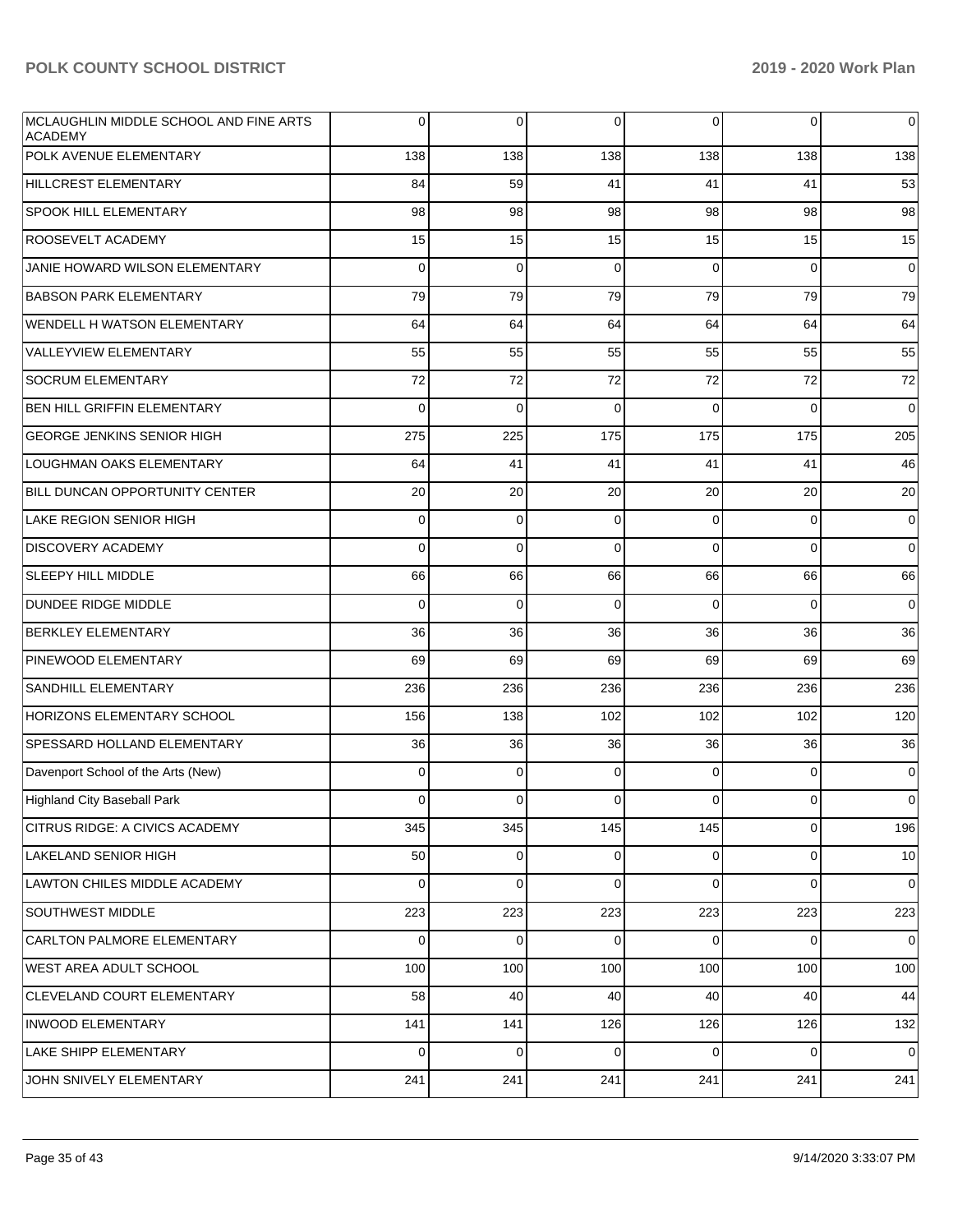| LAKE ALFRED POLYTECH ACADEMY     | $\Omega$        | 0        | 0            | $\Omega$ | $\Omega$ | $\Omega$ |
|----------------------------------|-----------------|----------|--------------|----------|----------|----------|
| LAKE ALFRED ELEMENTARY           | 102             | 102      | 124          | 124      | 124      | 115      |
| <b>DWIGHT C SMITH CENTER</b>     | $\Omega$        | 0        | 0            | 0        | $\Omega$ | 0        |
| <b>DR N E ROBERTS ELEMENTARY</b> | 95              | 95       | 59           | 42       | 42       | 67       |
| <b>R BRUCE WAGNER ELEMENTARY</b> | 122             | 122      | 122          | 122      | 122      | 122      |
| KAREN M SIEGEL CENTER            | 30 <sup>1</sup> | 70       | 70           | 70       | 70       | 62       |
| <b>CHAIN OF LAKES ELEMENTARY</b> | 406             | 388      | 388          | 388      | 388      | 392      |
| RIDGE COMMUNITY HIGH SCHOOL      | 430             | 430      | 430          | 430      | 430      | 430      |
| HIGHLANDS GROVE ELEMENTARY       | $\Omega$        | $\Omega$ | O            | $\Omega$ | $\Omega$ | $\Omega$ |
| <b>SLEEPY HILL ELEMENTARY</b>    | 54              | $\Omega$ | 0            | $\Omega$ | $\Omega$ | 11       |
| PALMETTO ELEMENTARY SCHOOL       | $\Omega$        | 0        |              | $\Omega$ | $\Omega$ | $\Omega$ |
| <b>TENOROC SENIOR</b>            | $\Omega$        | $\Omega$ | <sup>0</sup> | $\Omega$ | $\Omega$ | $\Omega$ |
| LAUREL ELEMENTARY                | 196             | 0        | 0            | $\Omega$ | $\Omega$ | 39       |
|                                  |                 |          |              |          |          |          |

| <b>Totals for POLK COUNTY SCHOOL DISTRICT</b>     |        |        |        |         |         |        |
|---------------------------------------------------|--------|--------|--------|---------|---------|--------|
| Total students in relocatables by year.           | 14.834 | 13,971 | 12.935 | 10.681  | 9,971   | 12.478 |
| Total number of COFTE students projected by year. | 96,139 | 97.295 | 98.440 | 99.503  | 100.331 | 98,342 |
| 15%<br>14%<br>Percent in relocatables by year.    |        |        | 13 %   | $11 \%$ | $10 \%$ | 13%    |

## **Leased Facilities Tracking**

Exising leased facilities and plans for the acquisition of leased facilities, including the number of classrooms and student stations, as reported in the educational plant survey, that are planned in that location at the end of the five year workplan.

| Location                               | # of Leased<br>Classrooms 2019 -<br>2020 | <b>FISH Student</b><br><b>Stations</b> | Owner             | # of Leased<br>Classrooms 2023 -<br>2024 | <b>FISH Student</b><br><b>Stations</b> |
|----------------------------------------|------------------------------------------|----------------------------------------|-------------------|------------------------------------------|----------------------------------------|
| <b>UNION ACADEMY</b>                   | U                                        | U                                      |                   |                                          |                                        |
| <b>POLK AVENUE ELEMENTARY</b>          | $\overline{0}$                           | 0                                      |                   |                                          |                                        |
| LAKELAND SENIOR HIGH                   | $\Omega$                                 |                                        | 0 Lake Bonny Park | 3                                        | 66                                     |
| LAWTON CHILES MIDDLE ACADEMY           | $\Omega$                                 | 0                                      |                   | r                                        | 0                                      |
| SOUTHWEST MIDDLE                       | $\Omega$                                 | 0                                      |                   |                                          |                                        |
| CARLTON PALMORE ELEMENTARY             | 0                                        | ი                                      |                   |                                          |                                        |
| WEST AREA ADULT SCHOOL                 | $\Omega$                                 | 0                                      |                   |                                          |                                        |
| <b>CLEVELAND COURT ELEMENTARY</b>      | $\Omega$                                 | 0                                      |                   |                                          |                                        |
| <b>COMBEE ELEMENTARY</b>               | $\Omega$                                 | ი                                      |                   |                                          |                                        |
| <b>DORIS A SANDERS LEARNING CENTER</b> | $\Omega$                                 | U                                      |                   |                                          |                                        |
| <b>CRYSTAL LAKE ELEMENTARY</b>         | $\overline{0}$                           | 0                                      |                   |                                          | 0                                      |
| DIXIELAND ELEMENTARY                   | 0                                        | 0                                      |                   |                                          |                                        |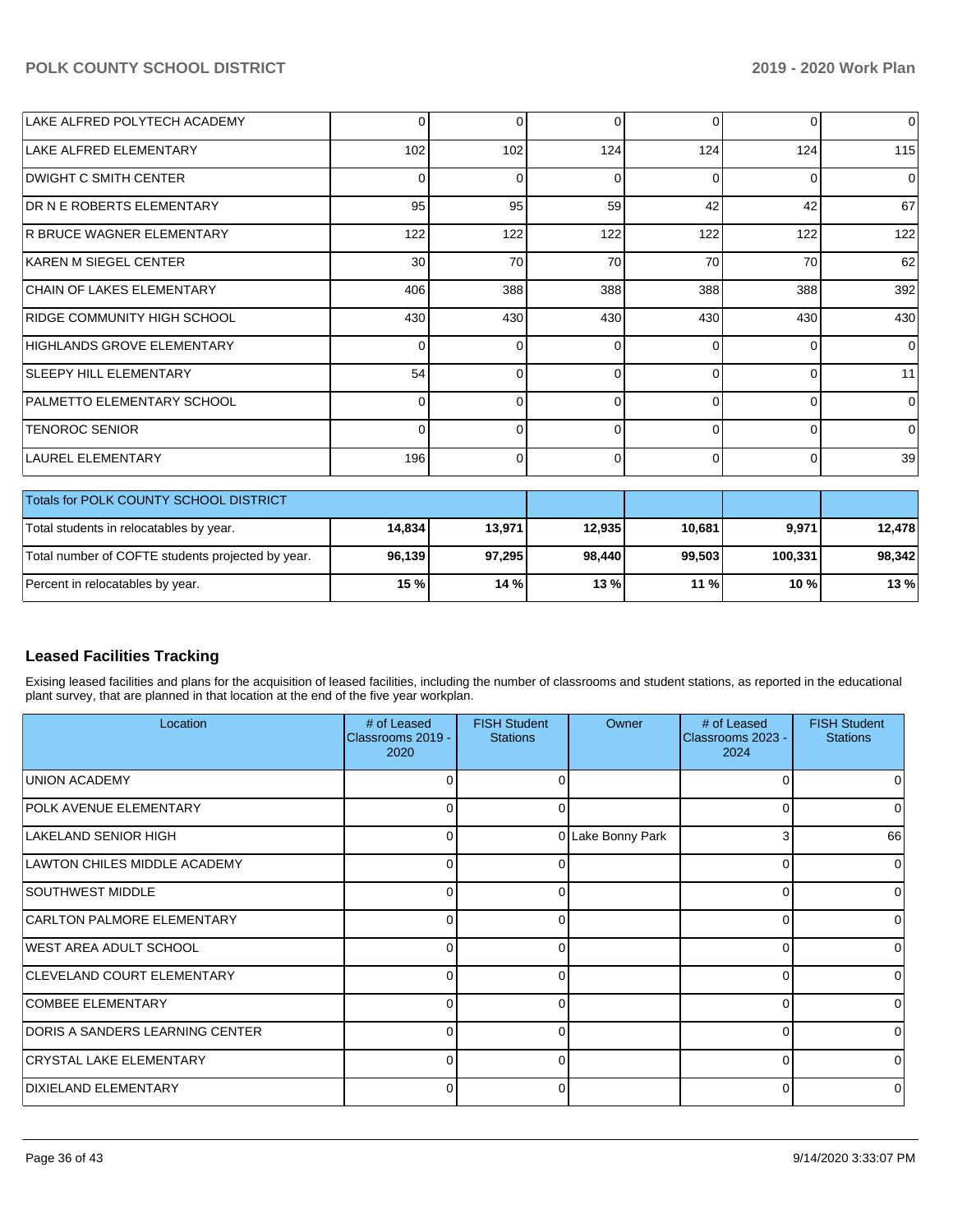| PHILIP O'BRIEN ELEMENTARY            | 0        | 0           | 0           | 0           |
|--------------------------------------|----------|-------------|-------------|-------------|
| MEDULLA ELEMENTARY                   | 0        | 0           | 0           | 0           |
| NORTH LAKELAND ELEMENTARY            | 0        | 0           | 0           | 0           |
| SOUTHWEST ELEMENTARY                 | 0        | 0           | 0           | 0           |
| <b>LINCOLN ACADEMY</b>               | 0        | 0           | $\mathbf 0$ | 0           |
| ROCHELLE SCHOOL OF THE ARTS          | 0        | 0           | 0           | 0           |
| DANIEL JENKINS ACADEMY OF TECHNOLOGY | 0        | 0           | $\mathbf 0$ | 0           |
| <b>SHELLEY S BOONE MIDDLE</b>        | 0        | 0           | 0           | 0           |
| ALTA VISTA ELEMENTARY                | 0        | 0           | $\mathbf 0$ | 0           |
| <b>EASTSIDE ELEMENTARY</b>           | 0        | 0           | 0           | 0           |
| <b>BETHUNE ACADEMY</b>               | 0        | 0           | 0           | 0           |
| DAVENPORT COMMUNITY CAMPUS           | 0        | 0           | 0           | 0           |
| DONALD E WOODS CENTER                | 0        | 0           | $\mathbf 0$ | 0           |
| <b>WINTER HAVEN SENIOR HIGH</b>      | 0        | 0           | 0           | 0           |
| <b>DENISON MIDDLE</b>                | 0        | 0           | $\mathbf 0$ | 0           |
| <b>BRIGHAM ACADEMY</b>               | 0        | 0           | 0           | 0           |
| WESTWOOD MIDDLE                      | 0        | 0           | $\mathbf 0$ | 0           |
| <b>ELBERT ELEMENTARY</b>             | 0        | 0           | 0           | 0           |
| <b>FRED G GARNER ELEMENTARY</b>      | 0        | 0           | $\mathbf 0$ | 0           |
| <b>INWOOD ELEMENTARY</b>             | 0        | 0           | 0           | 0           |
| <b>LAKE SHIPP ELEMENTARY</b>         | 0        | 0           | 0           | 0           |
| JOHN SNIVELY ELEMENTARY              | 0        | 0           | 0           | 0           |
| LAKE ALFRED POLYTECH ACADEMY         | 0        | 0           | $\mathbf 0$ | 0           |
| LAKE ALFRED ELEMENTARY               | $\Omega$ | 0           | 0           | 0           |
| LAKE ALFRED BEST AT FRUITLAND PARK   |          | 0           | 0           |             |
| <b>WAHNETA ELEMENTARY</b>            | 0        | 0           | 0           | 0           |
| JEWETT MIDDLE ACADEMY                | 0        | 0           | 0           | 0           |
| JEWETT SCHOOL OF THE ARTS            | 0        | $\mathbf 0$ | 0           | $\mathbf 0$ |
| LEWIS ELEMENTARY                     | 0        | 0           | 0           | $\mathbf 0$ |
| <b>GAUSE RIVERSIDE ACADEMY</b>       | 0        | $\mathbf 0$ | 0           | $\mathbf 0$ |
| FORT MEADE MIDDLE SENIOR HIGH        | 0        | 0           | 0           | 0           |
| ANNA WOODBURY ELEMENTARY             | 0        | $\mathbf 0$ | 0           | $\mathbf 0$ |
| <b>AUBURNDALE SENIOR HIGH</b>        | 0        | 0           | 0           | 0           |
| JERE L STAMBAUGH MIDDLE              | 0        | 0           | 0           | $\mathbf 0$ |
| LENA VISTA ELEMENTARY                | 0        | 0           | 0           | 0           |
| AUBURNDALE CENTRAL ELEMENTARY        | 0        | 0           | 0           | 0           |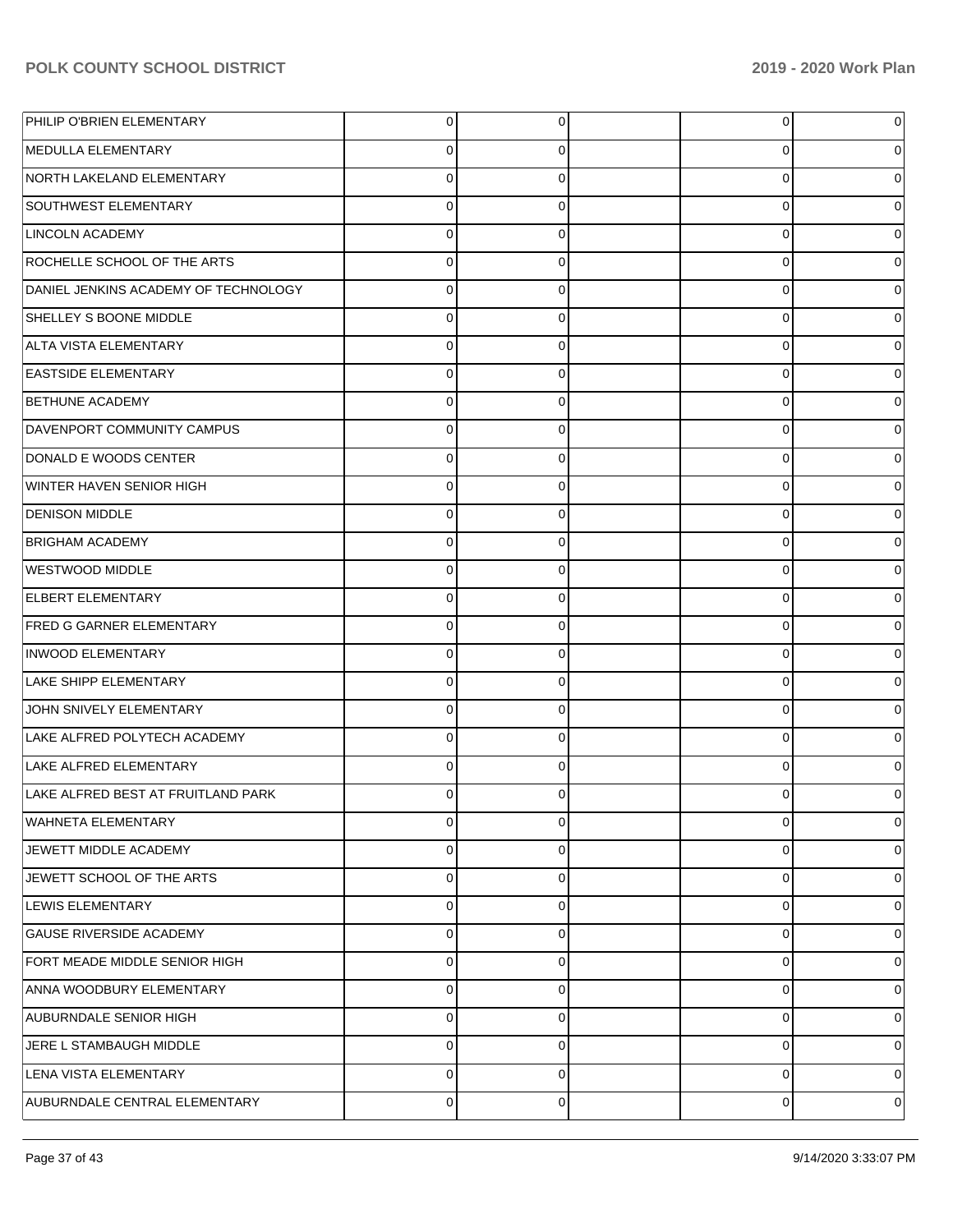| <b>WALTER CALDWELL ELEMENTARY</b>                 | $\overline{0}$ | 0           |                    | $\overline{0}$ | 0           |
|---------------------------------------------------|----------------|-------------|--------------------|----------------|-------------|
| <b>EAST AREA ADULT &amp; COMMUNITY SCHOOL</b>     | $\Omega$       | 0           |                    | 0              | 0           |
| POLK CITY ELEMENTARY                              | $\Omega$       | $\Omega$    |                    | 0              | 0           |
| SOUTH CENTRAL ADULT & COMMUNITY SCHOOL            | $\Omega$       | 0           |                    | 0              | 0           |
| <b>BARTOW MIDDLE</b>                              | $\Omega$       | $\Omega$    |                    | 0              | 0           |
| <b>BARTOW ACADEMY</b>                             | $\Omega$       | 0           |                    | 0              | 0           |
| <b>FLORAL AVENUE ELEMENTARY</b>                   | $\Omega$       | $\Omega$    |                    | 0              | 0           |
| JEAN O'DELL LIFE AND LEARNING CENTER              | $\Omega$       | 0           |                    | 0              | 0           |
| <b>GIBBONS STREET PRE-K CENTER</b>                | $\Omega$       | $\Omega$    |                    | 0              | 0           |
| ALTURAS ELEMENTARY                                | $\Omega$       | 0           |                    | 0              | 0           |
| HIGHLAND CITY ELEMENTARY                          | $\Omega$       | $\Omega$    |                    | 0              | 0           |
| MULBERRY SENIOR HIGH                              | $\Omega$       | 0           |                    | 0              | 0           |
| <b>PURCELL ELEMENTARY</b>                         | $\Omega$       | $\Omega$    |                    | 0              | 0           |
| KINGSFORD ELEMENTARY                              | $\Omega$       | $\Omega$    |                    | 0              | 0           |
| MULBERRY MIDDLE                                   | $\Omega$       | $\Omega$    |                    | 0              | 0           |
| KATHLEEN SENIOR HIGH                              | $\mathbf 0$    |             | 0 Sun n' Fun, Inc. | 24             | 550         |
| <b>KATHLEEN MIDDLE</b>                            | $\Omega$       |             |                    | $\Omega$       | 0           |
| KATHLEEN ELEMENTARY                               | $\Omega$       | $\Omega$    |                    | 0              | 0           |
| <b>GRIFFIN ELEMENTARY</b>                         | $\Omega$       | $\Omega$    |                    | 0              | 0           |
| JESSE KEEN ELEMENTARY                             | $\Omega$       | 0           |                    | 0              | 0           |
| <b>WINSTON ELEMENTARY</b>                         | $\Omega$       | $\Omega$    |                    | 0              | 0           |
| <b>FROSTPROOF ELEMENTARY</b>                      | $\Omega$       | $\Omega$    |                    | 0              | 0           |
| MCLAUGHLIN MIDDLE SCHOOL AND FINE ARTS<br>ACADEMY | $\Omega$       |             |                    | $\Omega$       |             |
| HILLCREST ELEMENTARY                              | $\Omega$       | $\Omega$    |                    | 0              |             |
| SPOOK HILL ELEMENTARY                             | $\Omega$       | $\Omega$    |                    | 0              | 0           |
| <b>ROOSEVELT ACADEMY</b>                          | $\Omega$       | $\Omega$    |                    | $\Omega$       | $\mathbf 0$ |
| JANIE HOWARD WILSON ELEMENTARY                    | $\Omega$       | $\Omega$    |                    | $\Omega$       | 0           |
| <b>BABSON PARK ELEMENTARY</b>                     | $\Omega$       | $\Omega$    |                    | $\mathbf 0$    | $\mathbf 0$ |
| EDGAR L PADGETT ELEMENTARY                        | $\Omega$       | $\Omega$    |                    | $\Omega$       | 0           |
| GAUSE ACADEMY OF APPLIED TECHNOLOGY               | $\Omega$       | $\Omega$    |                    | $\Omega$       | 0           |
| <b>CRYSTAL LAKE MIDDLE</b>                        | $\Omega$       | $\Omega$    |                    | $\Omega$       | 0           |
| OSCAR J POPE ELEMENTARY                           | $\Omega$       | $\Omega$    |                    | $\Omega$       | $\mathbf 0$ |
| MAYNARD E TRAVISS TECHNICAL COLLEGE               | $\Omega$       | $\Omega$    |                    | $\Omega$       | 0           |
| MCKEEL ACADEMY FOR APPLIED TECHNOLOGY             | $\Omega$       | $\Omega$    |                    | $\mathbf 0$    | 0           |
| <b>SCOTT LAKE ELEMENTARY</b>                      | $\overline{0}$ | $\mathbf 0$ |                    | $\mathbf 0$    | 0           |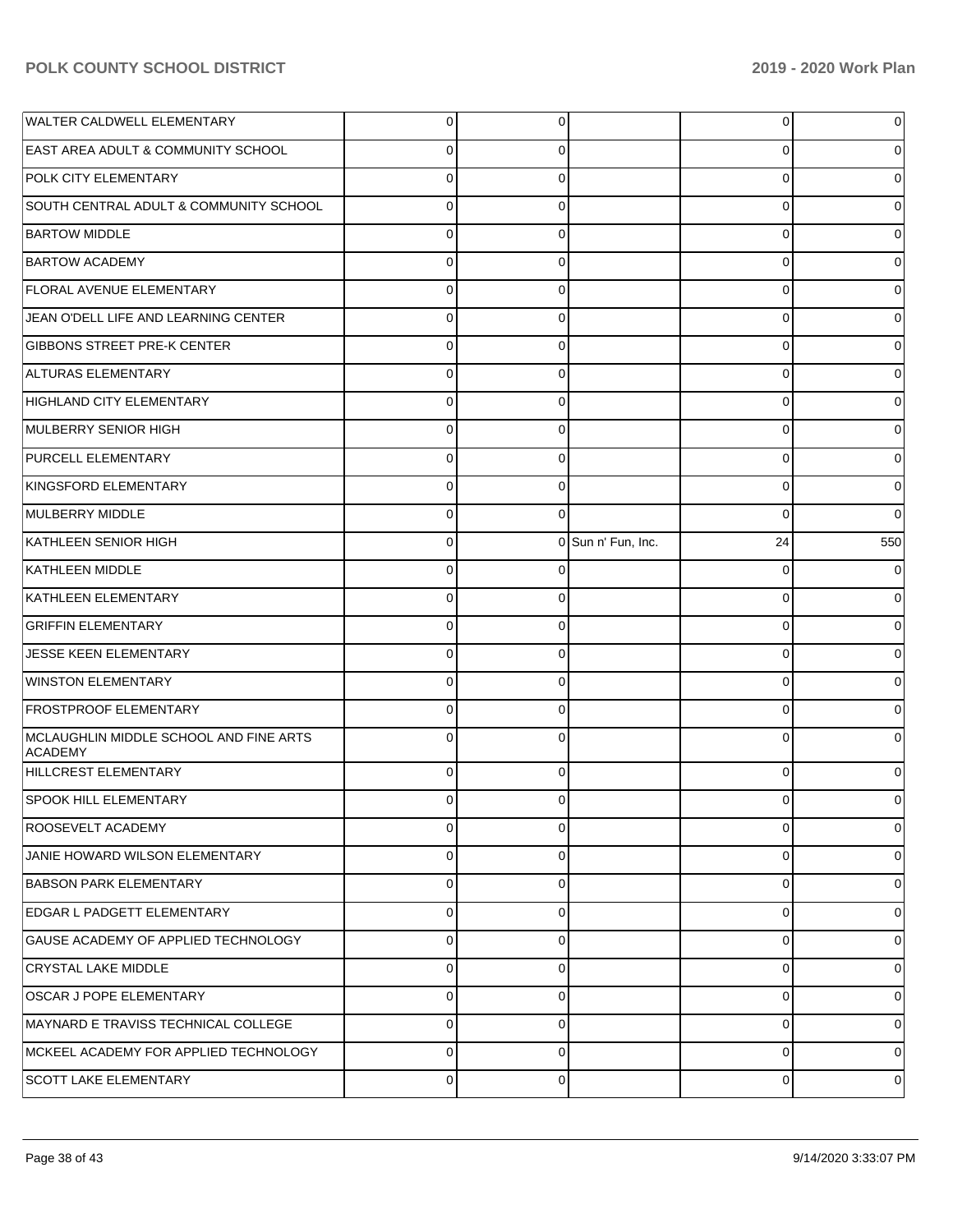| RIDGE TECHNICAL COLLEGE              | $\overline{0}$ | $\overline{0}$ | $\overline{0}$ | 0        |
|--------------------------------------|----------------|----------------|----------------|----------|
| <b>EAGLE LAKE ELEMENTARY</b>         | 0              | 0              | 0              |          |
| <b>GARDEN GROVE ELEMENTARY</b>       | $\Omega$       | $\Omega$       | 0              |          |
| LAKE WALES SENIOR HIGH               | $\Omega$       | $\Omega$       | 0              |          |
| JAMES E STEPHENS ELEMENTARY          | $\Omega$       | $\Omega$       | 0              |          |
| <b>LAKE GIBSON MIDDLE</b>            | $\Omega$       | $\Omega$       | 0              |          |
| LAKE GIBSON SENIOR HIGH              | $\Omega$       | 0              | 0              |          |
| LAKELAND HIGHLANDS MIDDLE            | $\Omega$       | $\Omega$       | 0              |          |
| DUNDEE ELEMENTARY ACADEMY            | $\Omega$       | $\Omega$       | 0              |          |
| <b>FROSTPROOF MIDDLE SENIOR HIGH</b> | $\Omega$       | $\Omega$       | 0              |          |
| CLARENCE BOSWELL ELEMENTARY          | $\Omega$       | 0              | 0              |          |
| JAMES W SIKES ELEMENTARY             | $\Omega$       | $\Omega$       | 0              |          |
| R CLEM CHURCHWELL ELEMENTARY         | $\Omega$       | 0              | 0              |          |
| ROSABELLE W BLAKE ACADEMY            | $\Omega$       | $\Omega$       | 0              |          |
| <b>WENDELL H WATSON ELEMENTARY</b>   | $\Omega$       | $\Omega$       | 0              |          |
| VALLEYVIEW ELEMENTARY                | $\Omega$       | $\Omega$       | 0              |          |
| SOCRUM ELEMENTARY                    | $\Omega$       | 0              | 0              |          |
| <b>BEN HILL GRIFFIN ELEMENTARY</b>   | $\Omega$       | $\Omega$       | 0              |          |
| <b>GEORGE JENKINS SENIOR HIGH</b>    | $\Omega$       | $\Omega$       | 0              |          |
| LOUGHMAN OAKS ELEMENTARY             | $\Omega$       | $\Omega$       | 0              |          |
| BILL DUNCAN OPPORTUNITY CENTER       | $\Omega$       | 0              | 0              |          |
| LAKE REGION SENIOR HIGH              | $\Omega$       | $\Omega$       | 0              |          |
| <b>DISCOVERY ACADEMY</b>             | $\Omega$       | 0              | 0              |          |
| SLEEPY HILL MIDDLE                   | $\Omega$       | 0              | 0              |          |
| <b>DUNDEE RIDGE MIDDLE</b>           |                | 0              | 0              |          |
| <b>BERKLEY ELEMENTARY</b>            | $\overline{0}$ | $\overline{0}$ | $\overline{0}$ | 0        |
| PINEWOOD ELEMENTARY                  | $\Omega$       | $\Omega$       | 0              | $\Omega$ |
| SANDHILL ELEMENTARY                  | $\Omega$       | $\Omega$       | 0              | $\Omega$ |
| RIDGEVIEW GLOBAL STUDIES ACADEMY     | $\Omega$       | $\Omega$       | 0              | 0        |
| <b>DWIGHT C SMITH CENTER</b>         | $\Omega$       | $\Omega$       | 0              | $\Omega$ |
| DR N E ROBERTS ELEMENTARY            | $\Omega$       | $\Omega$       | 0              | $\Omega$ |
| R BRUCE WAGNER ELEMENTARY            | $\Omega$       | $\Omega$       | 0              | $\Omega$ |
| KAREN M SIEGEL CENTER                | $\Omega$       | $\Omega$       | 0              | 0        |
| CHAIN OF LAKES ELEMENTARY            | $\Omega$       | $\Omega$       | 0              | $\Omega$ |
| RIDGE COMMUNITY HIGH SCHOOL          | $\Omega$       | $\Omega$       | 0              | 0        |
| HIGHLANDS GROVE ELEMENTARY           | $\mathbf 0$    | 0              | 0              | 0        |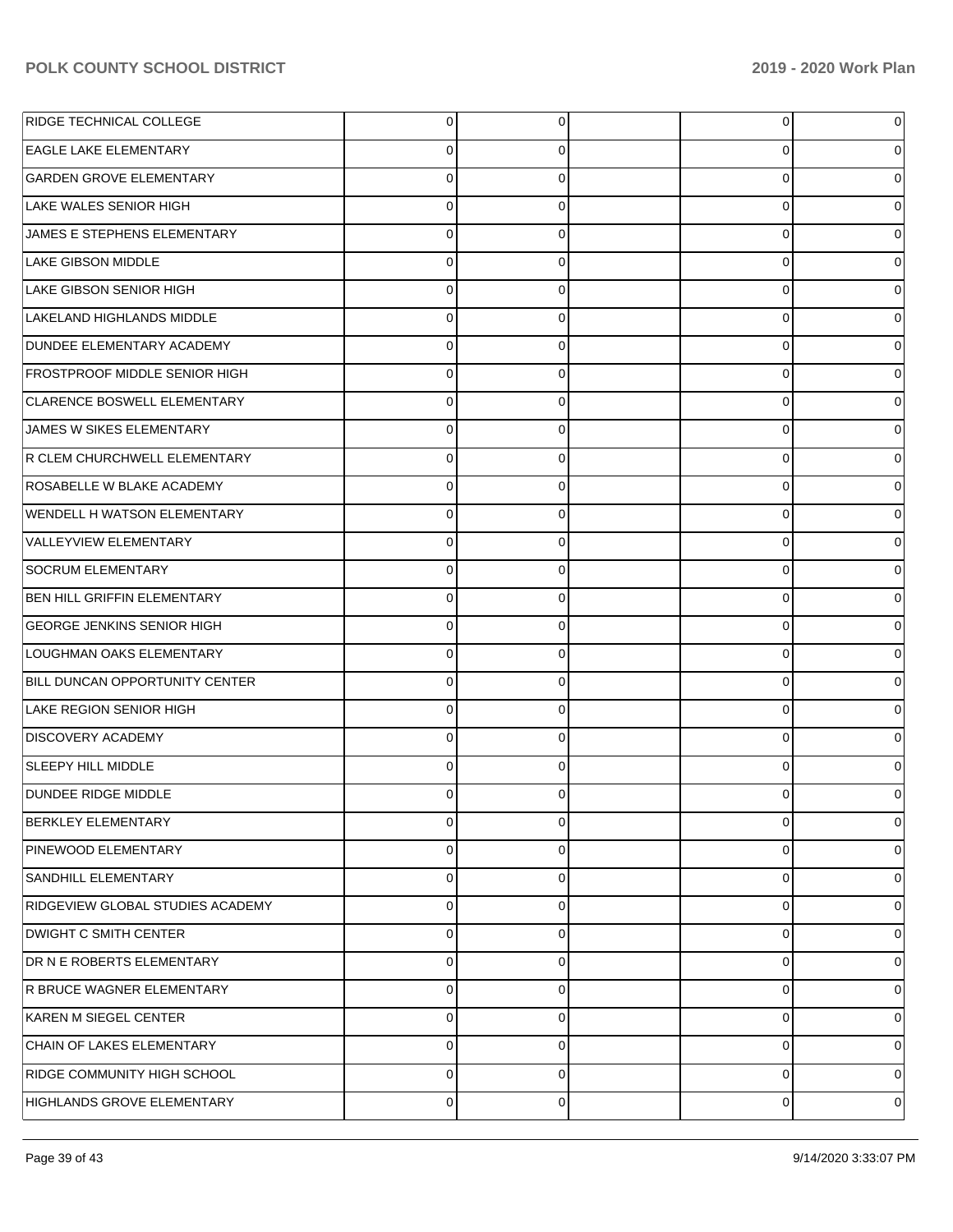| SLEEPY HILL ELEMENTARY                |              |   |          | $\Omega$     |
|---------------------------------------|--------------|---|----------|--------------|
| LAUREL ELEMENTARY                     | 0            | 0 |          | 0            |
| LAKE MARION CREEK SCHOOL              | 0            |   |          | 0            |
| <b>TENOROC SENIOR</b>                 | 0            | 0 | $\Omega$ | $\Omega$     |
| PALMETTO ELEMENTARY SCHOOL            | 0            |   |          | O            |
| HORIZONS ELEMENTARY SCHOOL            | U            |   | C        | 0            |
| <b>SPESSARD HOLLAND ELEMENTARY</b>    | $\Omega$     | ∩ | ∩        | $\Omega$     |
| HAINES CITY SENIOR HIGH               | <sup>0</sup> | O | n        | <sup>0</sup> |
| Davenport School of the Arts (New)    | 0            | ∩ |          | <sup>0</sup> |
| Highland City Baseball Park           | O            | ∩ |          | ΩI           |
| <b>CITRUS RIDGE: A CIVICS ACADEMY</b> | 0            | 0 | U        | $\Omega$     |
| <b>BARTOW SENIOR HIGH</b>             | O            |   | C        | 0            |
|                                       |              |   | 27       | 616          |

# **Failed Standard Relocatable Tracking**

Relocatable units currently reported by school, from FISH, and the number of relocatable units identified as 'Failed Standards'.

Nothing reported for this section.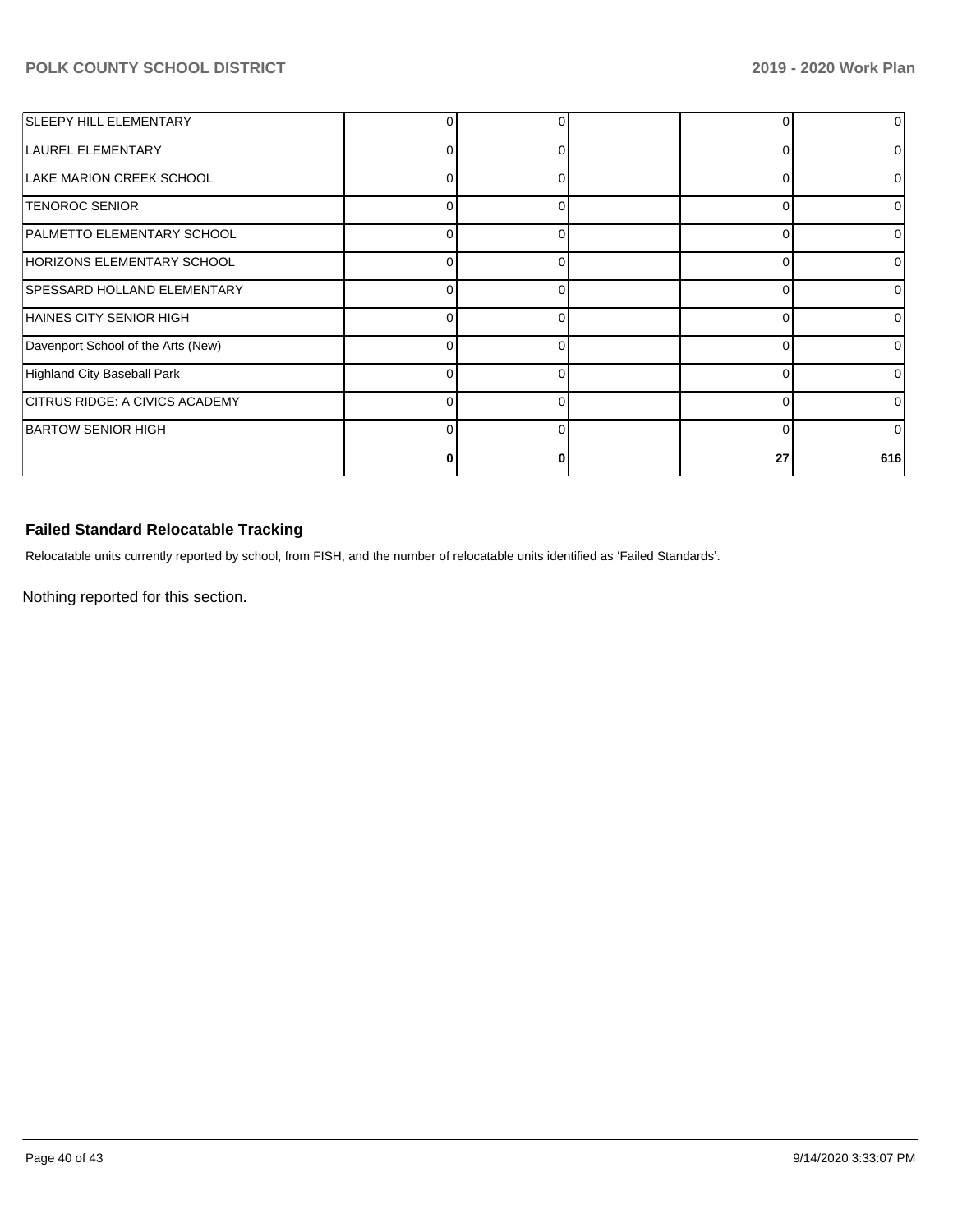# **Planning**

#### **Class Size Reduction Planning**

**Plans approved by the school board that reduce the need for permanent student stations such as acceptable school capacity levels, redistricting, busing, year-round schools, charter schools, magnet schools, public-private partnerships, multitrack scheduling, grade level organization, block scheduling, or other alternatives.**

The Polk County School Board has been and continues to be a leader in the awarding of charter status to applicants which meet the statutory requirements as well as being receptive to public-private partnerships. As an ongoing process, a utilization of schools will be completed on a room by room basis with the results being shared with the Superintendent, Principal and the Regional Assistant Superintendent, having supervision responsibility for the school. This utilization will also include site visits to increase the utilization of the school(s) to the DOE utilization percentages. Rezoning to achieve the best utilization of space is one consideration; not only as new schools or additions come on line but also when additions to schools are added or on as needed basis depending on the life cycles of existing neighborhoods and the construction of new developments. The usage of year round schools is an option but is used infrequently and the use of double sessions is an emergency option only. The District continually reviews scheduling models to increase efficiency but State mandated programs as well as Federal mandated programs must be taken into account and do affect the usage of buildings. Changing demographics as well as programs needed to prepare students for successful passage of required testings puts an additional strain on district facilities

### **School Closure Planning**

**Plans for the closure of any school, including plans for disposition of the facility or usage of facility space, and anticipated revenues.** 

There are two school sites planned to close in the next 3 years. There is a classroom addition planned for Ben Hill Griffin Elementary. When it is completed, Frostproof Elementary will close and PK-3 students there will move to Ben Hill Griffin. It will become a PK-5 school. A new elementary school will be constructed on Bailey Rd in Lakeland. Kingsford Elementary will close when the new school is completed. The new school will also have enough capacity to help to relieve overcrowding at James Sikes Elementary.

# **Long Range Planning**

#### **Ten-Year Maintenance**

District projects and locations regarding the projected need for major renovation, repair, and maintenance projects within the district in years 6-10 beyond the projects plans detailed in the five years covered by the work plan.

Nothing reported for this section.

### **Ten-Year Capacity**

Schedule of capital outlay projects projected to ensure the availability of satisfactory student stations for the projected student enrollment in K-12 programs for the future 5 years beyond the 5-year district facilities work program.

Nothing reported for this section.

#### **Ten-Year Planned Utilization**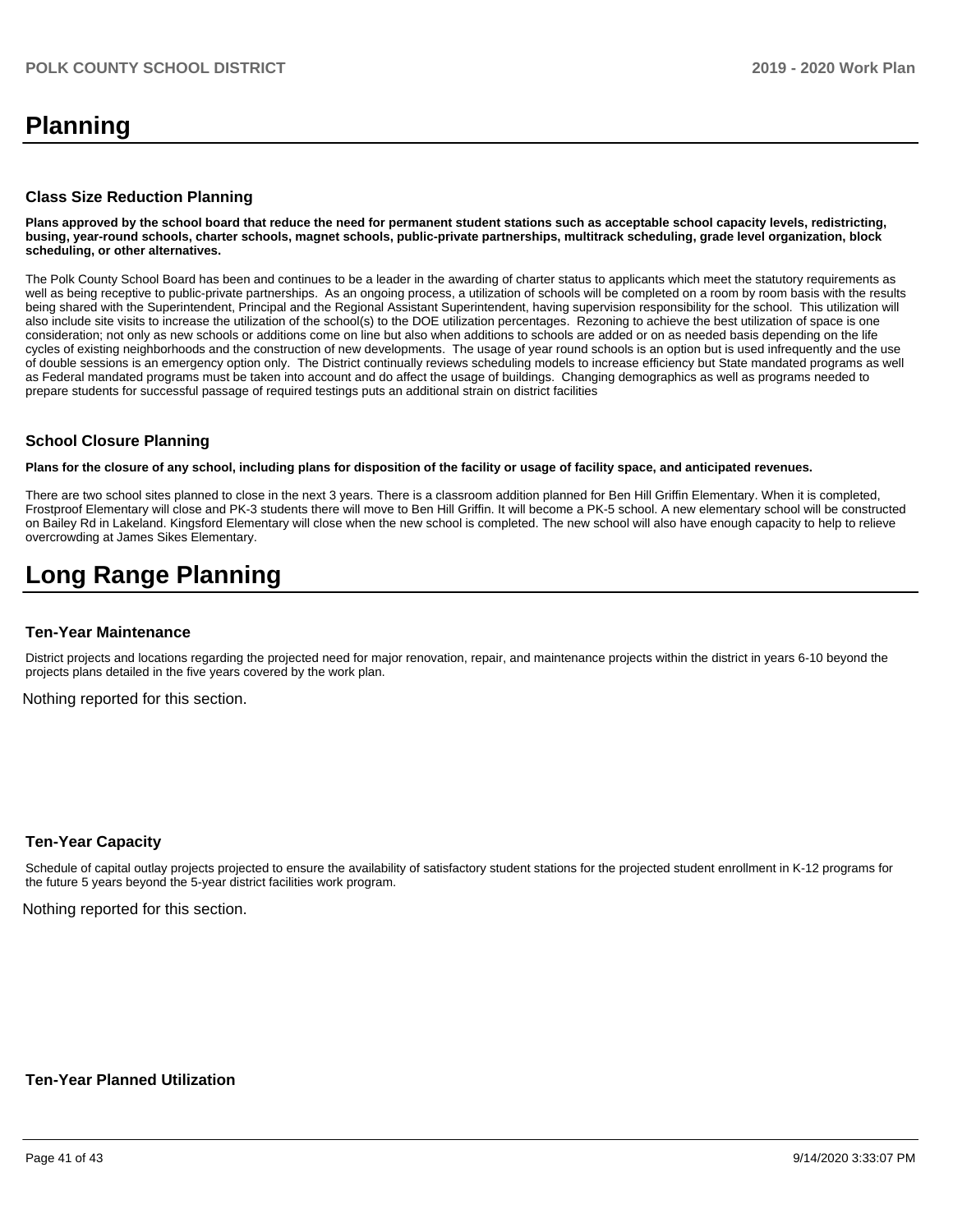Schedule of planned capital outlay projects identifying the standard grade groupings, capacities, and planned utilization rates of future educational facilities of the district for both permanent and relocatable facilities.

| <b>Grade Level Projections</b>   | <b>FISH</b><br>Student<br><b>Stations</b> | <b>Actual 2018 -</b><br><b>2019 FISH</b><br>Capacity | Actual<br>$2018 -$<br>2019<br><b>COFTE</b> | Actual 2018 - 2019<br><b>Utilization</b> | Actual 2019 - 2020 / 2028 - 2029 new<br>Student Capacity to be added/removed | Projected 2028<br>2029 COFTE | Projected 2028 -<br>2029 Utilization |
|----------------------------------|-------------------------------------------|------------------------------------------------------|--------------------------------------------|------------------------------------------|------------------------------------------------------------------------------|------------------------------|--------------------------------------|
| Elementary - District<br>lTotals | 53,968                                    | 53,968                                               | 41,999.48                                  | 77.82 %                                  | 3,195                                                                        | 44,000                       | 76.97 %                              |
| Middle - District Totals         | 38.019                                    | 34.204                                               | 27.260.20                                  | 79.70 %                                  | 2.470                                                                        | 29,000                       | 79.08 %                              |
| High - District Totals           | 33.589                                    | 31,829                                               | 24.740.16                                  | 77.73 %                                  | 3.297                                                                        | 27,000                       | 76.87 %                              |
| Other - ESE, etc                 | 5.581                                     | 5.854                                                | 1,108.95                                   | 18.94 %                                  | 500                                                                          | 6.000                        | 94.43%                               |
|                                  | 131,157                                   | 125,855                                              | 95.108.79                                  | 75.57 %                                  | 9,462                                                                        | 106,000                      | 78.33 %                              |

**Combination schools are included with the middle schools for student stations, capacity, COFTE and utilization purposes because these facilities all have a 90% utilization factor. Use this space to explain or define the grade groupings for combination schools.** 

No comments to report.

### **Ten-Year Infrastructure Planning**

**Proposed Location of Planned New, Remodeled, or New Additions to Facilities in 06 thru 10 out years (Section 28).**

Nothing reported for this section.

Plans for closure of any school, including plans for disposition of the facility or usage of facility space, and anticipated revenues in the 06 thru 10 out **years (Section 29).**

Nothing reported for this section.

### **Twenty-Year Maintenance**

District projects and locations regarding the projected need for major renovation, repair, and maintenance projects within the district in years 11-20 beyond the projects plans detailed in the five years covered by the work plan.

Nothing reported for this section.

### **Twenty-Year Capacity**

Schedule of capital outlay projects projected to ensure the availability of satisfactory student stations for the projected student enrollment in K-12 programs for the future 11-20 years beyond the 5-year district facilities work program.

Nothing reported for this section.